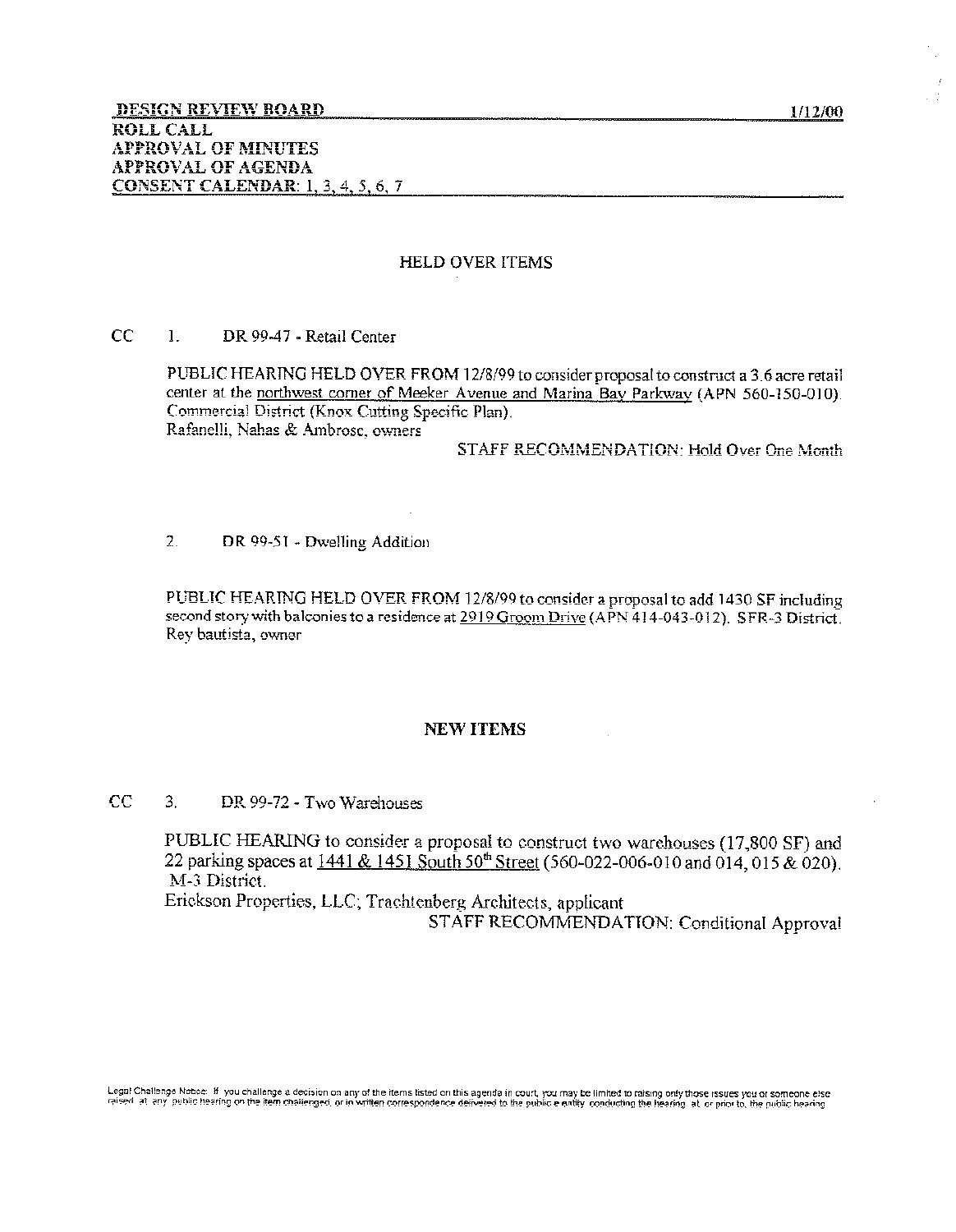$CC$  $\overline{4}$ . DR 00-01 - Dwelling Addition

> PUBLIC HEARING to consider a proposal to add 360 SF to a  $1750 \pm S$ F single-family dwelling at 3313 Ahren Court (APN 431-270-014). SFR-3 District. Devinder Sing, owner; David Pennebaker, applicant STAFF RECOMMENDATION: Condiitonal Approval

> > $\sim 10$

#### $CC$ DR 00-02 - Patio Enclosure 5.

PUBLIC HEARING to consider a proposal to construct a patio enclosure at the rear of dwelling at 4856 Buckboard Way (APN 432-101-024). SFR-2 Very Low Density District. Michael A. Gedeon, owner; California Sunrooms, applicant

STAFF RECOMMENDATION: Approval

 $CC$ 6. DR 00-03 - Patio Enclosure

> PUBLIC HEARING to consider a proposal to construct a patio enclosure at the rear of dwelling at 5424 Saddleback Court (APN 432-204-006). SFR-2 Very Low Density District. Gurpa Mahal, owner; Century Patio, applicant

STAFF RECOMMENDATION: Approval

 $CC$  $7.$ DR 00-04 - Dwelling Addition

> PUBLIC HEARING to consider a proposal to add a  $\pm 384$  SF master bedroom to a singlefamily dwelling at 5221 Garvin Ave. (APN 523-034-016). MFR-1 District. Louis & Lilliam Quave, owners; Colin Doyle, applicant. STAFF RECOMMENDATION: Conditional Approval

### **BOARD BUSINESS**

 $\sim$ 

8. Reports of Officers, Board Members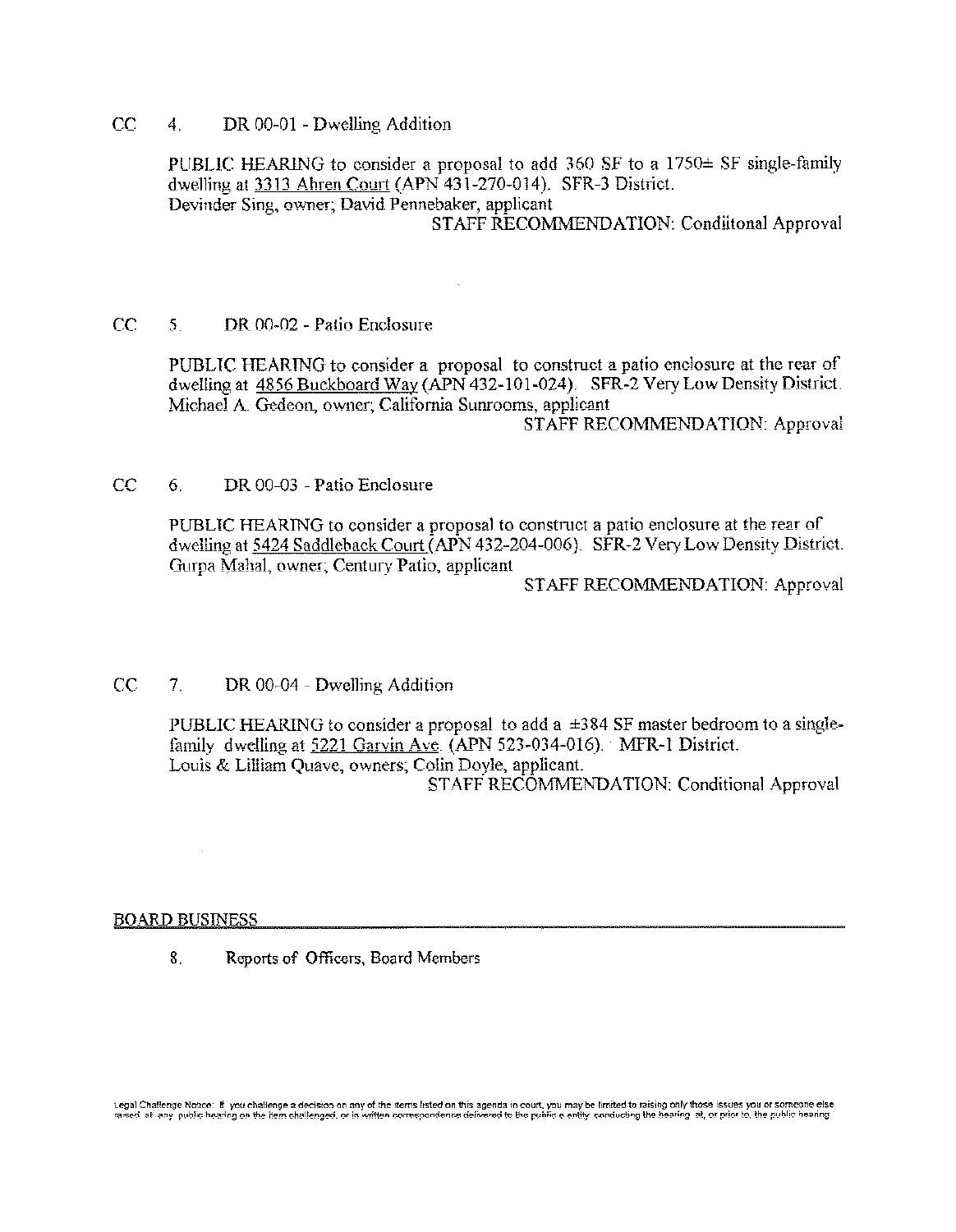# Public Forum - Brown Act

 $\bar{z}$ 

Anyone who wishes to address the Commission on a topic of interest that is not already on the agenda must inform the Planning Department staff in writing prior to the start of Planning Commission meeting. A three-minutes-per-speaker time limit shall apply.

 $\sim$ 

\*Action on items indicated by RECOMMENDATION are not final but become DRB recommendations to be forwarded to the Planning Commission.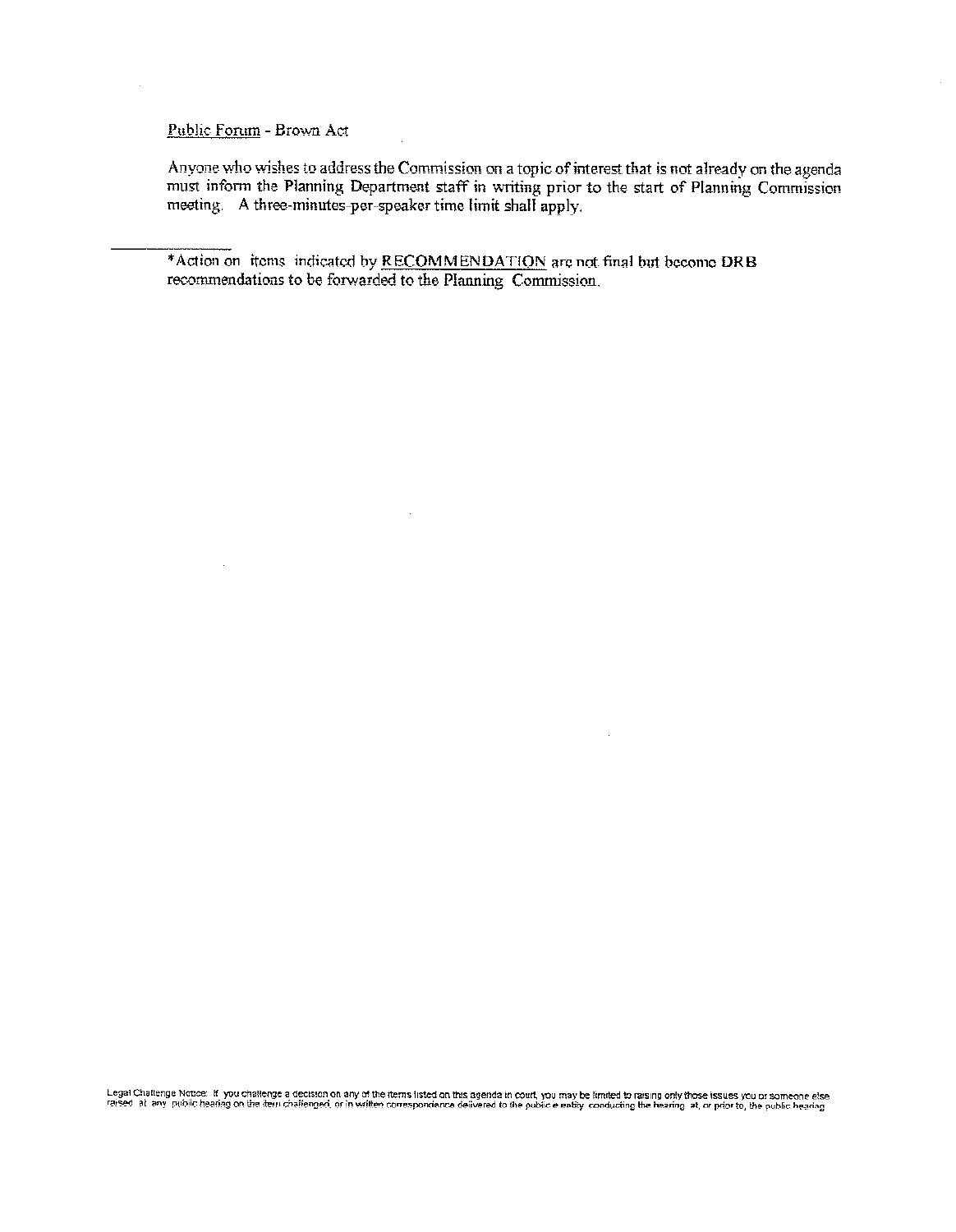### **HELD OVER ITEMS**

#### $\mathbf{l}$ . DR 99-73/CU 99-41 - Mixed Use Building \*

PUBLIC HEARING HELD OVER FROM 12/22/99 to consider a proposal to construct a mixed use building with two studio apartments above a restaurant at 3305 Macdonald Ave. (APN 516-191-006). C-2 District. Ary Barragan, owner/applicant

#### $cc$  $2.$ DR 99-75 - New Dwelling

PUBLIC HEARING HELD OVER FROM 12/8/99 to consider a proposal to construct ±2,000 SF single-family dwelling at 2716 Carlson Blvd. (APN 435-300-010). SFR-3 M. Conners, owner/applicant

STAFF RECOMMENDATION: Conditional Approval

#### $\overline{c}c$  $3<sub>1</sub>$ DR 99-77 - Expand Mini-storage

PUBLIC HEARING HELD OVER FROM 12/8/99 to consider a proposal to expand a mini-storage facility at 23 Maine Ave. fronting So. First St. (APN 550-050-013). Light Industry (Special Industry), Knox Cutting Specific Plan. James Wright, owner/applicant

STAFF RECOMMENDATION: Hold Over One Month To 2/23/00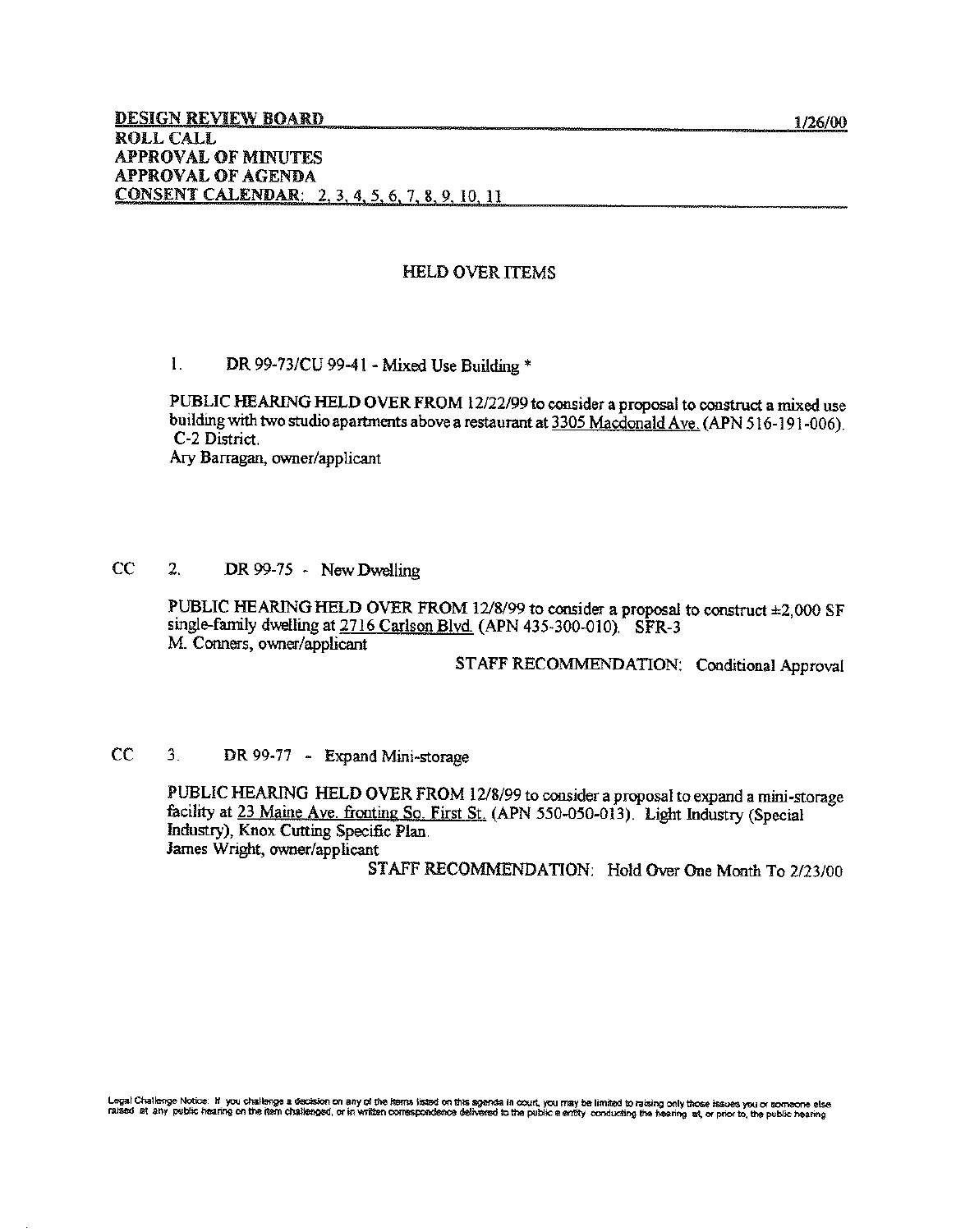$cc$ DR 99-90 - Eight Townhouses \* 4.

> PUBLIC HEARING HELD OVER FROM 12/22/99 to consider a proposal to build eight townhouse dwellings on a  $\pm$ 14,000 SF parcel at the southwest corner of 1<sup>st</sup> St. and Chanslor Ave. (APN 538-350-043). MFR-1 District.

Resources for Community Development, owner/applicant

STAFF RECOMMENDATION: Hold Over One Month to 2/23/00

#### **NEW ITEMS**

 $cc$ 5. DR 00-7 - New Dwelling

> PUBLIC HEARING to consider a proposal to construct a single-family dwelling at 180 Bishop Alley (APN 558-062-006). SFR-2 District. Peter Minkwitz, owner; Jonathan Livingston, applicant STAFF RECOMMENDATION: Hold Over One Month To 2/23/00

 $CC$ 6. DR 00-6/V00-2 - New Dwelling \*

> PUBLIC HEARING to consider a proposal to construct a 1,600 SF single-family dwelling on a vacant parcel located on the westerly side of Pacific Avenue between Garfield Avenue and Cleveland Street approximately 60' south of High Street (APN 558-193-002). Tiscornia Estates Specific Plan. Ralf Morgan & Debra Clark, owners, Jonathan Livingston, applicant

STAFF RECOMMENDATION: Conditional Approval

 $_{\rm CC}$  $7<sub>1</sub>$ DR 00-8 - Restore Dwelling

> PUBLIC HEARING to consider a proposal to place an existing single-family dwelling back on its foundation and restore it to its original appearance at 222 Tunnel Avenue (APN 558-101-007). MFR-1 District.

Hossein Ebrahim, owner; Afsaneh Tesolin, applicant

STAFF RECOMMENDATION: Hold Over Two Weeks To 2/9/00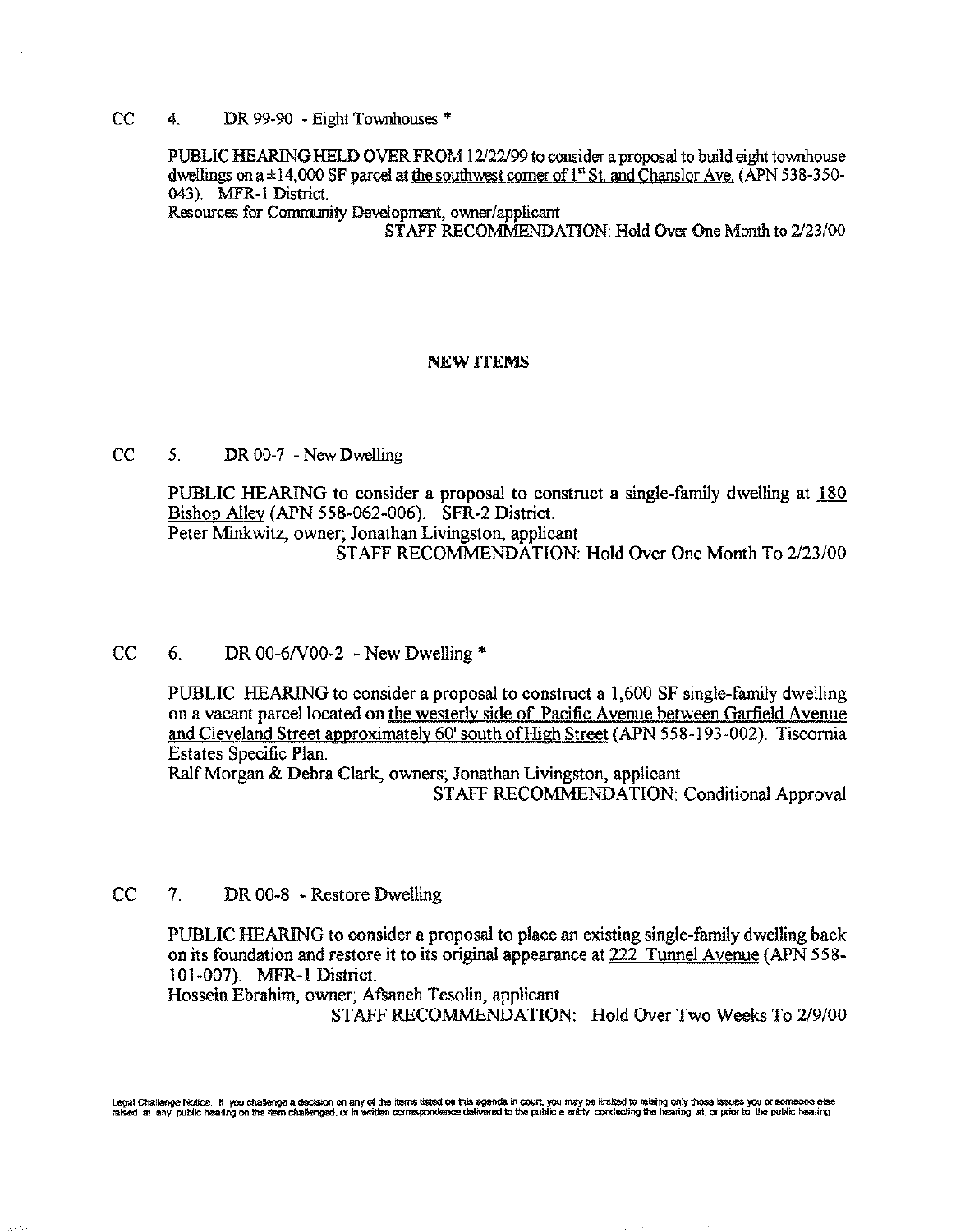$CC$ 8. DR 00-10 - Addition To Single-Family Dwelling

> PUBLIC HEARING to consider a proposal to construct a 965 SF addition to an existing single-family dwelling at 4964 Rocky Road (APN 431-411-029). SFR-3 District. Richard Chacon and Teresa Westrich, owners; Colin Doyle, applicant STAFF RECOMMENDATION: Application Withdrawn

 $CC$ 9. DR 99-8A - Addition to Duplex \*

> PUBLIC HEARING to consider a proposal to convert attic to living area and add dormers to existing duplex at 517 and 519 Golden Gate Avenue (APN 558-253-010). SPR-2 District. Billy Bob Karl, owner/applicant

STAFF RECOMMENDATION: Hold Over Two Weeks to 2/9/00

 $CC$  $10.$ DR 99-64A - Construct Trash Enclosure

> PUBLIC HEARING to consider a proposal to construct a trash enclosure in front of a commercial building at 3200 Regatta Boulevard(APN 560-100-008). M-1 District. Legacy Partners Inc., owner/applicant

STAFF RECOMMENDATION: Hold Over Two Weeks To 2/9/00

**CC** 11. DR 99-79R - Redesign  $*$ 

> PUBLIC HEARING to consider a redesign of 504 unit multi-family component of a mixed-use development north of the Hilltop Drive extension between San Pablo Avenue and the Richmond Parkway (APN 405-050-065). C-3 District. David Smith, owner/applicant STAFF RECOMMENDATION: Hold Over One Month To 2/23/00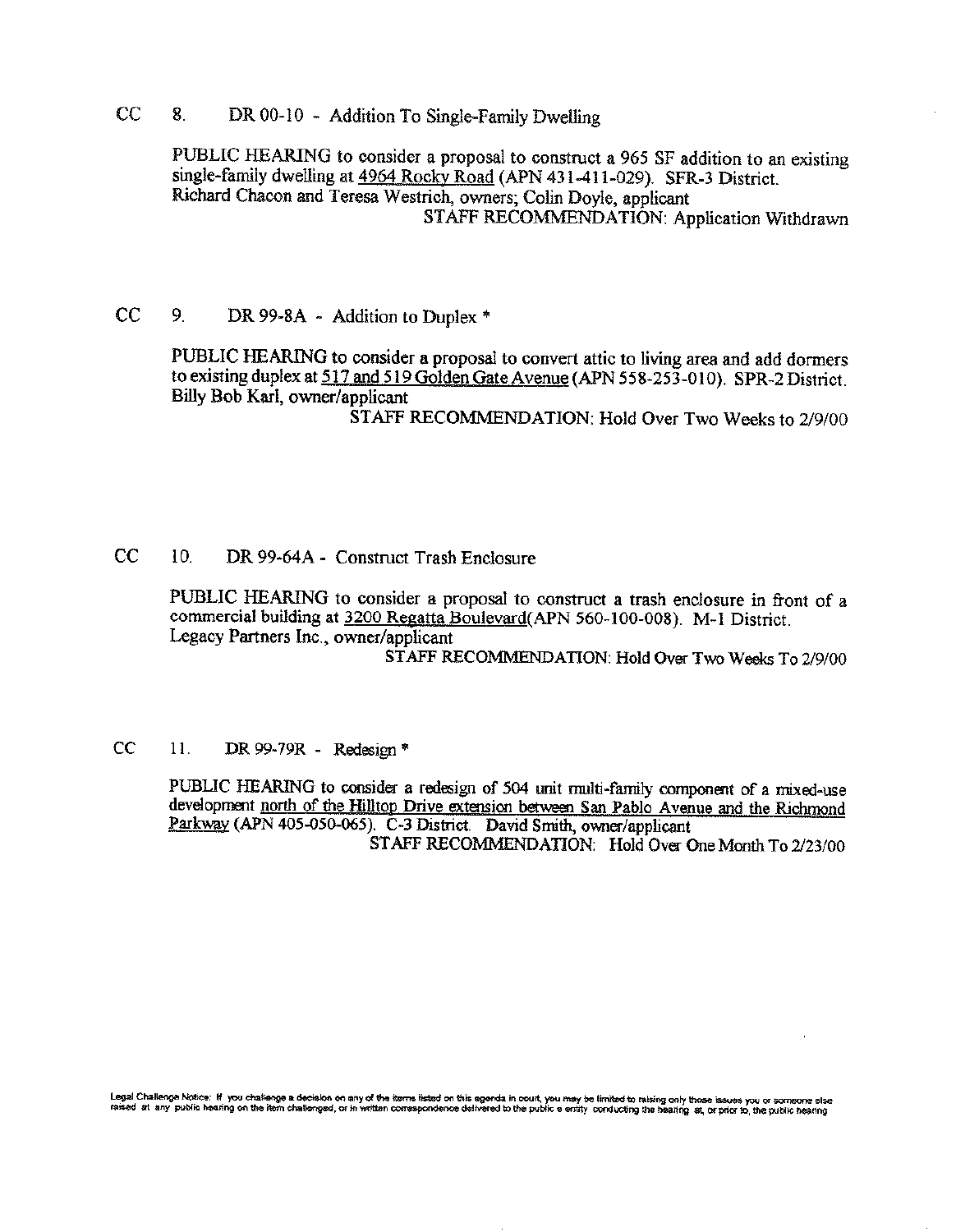## **BOARD BUSINESS**

 $12.$ Reports of Officers, Board Members

Public Forum - Brown Act

Anyone who wishes to address the Commission on a topic of interest that is not already on the agenda must inform the Planning Department staff in writing prior to the start of Planning Commission meeting. A three-minutes-per-speaker time limit shall apply.

\*Action on items indicated by RECOMMENDATION are not final but become DRB recommendations to be forwarded to the Planning Commission.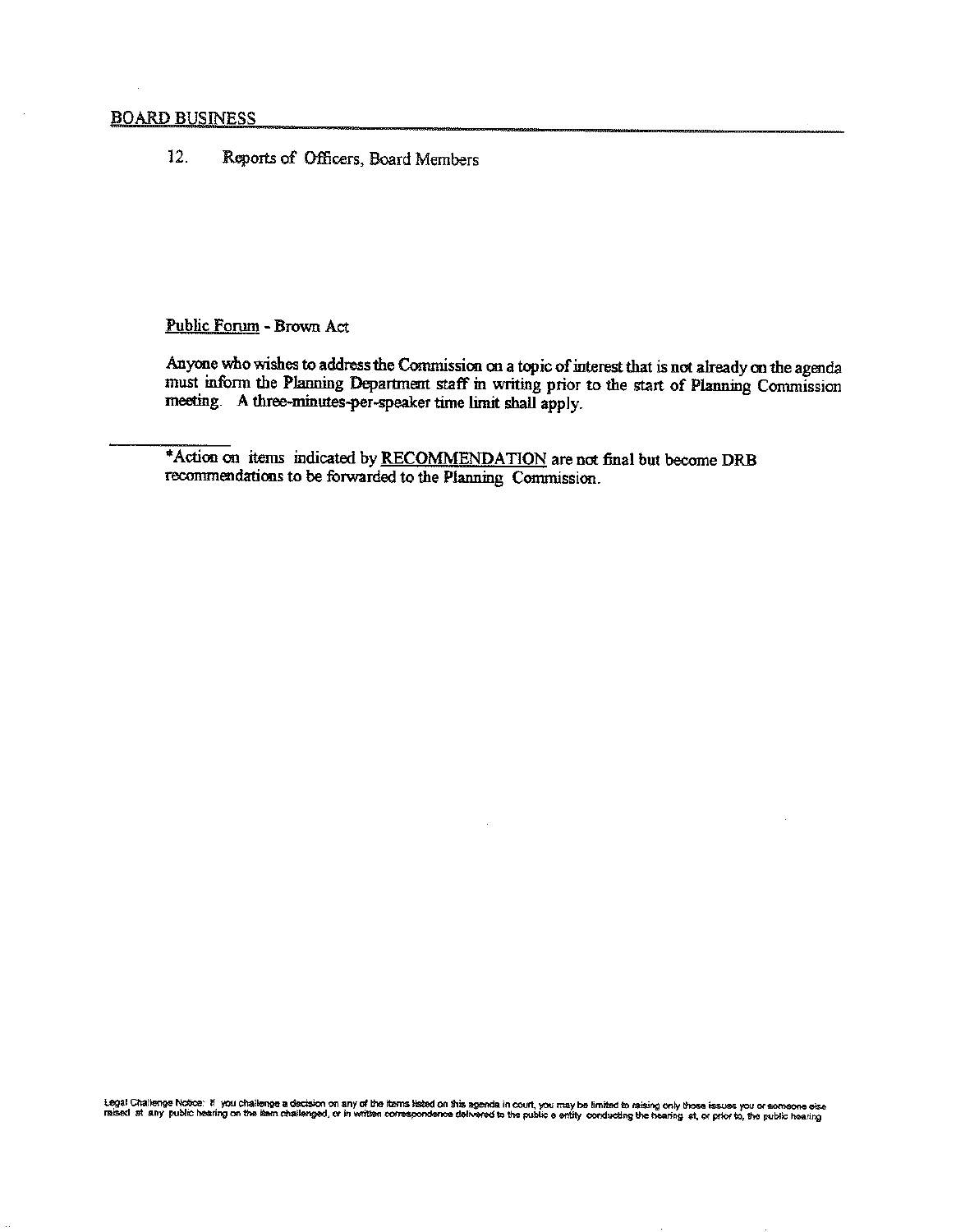### **PRESENTATION**

1. DiCon Development Proposal

Presentation by DiCon and Ware & Malcomb Architects on the DiCon Fiberoptics, Inc. Development Proposal for parcel bounded by Regatta Blvd. on the south, Marina Way South on the west, 23rd Street Railyard on the north and Marina Bay Parkway on the east (APN 560-181-092).

# **HELD OVER ITEMS**

CC 2. DR 99-64A - Construct Trash Enclosure

PUBLIC HEARING HELD OVER FROM 1/26/00 to consider a proposal to construct a trash enclosure in front of a commercial building at 3200 Regatta Boulevard(APN 560-100- 008). M-1 District.

Legacy Partners Inc., owner/applicant

STAFF RECOMMENDATION: Hold Over 2 Weeks to 2/23/00

CC 3. DR 00-8 - Restore Dwelling

PUBLIC HEARING HELD OVER FROM 1/26/00 to consider a proposal to place an existing single-family dwelling back on its foundation and restore it to its original appearance at 222 Tunnel Avenue (APN 558-101-007). MFR-1 District. Hossein Ebrahim, owner; Afsaneh Tesolin, applicant

STAFF RECOMMENDATION: Conditional Approval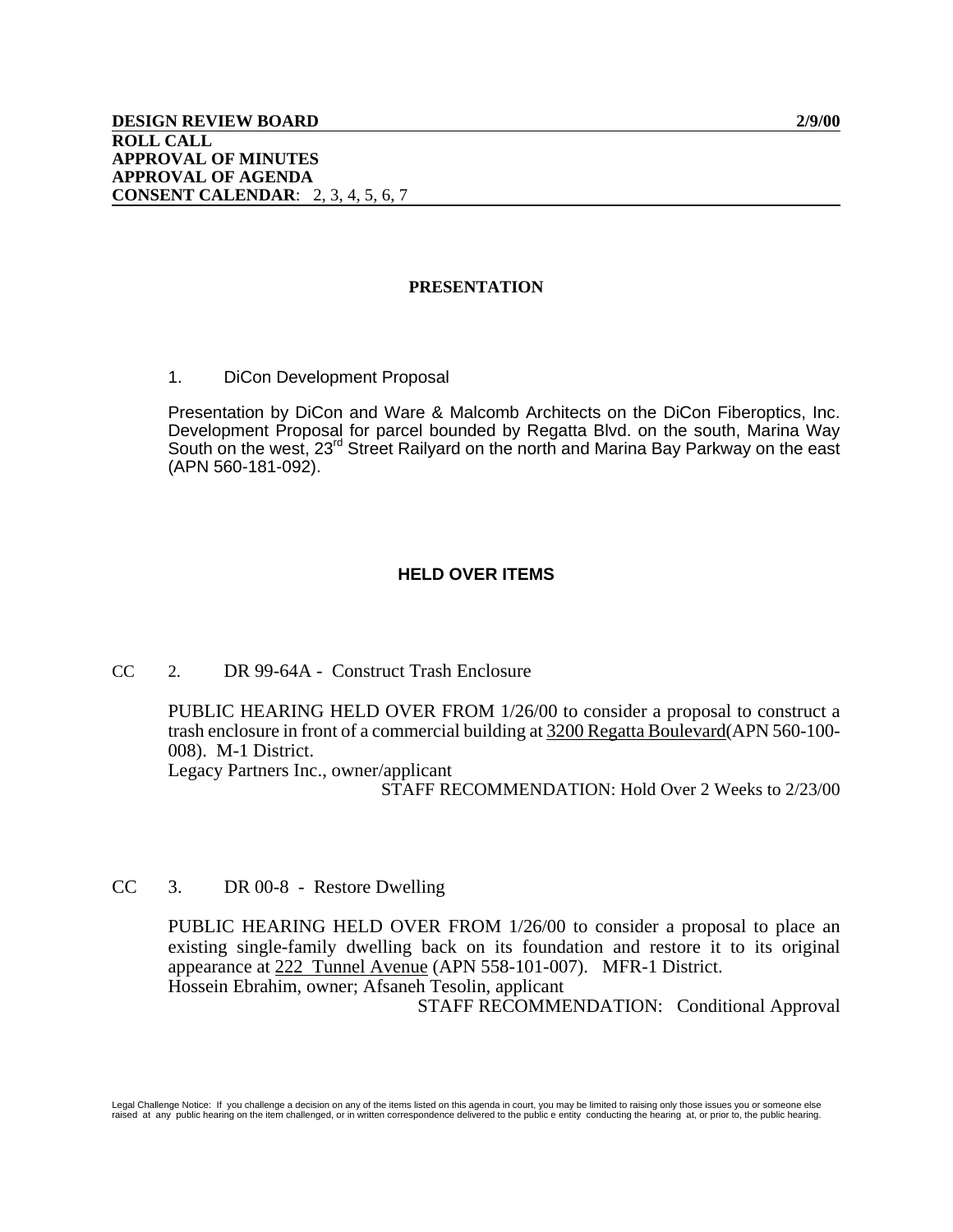## **NEW ITEMS**

# CC 4. DR 99-63 - Add Second Story To SF Dwelling

PUBLIC HEARING to consider a proposal to add 2,600± SF second story to a single-family dwelling at 5715 Bayview Avenue (APN 509-130-019). MFR-1 District. Maryam & Hamid Moshfeghi, applicants and owners STAFF RECOMMENDATION: Conditional Approval

# CC 5. DR 00-11 - Carport Addition

PUBLIC HEARING to consider a proposed detached carport addition in the rear lot area of an existing single-family dwelling at 1828 Visalia Avenue (APN 530-310-004). SFR-3 District.

Jesus Vargas, owner; Thomas Hood, applicant STAFF RECOMMENDATION: Conditional Approval

# CC 6. DR 00-12 - Improvements To Trucking Terminal  $*$

PUBLIC HEARING to consider a proposal to construct various site improvements to existing trucking terminal facility at 3251 Jacuzzi St. (APN 510-070-003). Comm'l/Office Land Use per Knox/Cutting Specific Plan Fadelli Properties, owner

# STAFF RECOMMENDATION: Conditional Approval

# CC 7. DR 00-13 - To Remodel And Add

PUBLIC HEARING to consider a proposal to remodel and add  $700\pm$  SF of living area to a single-family dwelling at 956 Sonoma St. (APN 418-063-017). SFR-3 District. Russell Monson, owner; Colin Doyle, applicant STAFF RECOMMENDATION: Conditional Approval

### BOARD BUSINESS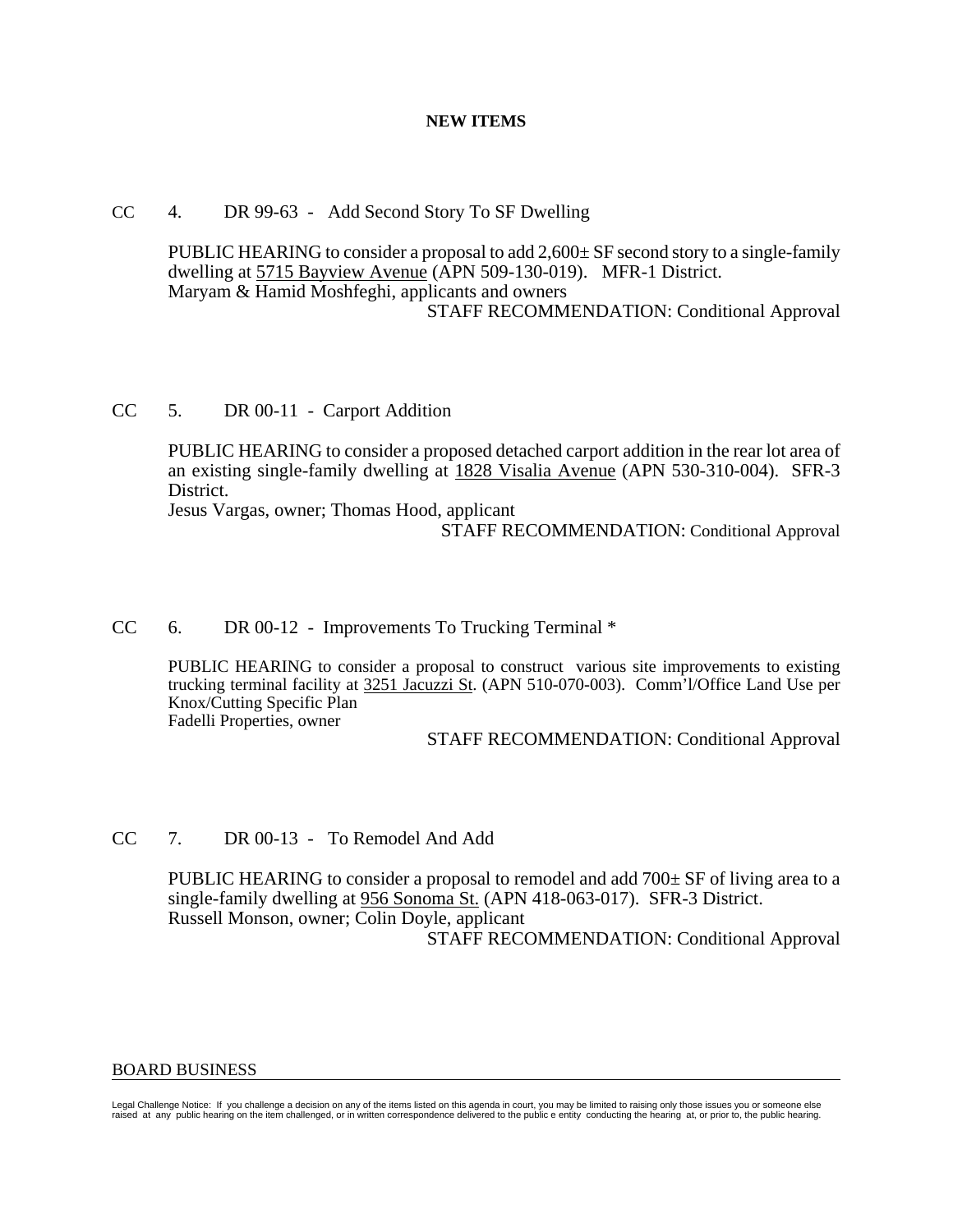5. Reports of Officers, Board Members

## Public Forum - Brown Act

l

Anyone who wishes to address the Commission on a topic of interest that is not already on the agenda must inform the Planning Department staff in writing prior to the start of Planning Commission meeting. A three-minutes-per-speaker time limit shall apply.

<sup>\*</sup>Action on items indicated by **RECOMMENDATION** are not final but become DRB recommendations to be forwarded to the Planning Commission.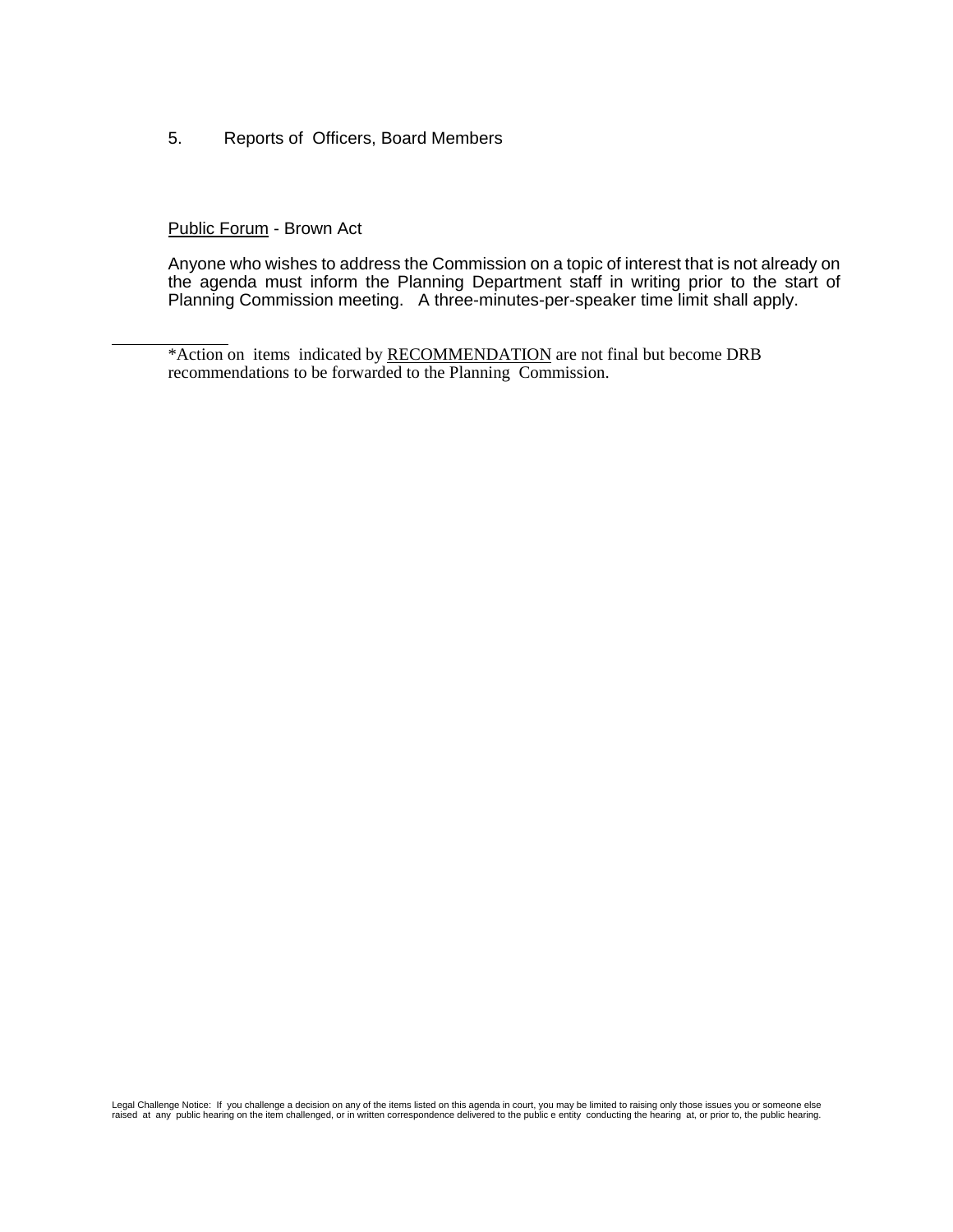## HELD OVER ITEMS

1. DR 99-73/CU 99-41 - Mixed Use Building \*

PUBLIC HEARING HELD OVER FROM 1/26/00 to consider a proposal to construct a mixed use building with two studio apartments above a restaurant at 3305 Macdonald Ave. (APN 516-191-006). C-2 District. Ary Barragan, owner/applicant

# CC 2. DR 99-47 - Retail Center

PUBLIC HEARING HELD OVER FROM 1/12/00 to consider proposal to construct a 3.6 acre retail center at the northwest corner of Meeker Avenue and Marina Bay Parkway (APN 560- 150-010). Commercial District (Knox Cutting Specific Plan). Rafanelli, Nahas & Ambrose, owners STAFF RECOMMENDATION: Hold Over One Month To 3/22/00

# CC 3. DR 99-64A - Construct Trash Enclosure

PUBLIC HEARING HELD OVER FROM 1/26/00 to consider a proposal to construct a trash enclosure in front of a commercial building at 3200 Regatta Boulevard(APN 560-100- 008). M-1 District.

Legacy Partners Inc., owner/applicant

STAFF RECOMMENDATION: Hold Over Two Weeks To 3/8/00

### CC 4. DR 99-77 - Expand Mini-storage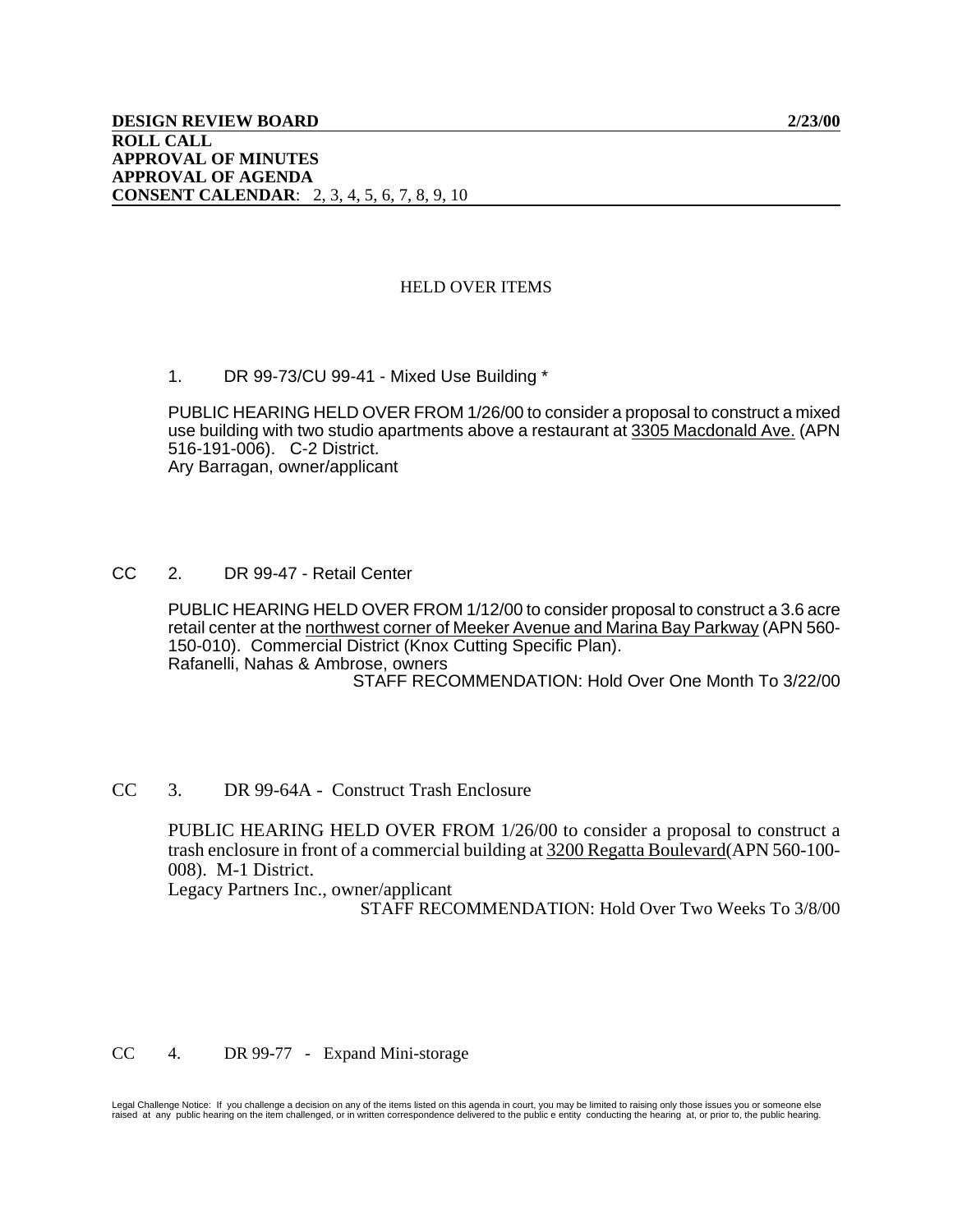PUBLIC HEARING HELD OVER FROM 1/26/00 to consider a proposal to expand a mini-storage facility at 23 Maine Ave. fronting So. First St. (APN 550-050-013). Light Industry (Special Industry), Knox Cutting Specific Plan. James Wright, owner/applicant

STAFF RECOMMENDATION: Hold Over For Two Weeks To 3/8/00

### $CC$  5. DR 99-79R - Redesign  $*$

PUBLIC HEARING HELD OVER FROM 1/26/00 to consider a redesign of 504 unit multifamily component of a mixed-use development north of the Hilltop Drive extension between San Pablo Avenue and the Richmond Parkway (APN 405-050-065). C-3 District. David Smith, owner/applicant

STAFF RECOMMENDATION: Hold Over One Month to 3/22/00

# CC 6. DR 99-8A - Addition to Duplex \*

PUBLIC HEARING HELD OVER FROM 1/26/00 to consider a proposal to convert attic to living area and add dormers to existing duplex at 517 and 519 Golden Gate Avenue (APN 558-253-010). SPR-2 District. Billy Bob Karl, owner/applicant

STAFF RECOMMENDATION: Conditional Approval

# $CC$  7. DR 99-90 - Eight Townhouses  $*$

PUBLIC HEARING HELD OVER FROM 1/26/00 to consider a proposal to build eight townhouse dwellings on a  $\pm 14,000$  SF parcel at the southwest corner of  $1<sup>st</sup>$  St. and Chanslor Ave. (APN 538-350-043). MFR-1 District. Resources for Community Development, owner/applicant

STAFF RECOMMENDATION: Conditional Approval

# CC 8. DR 00-7 - New Dwelling

PUBLIC HEARING HELD OVER FROM 1/26/00 to consider a proposal to construct a single-family dwelling at 180 Bishop Alley (APN 558-062-006). SFR-2 District. Peter Minkwitz, owner; Jonathan Livingston, applicant STAFF RECOMMENDATION: Hold Over One Month to 3/22/00 **NEW ITEMS**

Legal Challenge Notice: If you challenge a decision on any of the items listed on this agenda in court, you may be limited to raising only those issues you or someone else<br>raised at any public hearing on the item challenge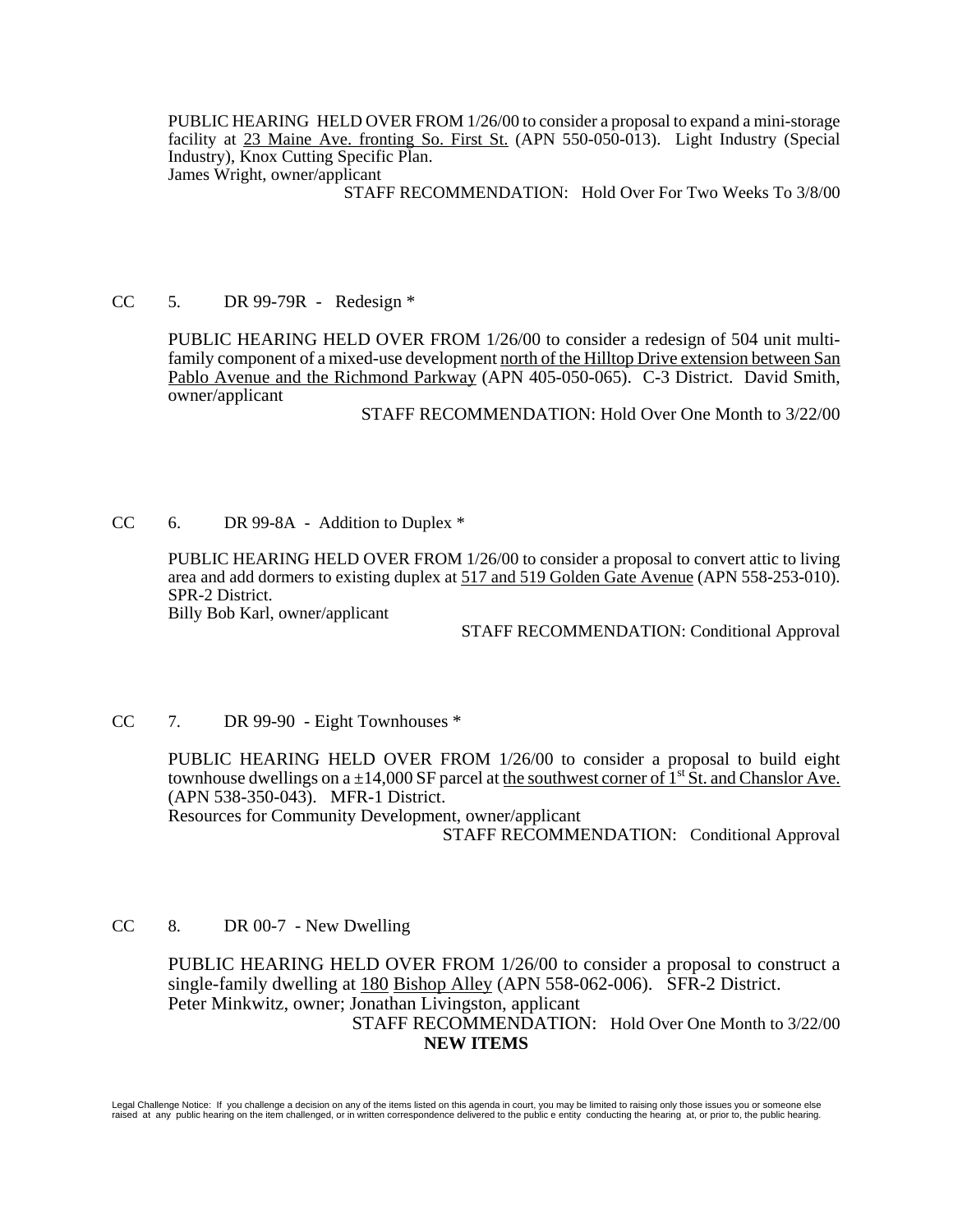#### CC 9. DR 99-59 - Floating Cement Terminal

PUBLIC HEARING to consider a proposal for a floating cement terminal with truck transfer scale in the Port of Richmond at 1308 Canal Blvd. (APN 560-320-017). M-4, Marine Industrial District. Port of Richmond, owner; Dennis McClanahan, applicant

STAFF RECOMMENDATION: Conditional Approval

# CC 10. DR 00-14 - Extend Canopy

PUBLIC HEARING to consider a proposal to extend existing canopy 26 feet at 1921 San Joaquin St. (APN 507-251-005). C-2, Mixed Use (Knox Cutting Specific Plan) Safeway Inc., owner; Ed Olivero, applicant

STAFF RECOMMENDATION: Approval

### BOARD BUSINESS

l

11. Reports of Officers, Board Members

### Public Forum - Brown Act

Anyone who wishes to address the Commission on a topic of interest that is not already on the agenda must inform the Planning Department staff in writing prior to the start of Planning Commission meeting. A three-minutes-per-speaker time limit shall apply.

\*Action on items indicated by RECOMMENDATION are not final but become DRB recommendations to be forwarded to the Planning Commission.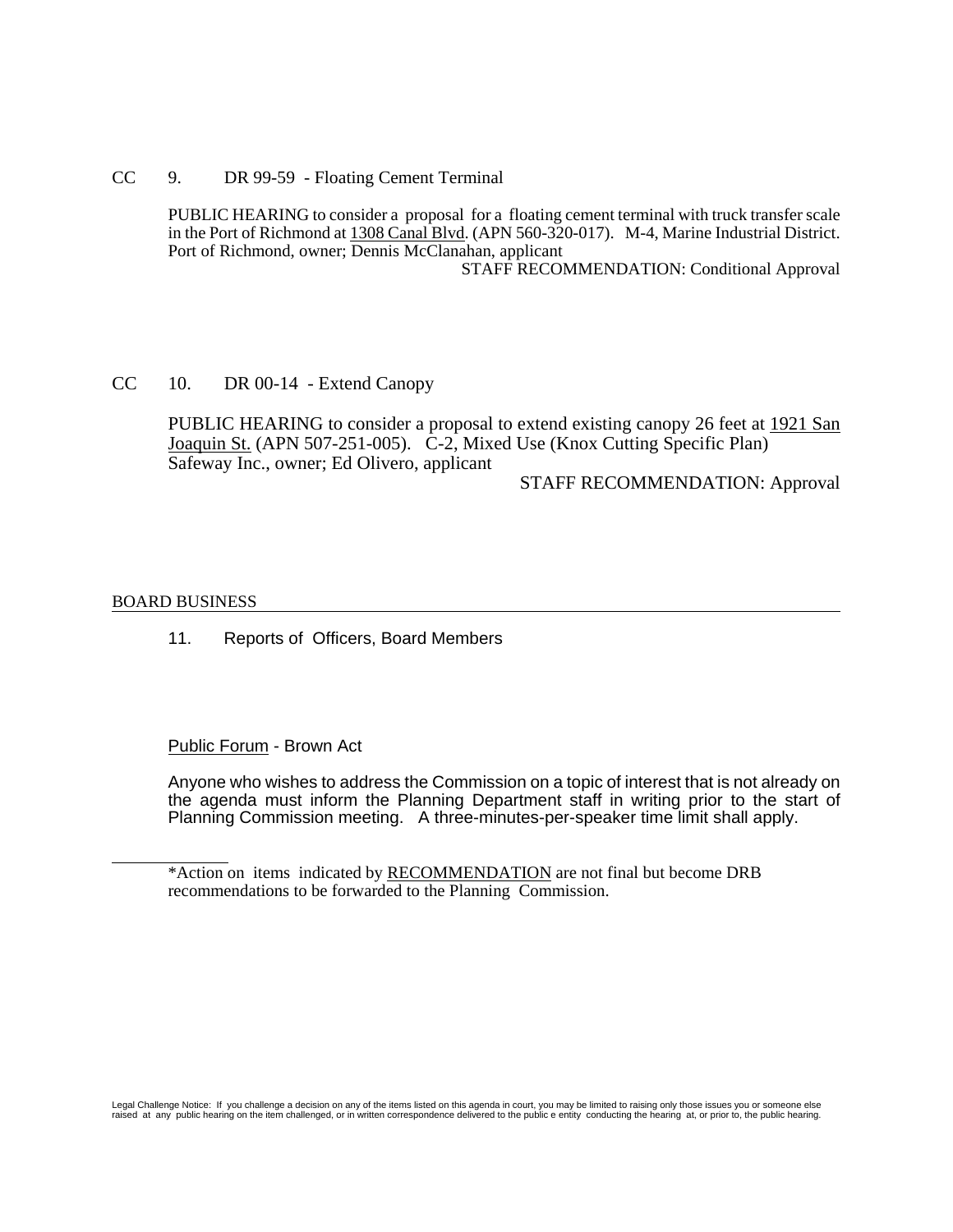#### **HELD OVER ITEMS**

 $\mathbf{1}$ . DR 99-63 - Add Second Story To SF Dwelling

PUBLIC HEARING HELD OVER FROM 2/9/00 to consider a proposal to add 2,600± SF second story to a single-family dwelling at 5715 Bayview Avenue (APN 509-130-019). MFR-1 District.

Maryam & Hamid Moshfeghi, applicants and owners

#### DR 99-64A - Construct Trash Enclosure  $2.$

PUBLIC HEARING HELD OVER FROM 2/23/00 to consider a proposal to construct a trash enclosure in front of a commercial building at 3200 Regatta Boulevard (APN 560-100-008). M-1 District.

Legacy Partners Inc., owner/applicant

#### $CC$  $3.$ DR 99-77 - Expand Mini-storage

PUBLIC HEARING HELD OVER FROM 2/23/00 to consider a proposal to expand a mini-storage facility at 23 Maine Ave. fronting So. First St. (APN 550-050-013). Light Industry (Special Industry), Knox Cutting Specific Plan. James Wright, owner/applicant

STAFF RECOMMENDATION: Hold Over One Month To 4/12/00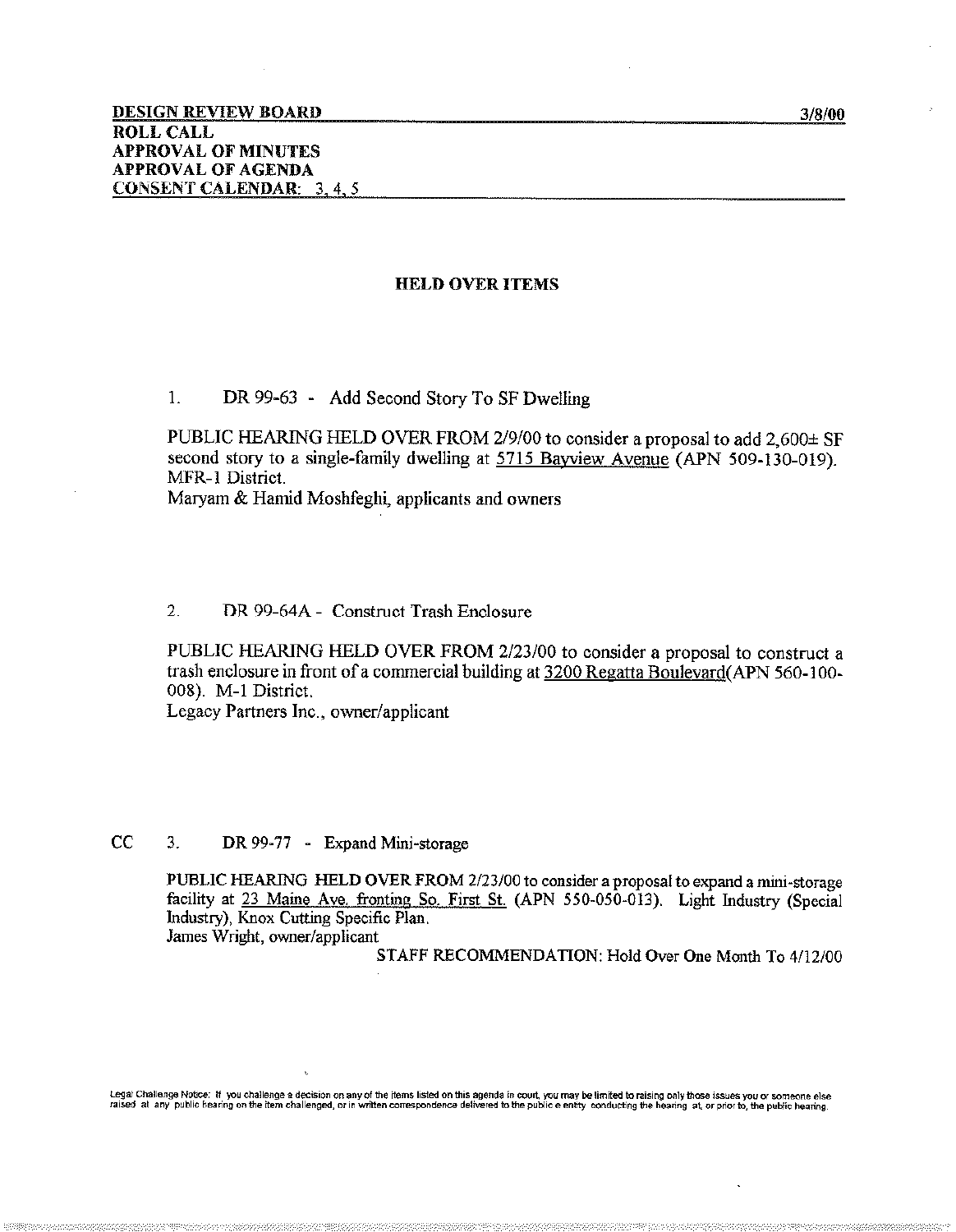### **NEW ITEMS**

#### $CC$ DR 00-9 - Construct Warehouse  $4<sub>1</sub>$

PUBLIC HEARING to consider a proposal to construct a 20,000 SF warehouse at 50 West Ohio Ave. (APN 550-050-017). M-2. Mary Guelfi, owner/applicant

STAFF RECOMMENDATION: Hold Over Two Weeks To 3/22/00

 $CC$  $5<sub>1</sub>$ DR 00-17 - Patio Enclosure

> PUBLIC HEARING to consider a proposal to add a 300 SF patio enclosure to rear of house at 6316 Monte Cresta Ave. (APN 419-193-005). SFR-3 Fred & Jean Mack, owner; Sunrise Builders, applicant

STAFF RECOMMENDATION: Approval

### **BOARD BUSINESS**

6. Reports of Officers, Board Members

Public Forum - Brown Act

Anyone who wishes to address the Commission on a topic of interest that is not already on the agenda must inform the Planning Department staff in writing prior to the start of Planning Commission meeting. A three-minutes-per-speaker time limit shall apply.

<sup>\*</sup>Action on items indicated by RECOMMENDATION are not final but become DRB recommendations to be forwarded to the Planning Commission.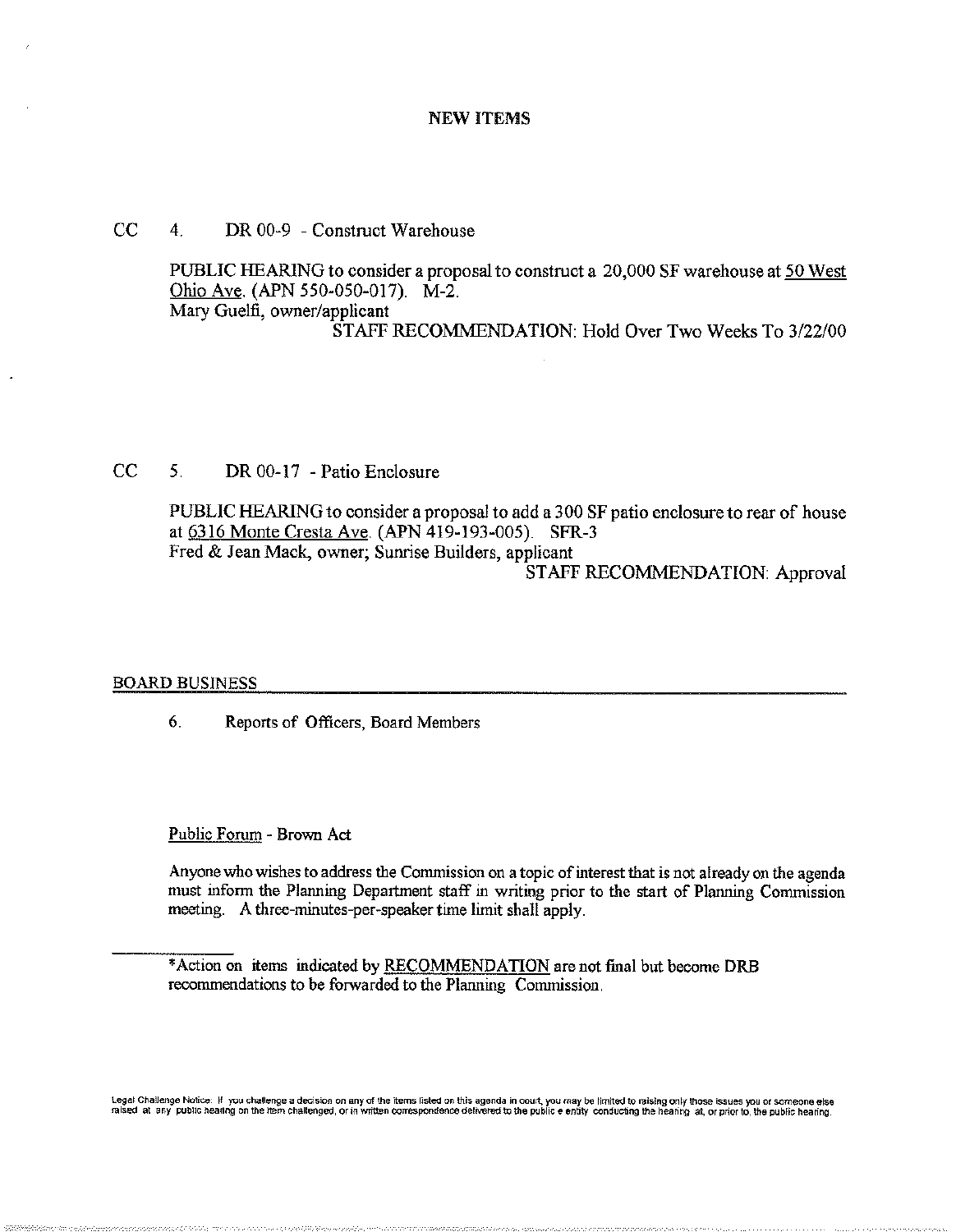**DESIGN REVIEW BOARD** 

**ROLL CALL APPROVAL OF MINUTES APPROVAL OF AGENDA CONSENT CALENDAR:** 2,  $(3 \& 5 \text{ Without})$ , 4, 6, 7, 8, 9, 10, 11

### **PRESENTATION**

1. Bay West Group Development Proposal

PRESENTATION by Bay West Group on a proposal to construct a total of 192,500 SF in two research and development and two light industrial buildings on a 13.5± acre site located between Harbour Way South and Marina Way South immediately south of the Burlington-Northern 8<sup>th</sup> St. rail yard (APN 560-260-005).

# **HELD OVER ITEMS**

 $cc$  $2.$ DR 99-47 - Retail Center

> PUBLIC HEARING HELD OVER FROM 2/23/00 to consider proposal to construct a 3.6 acre retail center at the northwest corner of Meeker Avenue and Marina Bay Parkway (APN 560-150-010). Commercial District (Knox Cutting Specific Plan). Rafanelli, Nahas & Ambrose, owners

> > STAFF RECOMMENDATION: Hold Over To 4/26/00

 $3<sub>1</sub>$ DR 99-79R - Redesign \*

PUBLIC HEARING HELD OVER FROM 2/23/00 to consider a redesign of 504 unit multi-family component of a mixed-use development north of the Hilltop Drive extension between San Pablo Avenue and the Richmond Parkway (APN 405-050-065). C-3 District. David Smith, owner/applicant

**APPLICATION WITHDRAWN** 

3/22/00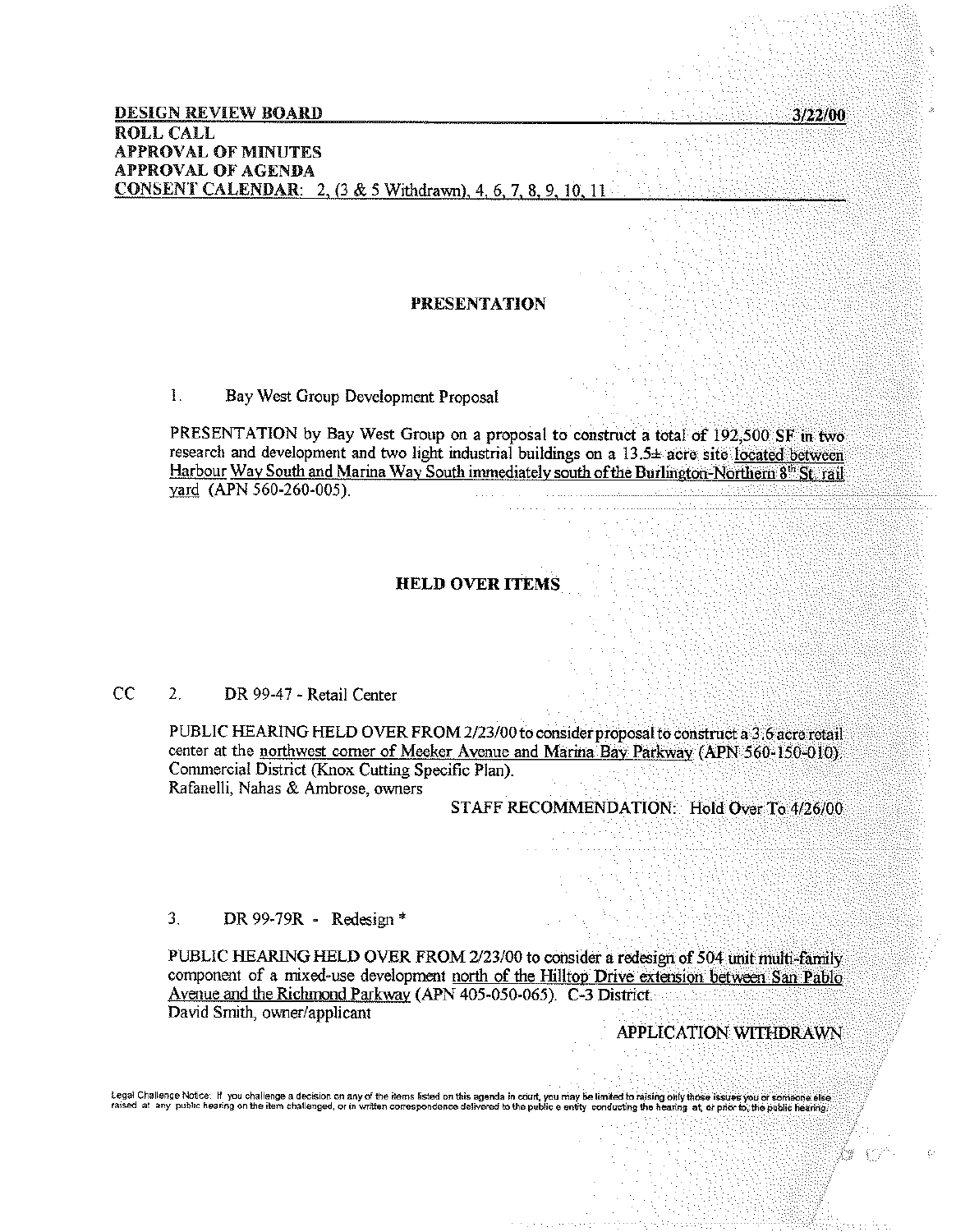#### $CC$  $\ddot{4}$ . DR 00-7 - New S. F. Dwelling

PUBLIC HEARING HELD OVER FROM 2/23/00 to consider a proposal to construct a single-family dwelling at 180 Bishop Alley (APN 558-062-006). SFR-2 District. Peter Minkwitz, owner; Jonathan Livingston, applicant

STAFF RECOMMENDATION: Conditional Approval

5. DR 00-9 - Warehouse

PUBLIC HEARING HELD OVER FROM 3/8/00 to consider a proposal to construct a 20,000 SF warehouse at 50 West Ohio Ave. (APN 550-050-017). M-2 District. Mary Guelfi, owner/applicant

# APPLICATION WITHDRAWN

## **NEW ITEMS**

 $CC$ 6. DR 99-85 - Additions To S.F. Dwelling

> PUBLIC HEARING to consider addition of a new master bath, bedroom and family room to an existing single family dwelling at 354 South 35th St. (APN 513-153-013). SFR-3 District. Rory Lyons, owner; LeQuisha Smith, applicant.

STAFF RECOMMENDATION: Conditional Approval

 $cc$  $7_{\cdot}$ DR 99-86 - Auto Dealership With Auto Repair Facility\*

> PUBLIC HEARING to consider a proposal to establish an auto dealership with auto repair facility on ±3.4 acres on the west side of San Pablo Ave. immediately north of Knott Ave. Most of the site is in El Cerrito. Approximately 1 acre of the site is within the City of Richmond. (APN 513-351-026). C-2 District.

John Oshima, owner; Honda of El Cerrito, applicant

فتباديني

STAFF RECOMMENDATION: Hold Over To 4/12/00

otice: If you challenge a decision on any of the items listed on this agenda in court, you may be limited to raising only those issues you or someone else<br>hearing on the item challenged, or in written correspondence delive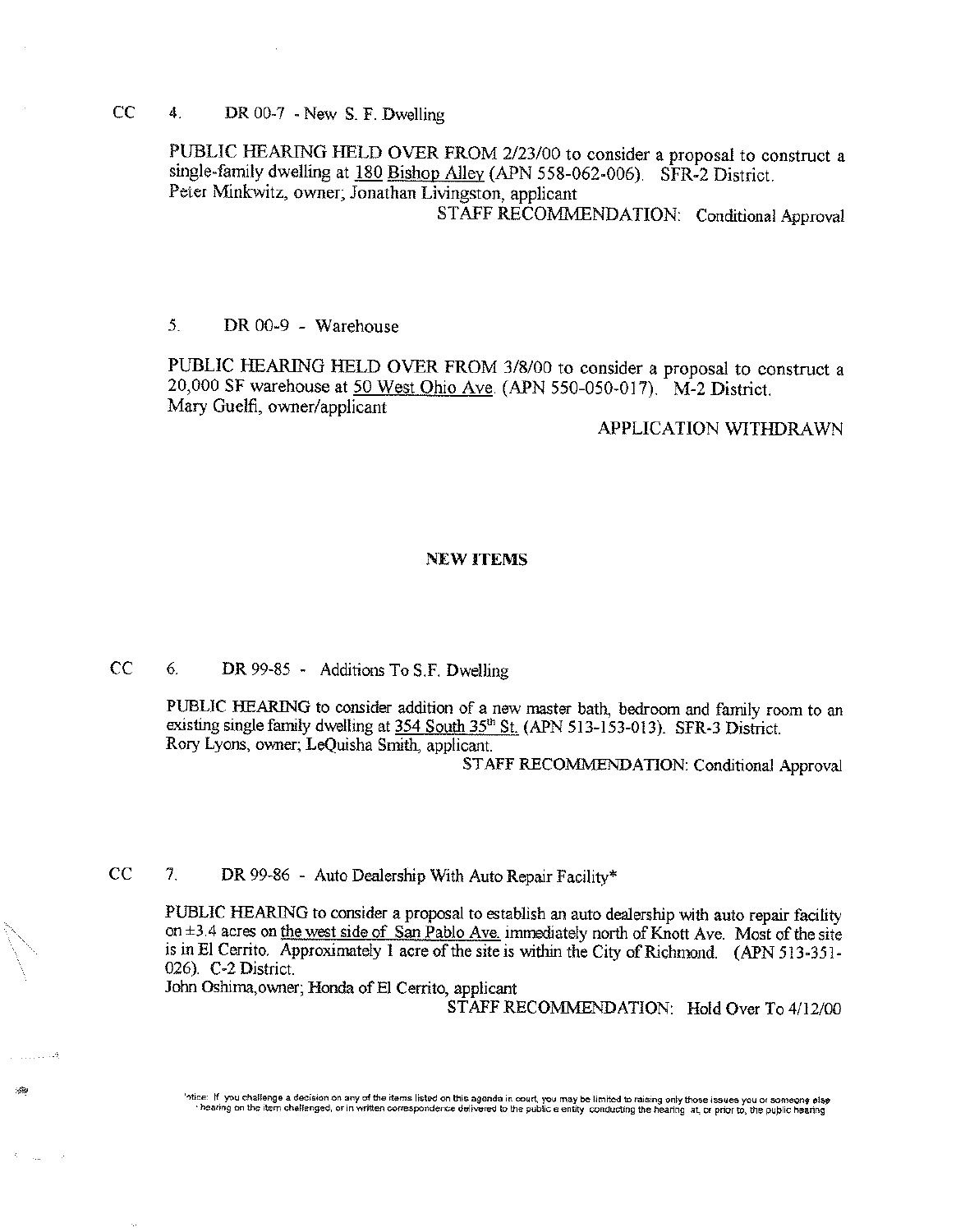PUBLIC HEARING to consider a proposal to construct a two-story, 3,450 SF building for a day care center at 227 - 17<sup>th</sup> St. (APN 540-160-012). CB District. Issac Lewis, owner, Shermon Workmon, applicant

STAFF RECOMMENDATION: Conditional Approval

 $CC$ 9. DR 00-19 - Addition To S.F. Dwelling

> PUBLIC HEARING to consider a proposal to add 800± S.F. two-story addition to existing single family dwelling at  $167$  So.  $35<sup>th</sup>$  St. (APN 513-047-014). SFR-3 District. Patricia Nunley, owner/applicant

STAFF RECOMMENDATION: Conditional Approval

 $CC$ 10. DR 00-21 - Industrial Building

> PUBLIC HEARING to consider a proposal to construct a 4,625 SF industrial building at the northeast corner of Parr Blvd. and Goodrick Ave. (APN 408-082-021). M-3 District. Robert & Bruce Linscott, owners, M. Woldemar, applicant STAFF RECOMMENDATION: Conditional Approval

 $CC$ 11. DR 00-24 - Patio Enclosure

> PUBLIC HEARING to consider a proposal to construct a patio enclosure addition  $(\pm 490$ sq. ft.) to an existing single family residence at 863 Maison Way (APN 433-480-012-7). SFR-1 Rural Residential District. Joseph Samuels, owner; Glenn Skidmore, applicant

> > STAFF RECOMMENDATION: Approval

### **BOARD BUSINESS**

 $12.$ Reports of Officers, Board Members

e Notice: if you challenge a decision on any of the items listed on this agenda in court, you may be limited to raising only those issues you or someone else<br>. Nic hearing on the item challenged, or in written corresponden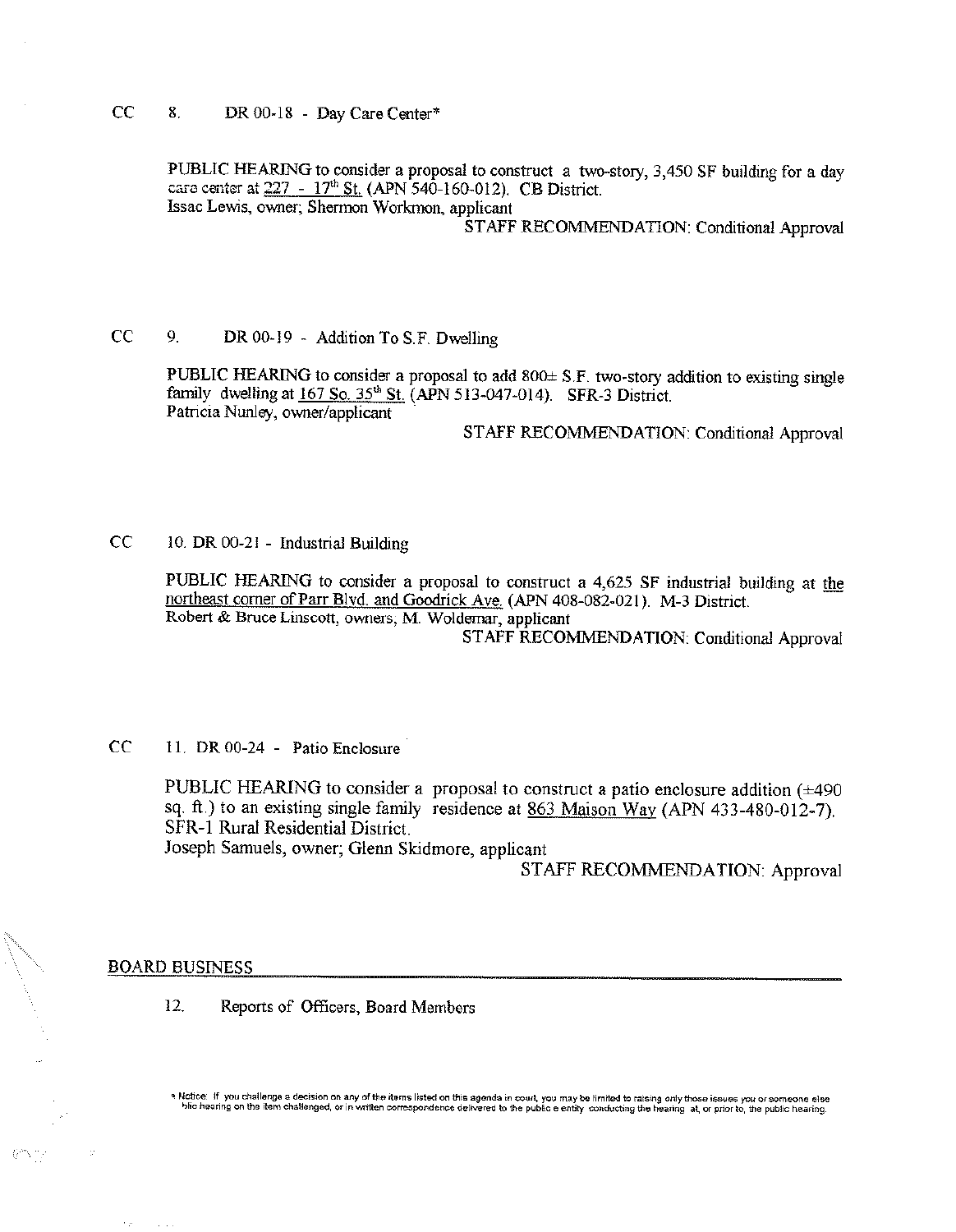Public Forum - Brown Act

Anyone who wishes to address the Commission on a topic of interest that is not already on the agenda must infilie Planning Department staff in writing prior to the start of Planning Commission meeting. A three-minutes-per-speaker time limit shall apply.

ą.

\*Action on items indicated by RECOMMENDATION are not final but become DRB recommendations to be forwarded to the Planning Commission.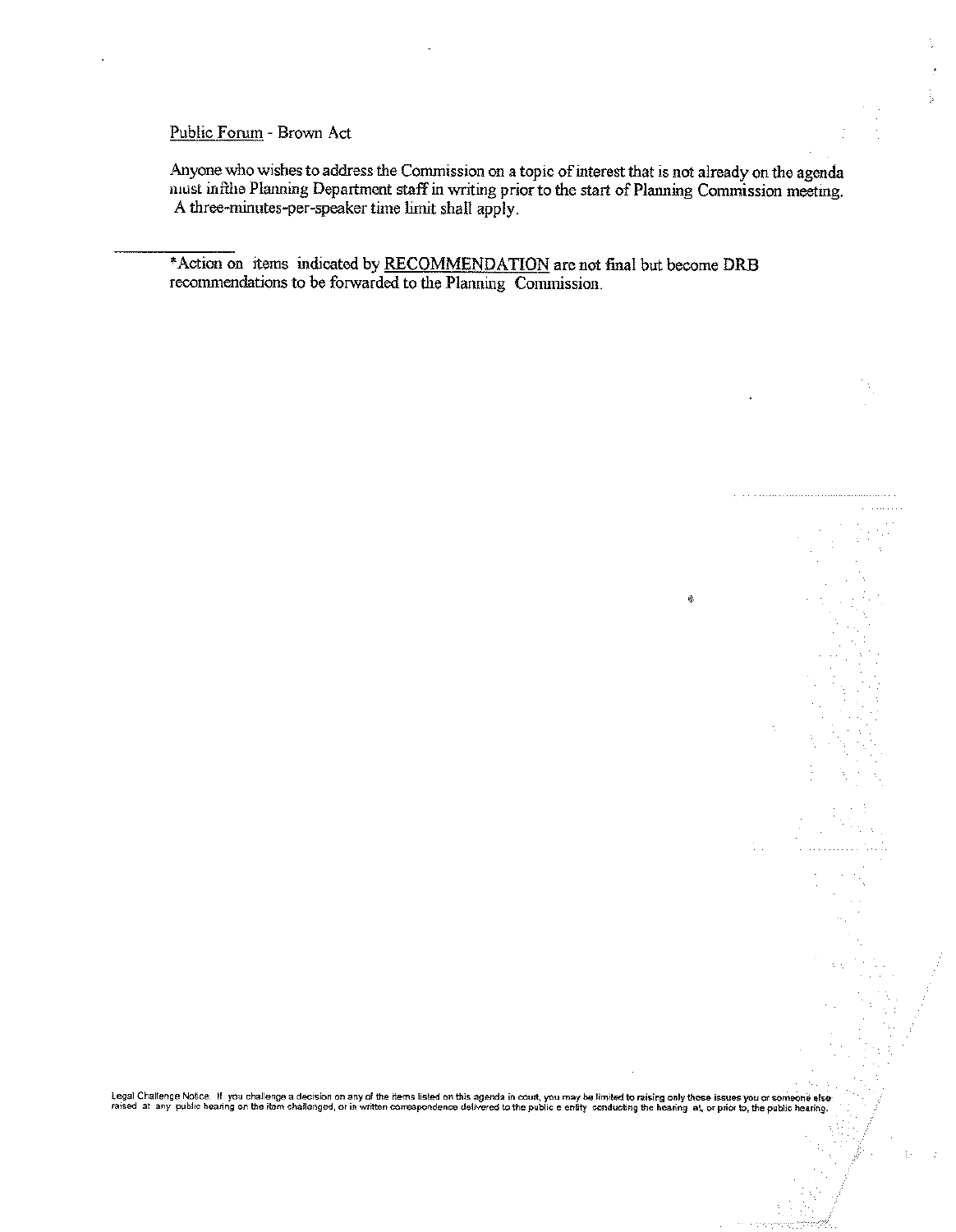#### **HELD OVER ITEMS**

 $cc$  $\mathbf{1}$ . DR 99-77 - Expand Mini-storage

> PUBLIC HEARING HELD OVER FROM 3/8/00 to consider a proposal to add 14,500 S.F. to existing mini-storage facility at 23 Maine Ave. fronting So. First St. (APN 550-050-013). Light Industry (Special Industry), Knox Cutting Specific Plan. James Wright, owner/applicant

> > STAFF RECOMMENDATION: Conditional Approval

 $CC$  $2.$ DR 99-86 - Auto Dealership With Auto Repair Facility\*

> PUBLIC HEARING HELD OVER FROM 3/22/00 to consider a proposal to establish an auto dealership with auto repair facility on  $\pm 3.4$  acres on the west side of San Pablo Ave. immediately north of Knott Ave. Most of the site is in El Cerrito. Approximately 1 acre of the site is within the City of Richmond. (APN 513-351-026). C-2 District. John Oshima, owner; Honda of El Cerrito, applicant

STAFF RECOMMENDATION: Conditional Approval

### **NEW ITEMS**

 $CC$ DR 00-8 - Final Landscape And Irrigation Plan 3.

> PUBLIC HEARING to review the Final Landscape And Irrigation Plan required by the original Development Review Board approval for a historial residence remodelled at 222 Tunnel Ave. (APN 558-101-007). MFR-1 District. Jerri Holan, applicant; Hossein Ebrahim, owner

> > STAFF RECOMMENDATION: Conditional Approval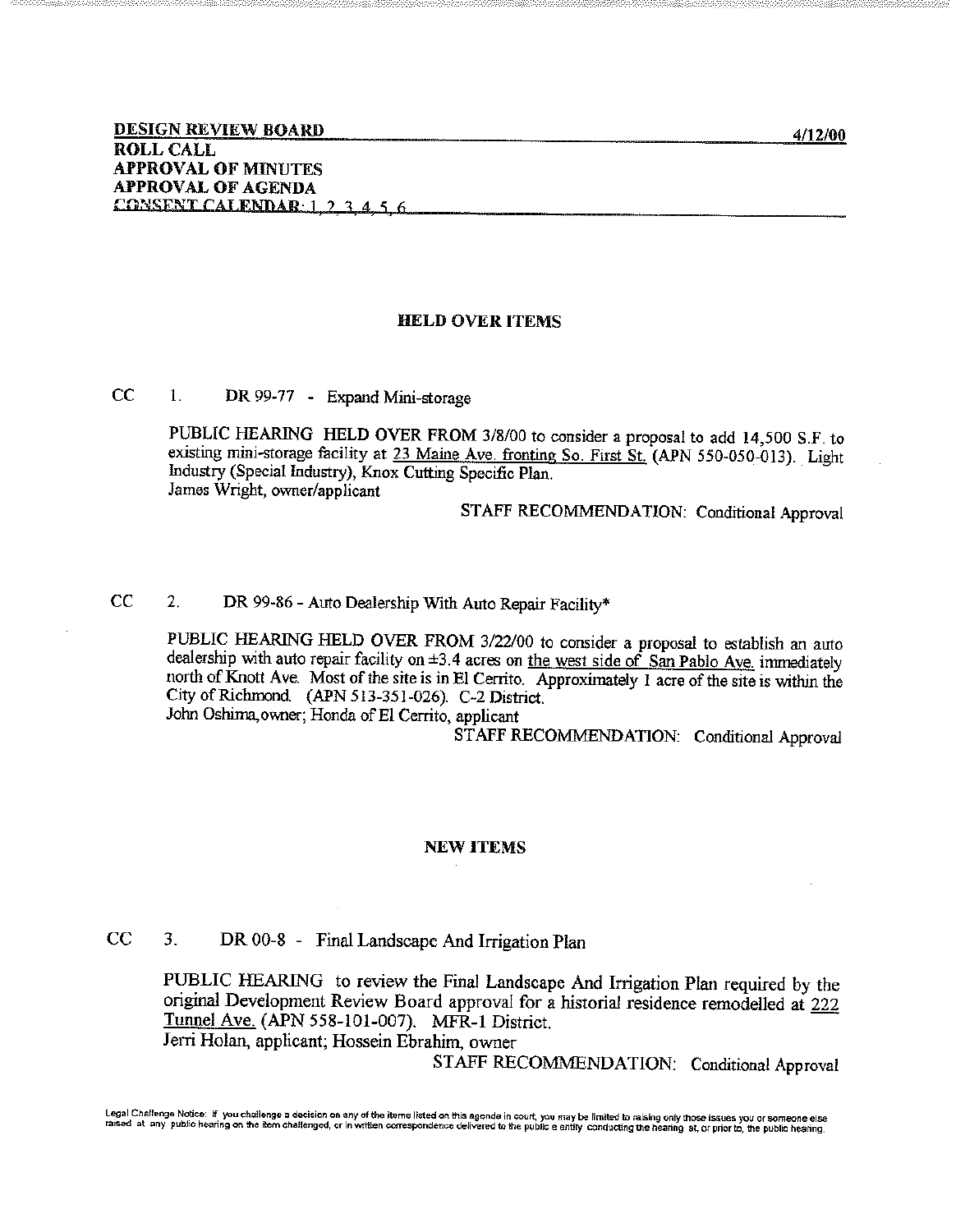$CC$  $4.$ DR 00-20 - New Tri-plex

> PUBLIC HEARING to consider a proposal to construct a two-story tri-plex with parking below on a vacant parcel at 222 Clarence St. (APN 558-263-005). MFR-1 District. Roland A. Mireles, applicant/owner

STAFF RECOMMENDATION: Conditional Approval

 $cc$  $5<sub>1</sub>$ DR 00-25 - Second Story Addition To Dwelling

> PUBLIC HEARING to consider a proposal for a second story addition (±464 S.F.) to an existing single-family dwelling at 141 Bishop Ave. (APN 558-063-010). SFR-2 District. John H. Knox, applicant/owner

> > STAFF RECOMMENDATION: Approval

#### $CC$ 6. DR 00-30 - Addition To Dwelling

PUBLIC HEARING to consider a proposal to add a 450 S.F. family room to a single-family dwelling at 4964 Rocky Rd. (APN 431-411-029). SFR-3 District. Colin Doyle, applicant, Richard Chacon & Teresa Jo Westrich, owners

STAFF RECOMMENDATION: Approval

### **BOARD BUSINESS**

 $7<sub>1</sub>$ Reports of Officers, Board Members

Public Forum - Brown Act

Anyone who wishes to address the Commission on a topic of interest that is not already on the agenda must inform the Planning Department staff in writing prior to the start of Planning Commission meeting. A three-minutes-per-speaker time limit shall apply.

\*Action on items indicated by RECOMMENDATION are not final but become DRB recommendations to be forwarded to the Planning Commission.

Legal Challenge Notice: If you challenge a decision on any of the items listed on this agenda in court, you may be limited to raising only those issues you or someone else<br>raised at any public hearing on the item challenge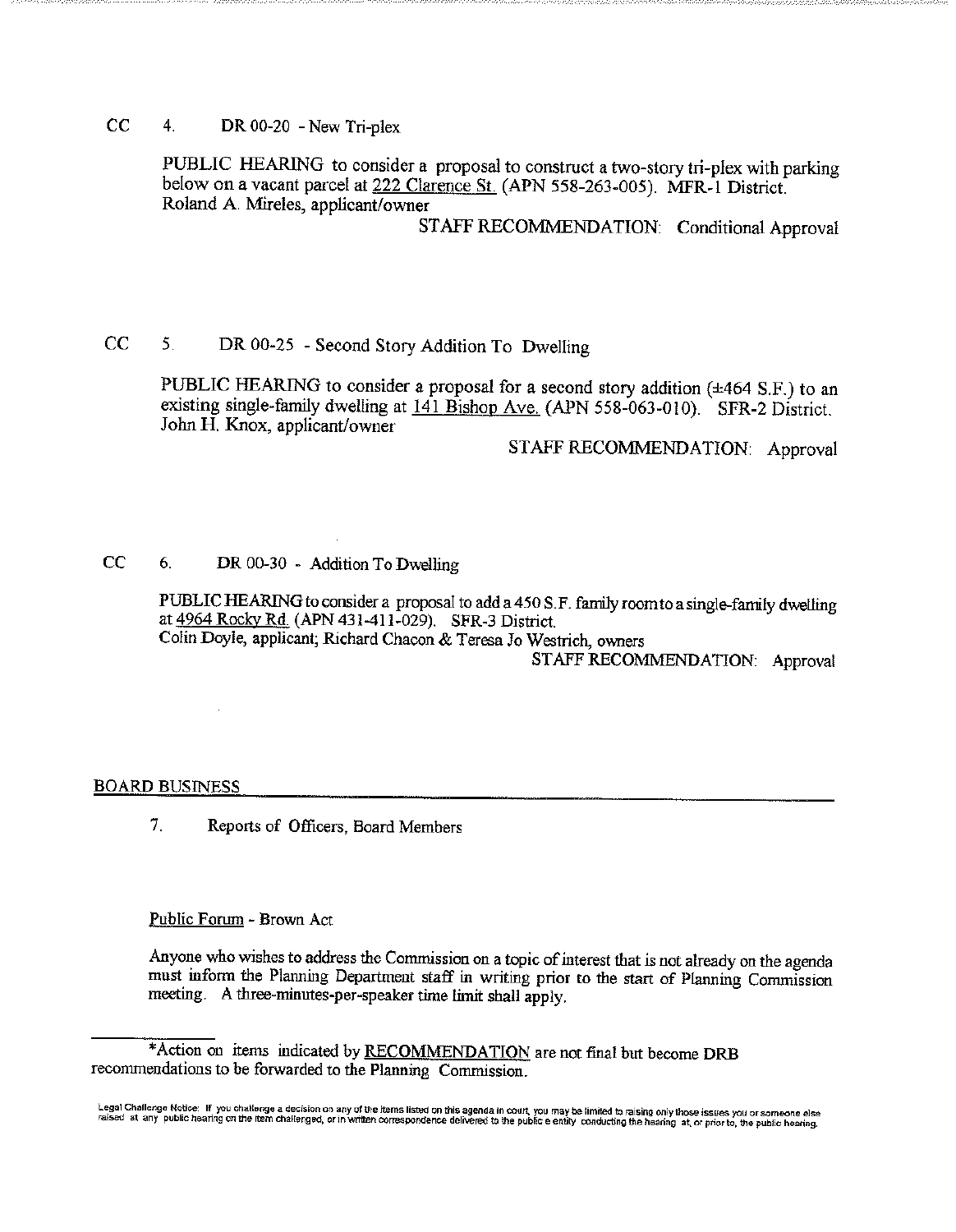4/26/00

# **DESIGN REVIEW BOARD ROLL CALL APPROVAL OF MINUTES APPROVAL OF AGENDA CONSENT CALENDAR:** 1, 2, 3, 4, 5, 6, 7

# **NEW ITEMS**

 $_{\rm CC}$  $\mathbf{1}$ DR 99-2R Revise Second Story Addition

> PUBLIC HEARING to revise approved second story addition to a single family dwelling at 743 26<sup>th</sup> St. (APN 528-260-015). SFR-3 District. Melinda Fong, applicant; Salvador Villalobos

> > STAFF RECOMMENDATION: Approval

 $CC$  $2<sub>1</sub>$ DR 00-5 Storage Tanks\*

> PUBLIC HEARING to consider a proposal to construct two ±20,000 and one 30,000 barrel storage tanks in the IMTT-Richmond Terminal at 100 W. Cutting Blvd. (APN 560-290-005). Port/Maritime Land Use Designation (KCSP) Bob Pack, applicant/owner

> > STAFF RECOMMENDATION: Conditional Approval

 $cc$  $3.$ DR 00-31 Patio Enclosure

> PUBLIC HEARING to consider a proposal to construct a patio enclosure at the rear of dwelling at 258  $6<sup>th</sup>$  St. (APN 538-231-041). CB - Central Business Century Patio Village, applicant; Adolphus & Lillie Mae Jones, owner

> > STAFF RECOMMENDATION: Approval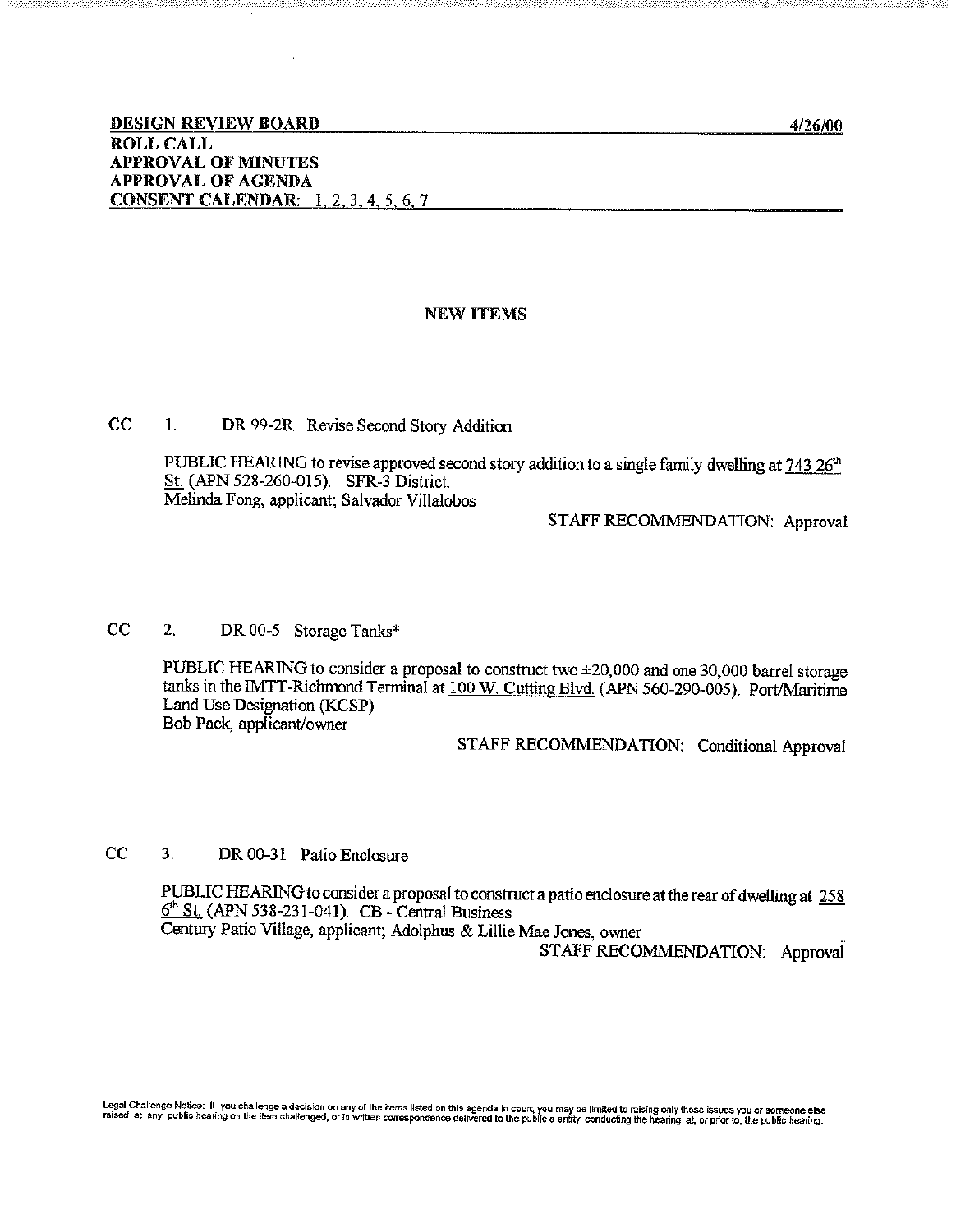#### $cc$ 4 DR 00-32 New Mixed Use Building\*

J.

PUBLIC HEARING to consider a proposal to construct a 7,160 $\pm$  SF building on a 21,700 SF lot for a Special Trade Contractor w/ retail at  $\underline{660 \text{ S}}$ .  $13^{\text{th}}$  St. (APN 544-341-012, -013, -027). Mixed Use, Knox-Cutting Specific Plan. Dan Schacht, owner/applicant

STAFF RECOMMENDATION: Conditional Approval

#### $CC$  $5<sub>1</sub>$ DR 00-36 Remodel Single Family Dwelling

PUBLIC HEARING to consider a proposal to remodel and add 450 SF on two stories to an existing single family dwelling at 1661 Butte St. (APN 508-270-026). SFR-3 District. Bruce McGaw, applicant/owner

STAFF RECOMMENDATION: Conditional Approval

#### $CC$ 6. DR 00-37 R & D/Office Building

PUBLIC HEARING to consider the phased construction of a four-building 423,845± SF Office/Research & Development Project on the north side of Regatta Blyd. between Marina Bay Parkway and Marina Way South (APN 560-181-092). Knox/Cutting Specific Plan - R&D/Business and Commercial/Office

Dicon Fiberoptics, Inc., applicant/owner; Ware & Malcomb, Architect

STAFF RECOMMENDATION: Conditional Approval

#### $CC$  $7<sub>1</sub>$ DR 00-43 Movie Theater

PUBLIC HEARING to consider a proposal to construct a 51,000 SF multi-screen movie theater with two adjacent parking lots on Klose Way (APN 405-290-064). C-3 Residential Commercial District. Century Theaters, applicant; Burnham Pacific, owner

STAFF RECOMMENDATION: Conditional Approval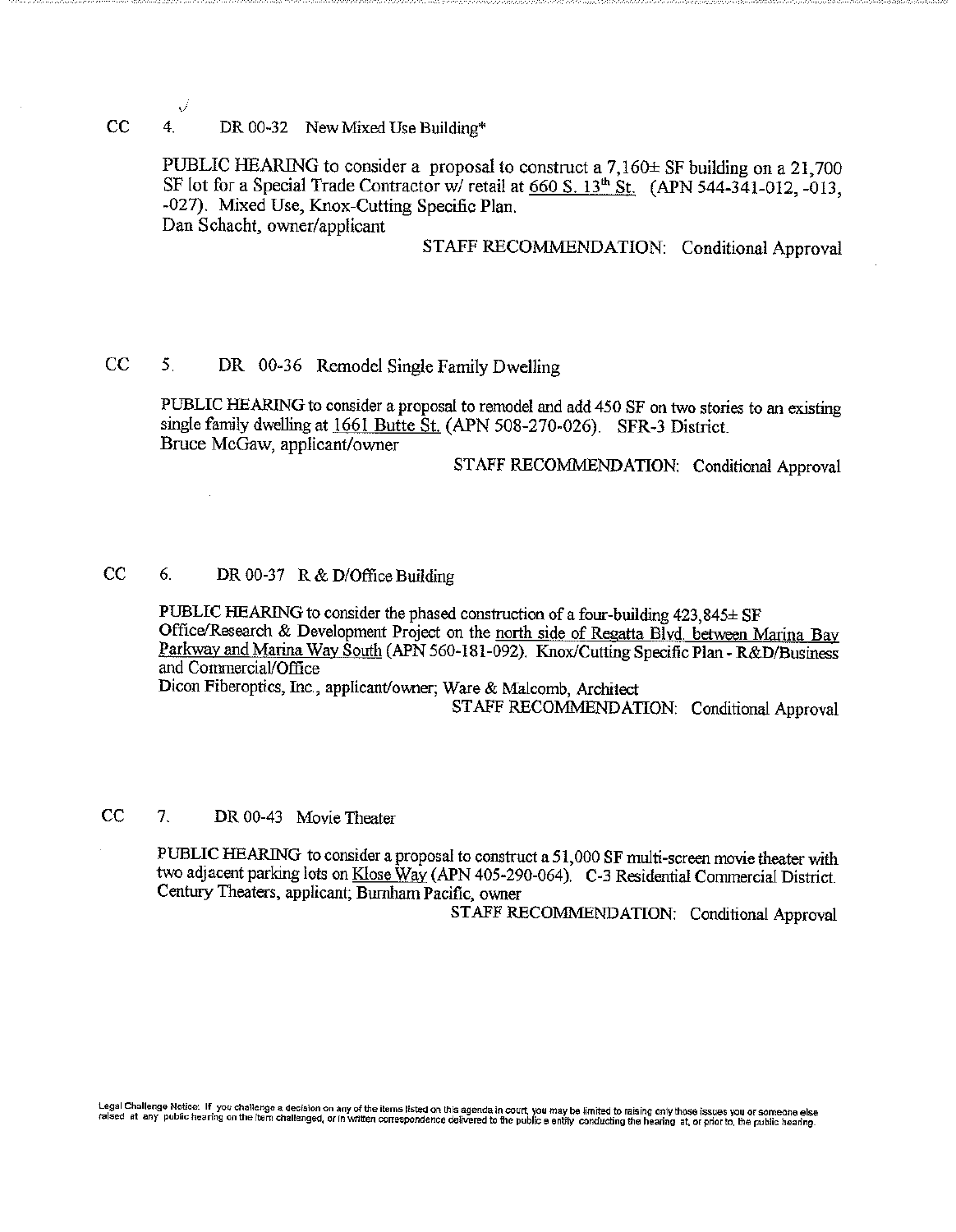#### **BOARD BUSINESS**

8. Reports of Officers, Board Members

Public Forum - Brown Act

Anyone who wishes to address the Commission on a topic of interest that is not already on the agenda must inform the Planning Department staff in writing prior to the start of Planning Commission meeting. A three-minutes-per-speaker time limit shall apply.

\*Action on items indicated by RECOMMENDATION are not final but become DRB recommendations to be forwarded to the Planning Commission.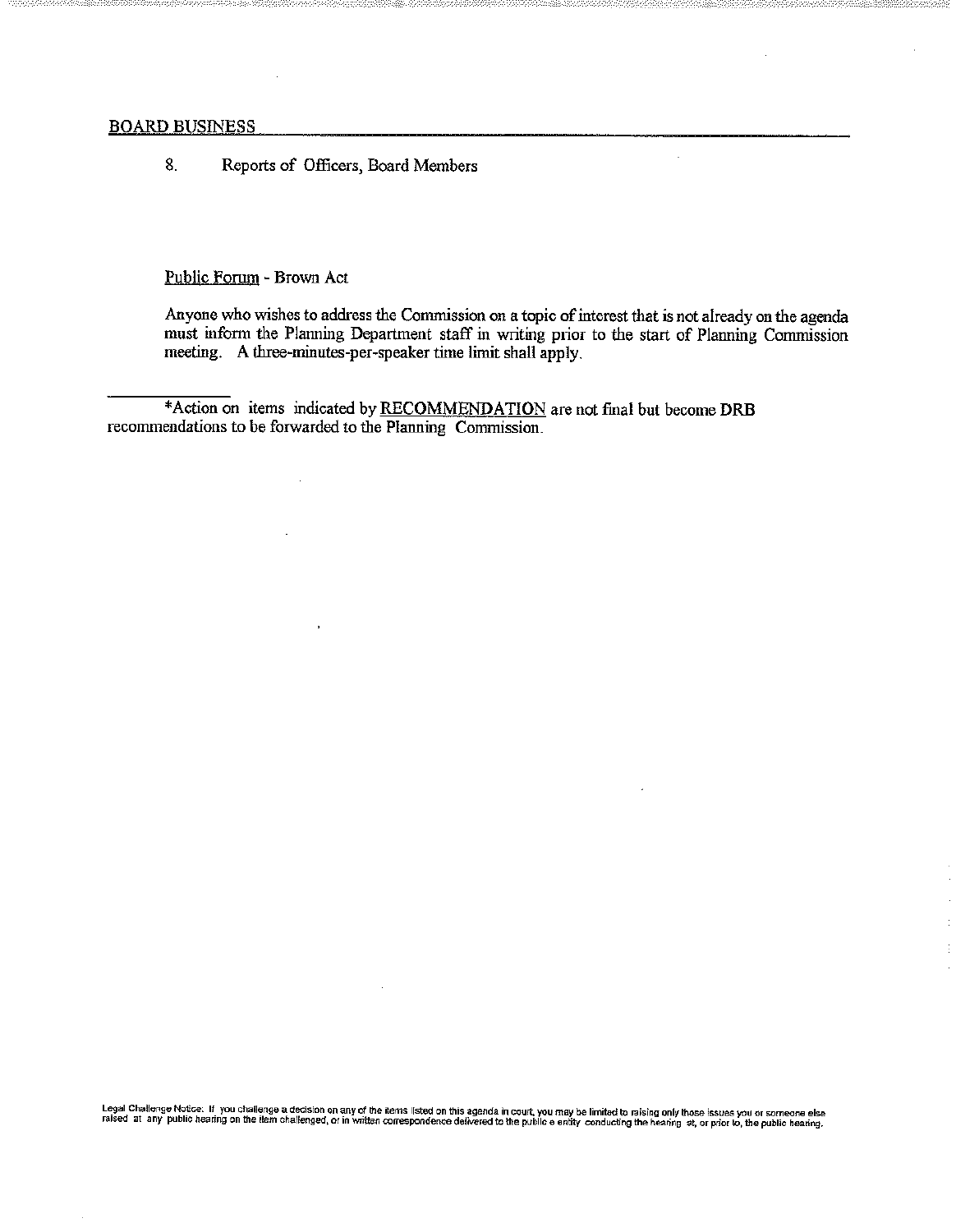5/10/00

### **HELD OVER ITEMS**

 $\mathbf{1}$ . DR 00-18 - Day Care Center\*

PUBLIC HEARING HELD OVER FROM 3/22/00 to consider a proposal to construct a two-story, 3,450 SF building for a day care center at  $227 - 17<sup>th</sup>$  St. (APN 540-160-012). CB District. Issac Lewis, owner; Shermon Workmon, applicant STAFF RECOMMENDATION: Conditional Approval

### **NEW ITEMS**

 $CC$  $2.$ DR 00-09 - Construct Warehouse Complex

> PUBLIC HEARING to consider a proposal to construct a 56,000 SF warehouse complex at 50 West Ohio Ave. (APN 550-050-017). M-2 District. Mat Guelfi, applicant/owner

> > STAFF RECOMMENDATION: Hold Over 2 Weeks 5-24-00

 $CC$  $3<sub>1</sub>$ DR 00-15 - Renovate And Add To Commercial Building

PUBLIC HEARING to consider a proposal to remodel and add  $2<sup>nd</sup>$  story to existing commercial building at 36 Railroad Ave. (APN 558-122-005). C-1 District. Jerry Feagly, owner; Jay Betts, applicant

STAFF RECOMMENDATION: Conditional Approval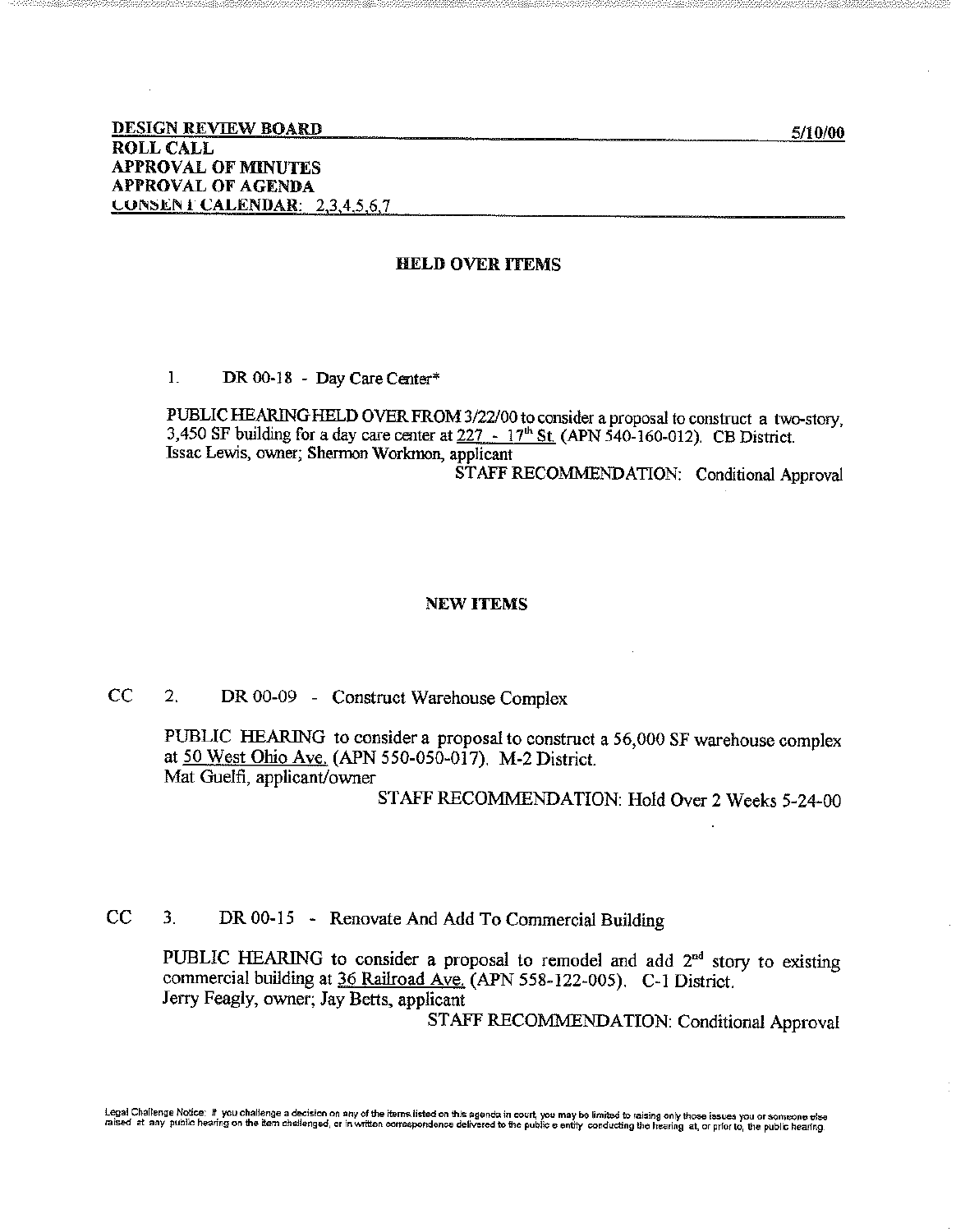#### $CC$  $\boldsymbol{\mathcal{A}}$ DR 00-38 New Single Family Dwelling

PUBLIC HEARING to consider a proposal for a single-family dwelling on a vacant lot located on the south side of So.58<sup>th</sup> St. (APN 508-372-013). SFR-3 District. Kwok Ming Yee, applicant/owner

# STAFF RECOMMENDATION: Conditional Approval

#### $CC$ 5. DR 00-39 New Single Family Dwelling

PUBLIC HEARING to consider a proposal for a single-family dwelling on a vacant flag lot located on the south side of So.58<sup>th</sup> St. (APN 508-372-014). SFR-3 District. Kwok Ming Yee, applicant/owner

STAFF RECOMMENDATON: Conditonal Approval

#### **CC** 6. DR 00-45 Addition To Single Family Dwelling

PUBLIC HEARING to consider a proposal to add an 84± SF kitchen addition at 77 Vine St. (APN 558-082-014). SFR-2 District. Linda Milbourn, applicant/owner

STAFF RECOMMENDATION: Conditional Approval

#### $CC$  $7<sub>1</sub>$ DR 00-46 Sunroom Enclosure

PUBLIC HEARING to consider a proposal to add a sunroom enclosure on new concrete slab at the rear of house at 5326 Country View Dr. (APN 432-223-001). SFR-2 District. Claude & Keiko Hesss owner/Bill Henry, applicant

STAFF RECOMMENDATION: Conditional Approval

## **BOARD BUSINESS**

2. Reports of Officers, Board Members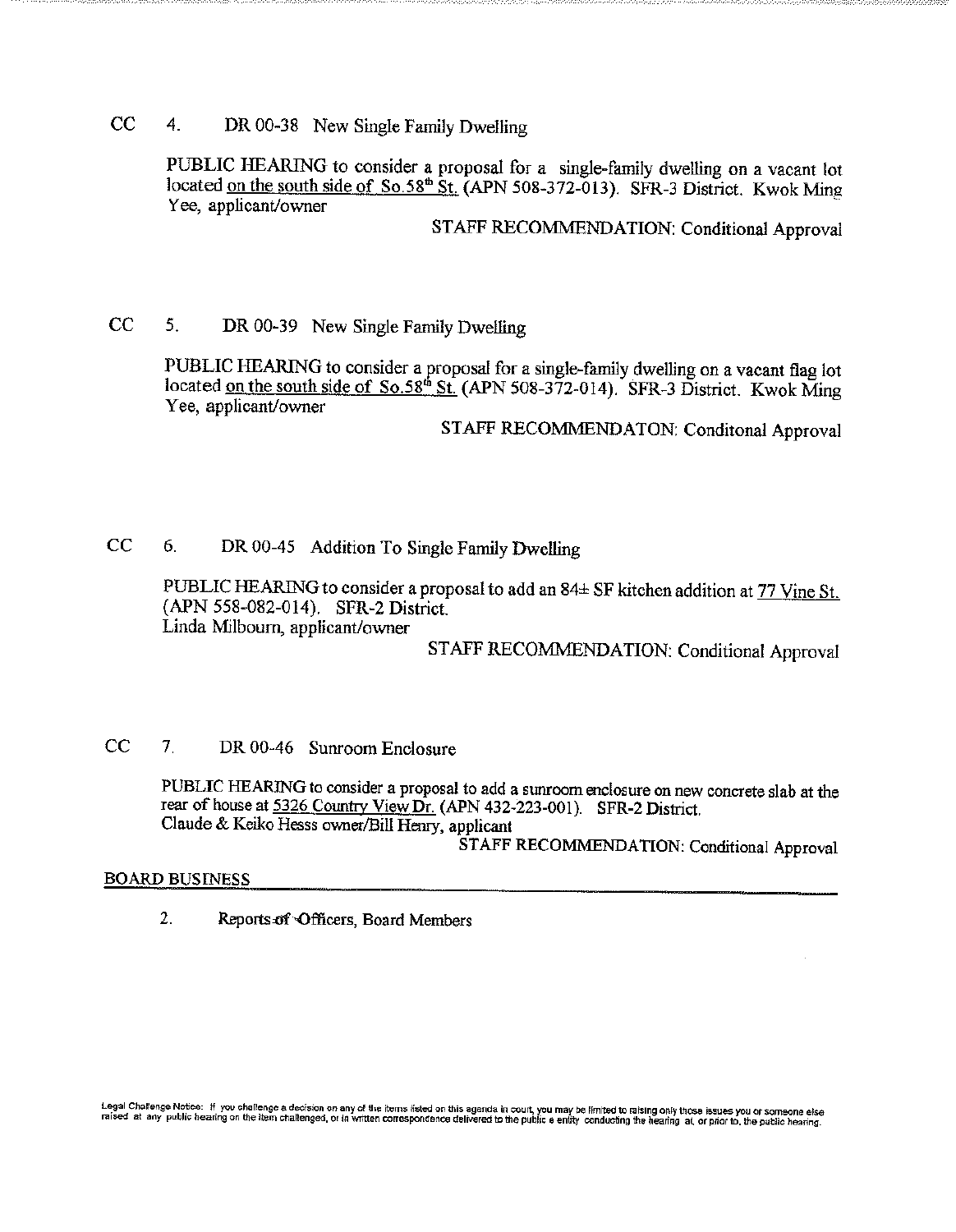# Public Forum - Brown Act

Anyone who wishes to address the Commission on a topic of interest that is not already on the agenda must inform the Planning Department staff in writing prior to the start of Planning Commission inceding. A three-minutes-per-speaker time limit shall apply.

\*Action on items indicated by RECOMMENDATION are not final but become DRB recommendations to be forwarded to the Planning Commission.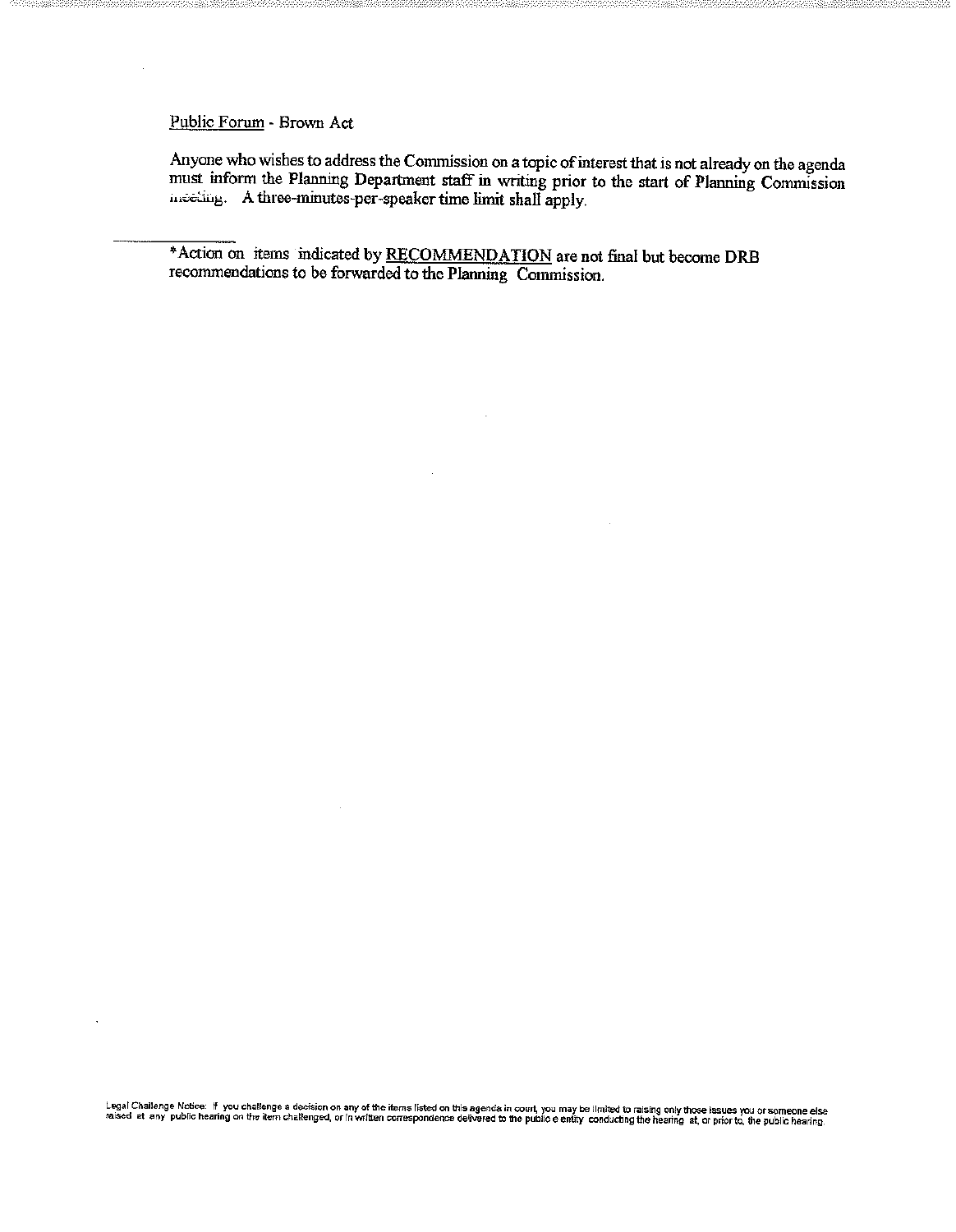# **HELD OVER ITEMS**

 $\mathbf{1}$ . DR 00-32 New Mixed Use Building\*

PUBLIC HEARING HELD OVER FROM 4/26/00 to consider a proposal to construct a 7,160± SF building on a 21,700 SF lot for a Special Trade Contractor w/ retail at 660 S. 13<sup>th</sup> St. (APN 544-341-012, -013, -027). Mixed Use, Knox-Cutting Specific Plan. Dan Schacht, owner/applicant

STAFF RECOMMENDATION: Conditional Approval

 $\overline{2}$ . DR 00-43 Movie Theater

PUBLIC HEARING FROM 4/26/00 to consider a proposal to construct a 51,000 SF multi-screen movie theater with two adjacent parking lots on Klose Way (APN 405-290-064). C-3 Residential Commercial District.

Century Theaters, applicant; Burnham Pacific, owner

STAFF RECOMMENDATION: Conditional Approval

### **NEW ITEMS**

 $\mathbf{3}$ . ZA 00-15 [REPLACES DR 00-55] Freestanding Business Identification Sign

PUBLIC HEARING to erect one 7' tall 32 SF and one 45' tall 72 SF freestanding business identification sign on the west side of Collins Ave. at the Richmond Parkway (APN 408-060-015). M-2 District.

American Standards Co., owner; Thielscher Development, L.L.C., applicant

STAFF RECOMMENDATION: Conditional Approval

Legal Challenge Notice: If you challenge a decision on any of the items listed on this agenda in court, you may be limited to raising only those issues you or someone else<br>raised at any public hearing on the item challenge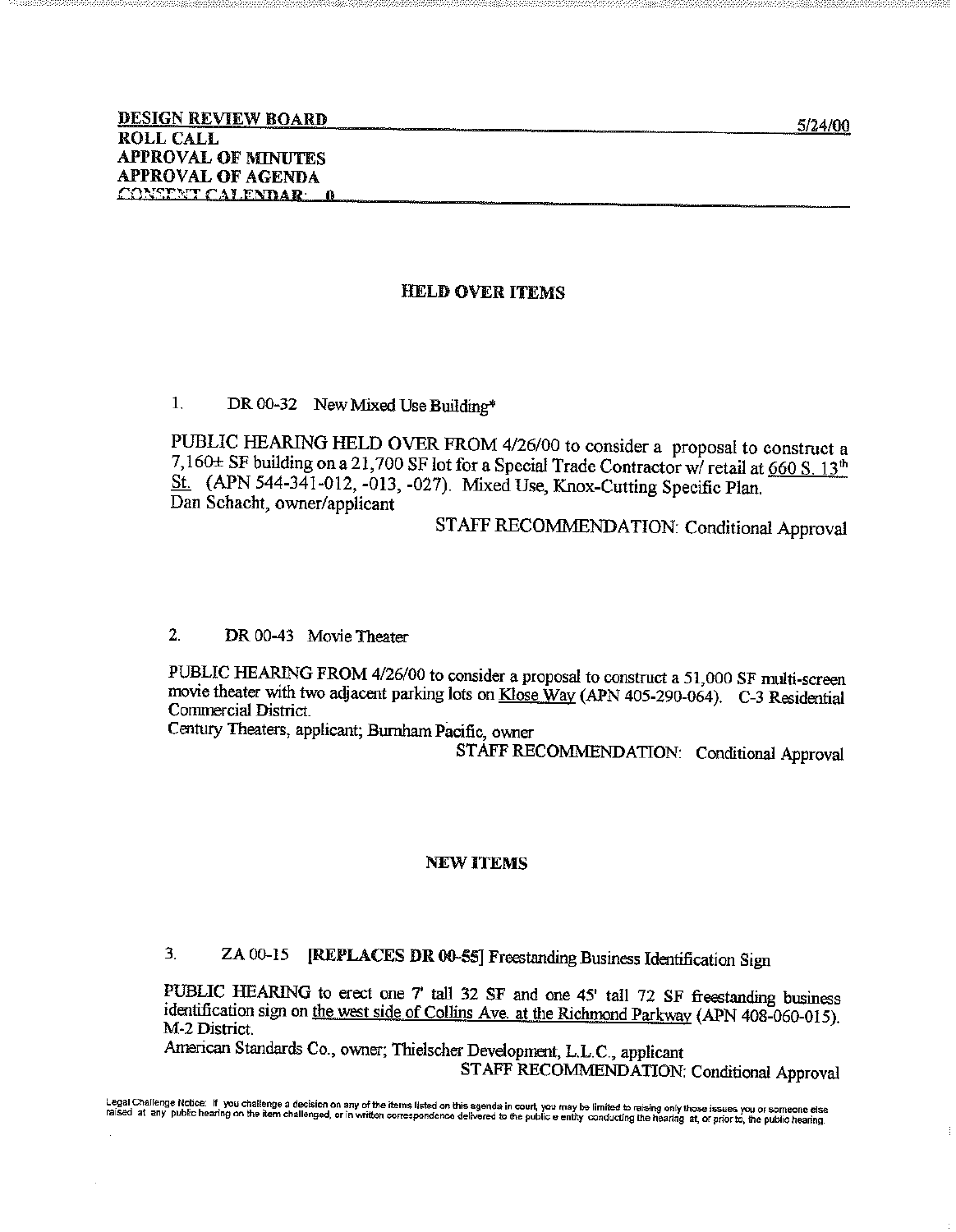$4<sub>1</sub>$ DR 00-48 New Single-Family Dwelling

PUBLIC HEARING to consider a proposal for a ±1076 SF single-family dwelling on a vacant lot at 345 Pacific Ave. (APN 558-193-002). Tiscornia Estates Specific Plan (TESP) area. Ralf Morgan & Debra Clark, owner; Jonathan Livingston, applicant

STAFF RECOMMENDATION: Conditional Approval

 $5<sub>1</sub>$ DR 00-49 Addition To Single-Family Dwelling

PUBLIC HEARING to consider a proposal to add 500 $\pm$  SF 2<sup>nd</sup> story to existing single-family dwelling in Pt. Richmond Historical District at 7 Montana St. (APN 556-142-001). SFR-3 District. Shoshana Rosenberg, owner/applicant

STAFF RECOMMENDATION: Hold Over 3 Weeks To June 14, 2000

6. DR 00-51 Room Addition

PUBLIC HEARING to consider a proposal to construct a  $300 \pm SF$  room addition to an existing single-family dwelling at 5035 Esmond Ave. (APN 523-022-014). SFR-3 District. Olivera Emma Jones, owner/applicant

STAFF RECOMMENDATION: Conditional Approval

 $7<sub>1</sub>$ DR 00-52 Site Improvements

PUBLIC HEARING to consider a proposal to demolish the existing clubhouse and construct new clubhouse, restrooms, entry wing, parking lot and other site improvements at 2801 Moran Ave. (APN 527-120-001). PC - Public And Civic Uses.

The Salesians, owner; West Contra Costa Salesian Boys & Girls Club, applicant STAFF RECOMMENDATION: Conditional Approval

8. DR 00-53 New Construction

PUBLIC HEARING to consider a proposal to construct a train station with offices at the existing railroad station on Nevin Ave. west of the Richmond BART Station (APN 540-061-008, 010). CB - Central Business District. Richmond Redevelopment Agency, owner/applicant

STAFF RECOMMENDATION: Conditional Approval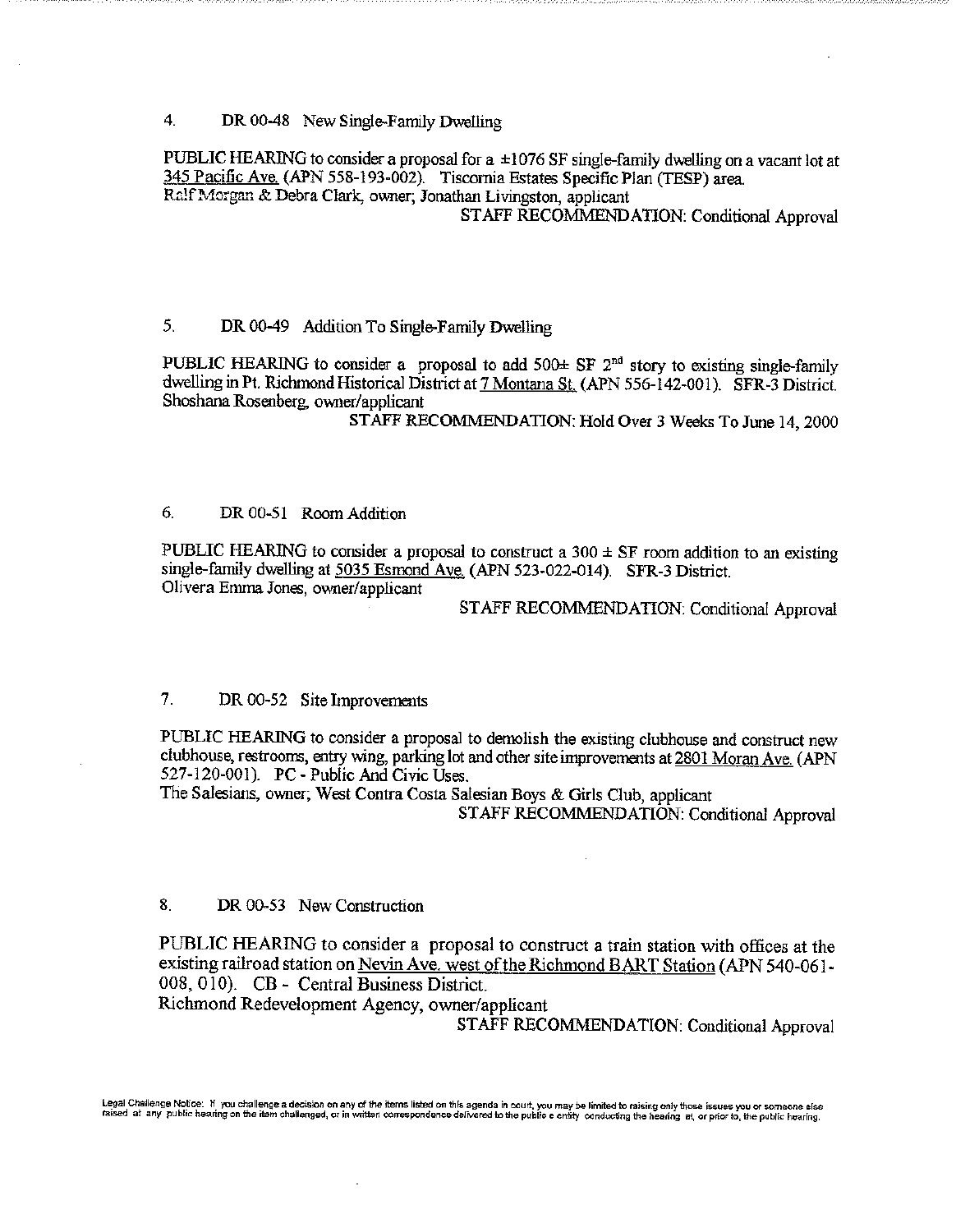# **BOARD BUSINESS**

9. Reports of Officers, Board Members

#### Public Forum - Brown Act

Anyone who wishes to address the Commission on a topic of interest that is not already on the agenda must inform the Planning Department staff in writing prior to the start of Planning Commission meeting. A three-minutes-per-speaker time limit shall apply.

\*Action on items indicated by RECOMMENDATION are not final but become DRB recommendations to be forwarded to the Planning Commission.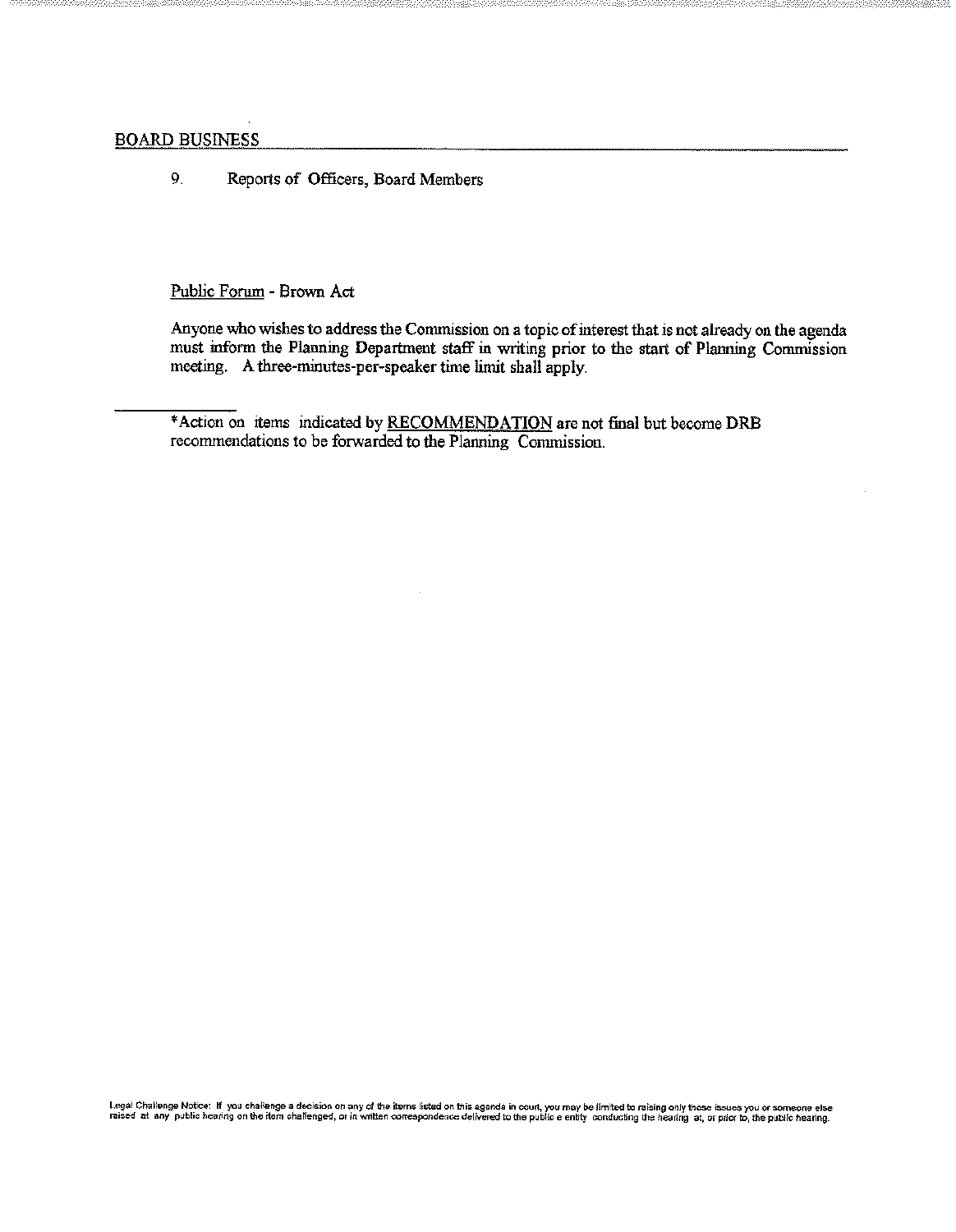#### **HELD OVER ITEMS**

 $CC$ DR 00-09 - Construct Warehouse Complex  $\mathbf{1}$ 

> PUBLIC HEARING HELD OVER FROM 5/10/00 to consider a proposal to construct a 56,000 SF warehouse complex at 50 West Ohio Ave. (APN 550-050-017). M-2 District. Mat Guelfi, applicant/owner

STAFF RECOMMENDATION: Hold Over For Two Weeks To 6-28-00

#### $CC$  $2<sub>1</sub>$ DR 00-37 R & D/Office Building

PUBLIC HEARING HELD OVER FROM 4/26/00 to consider the phased construction of a fourbuilding 423,845± SF Office/Research & Development Project on the north side of Regatta Blvd. between Marina Bay Parkway and Marina Way South (APN 560-181-092). Knox/Cutting Specific Plan - R&D/Business and Commercial/Office Dicon Fiberoptics, Inc., applicant/owner; Ware & Malcomb, Architect

STAFF RECOMMENDATION: Conditional Approval

 $CC$  $3<sub>1</sub>$ DR 00-49 Addition To Single-Family Dwelling

> PUBLIC HEARING HELD OVER FROM 5/24/00 to consider a proposal to add 500± SF 2<sup>nd</sup> story to existing single-family dwelling in Pt. Richmond Historical District at 7 Montana St. (APN 556-142-001). SFR-3 District. Shoshana Rosenberg, owner/applicant

> > STAFF RECOMMENDATION: Conditional Approval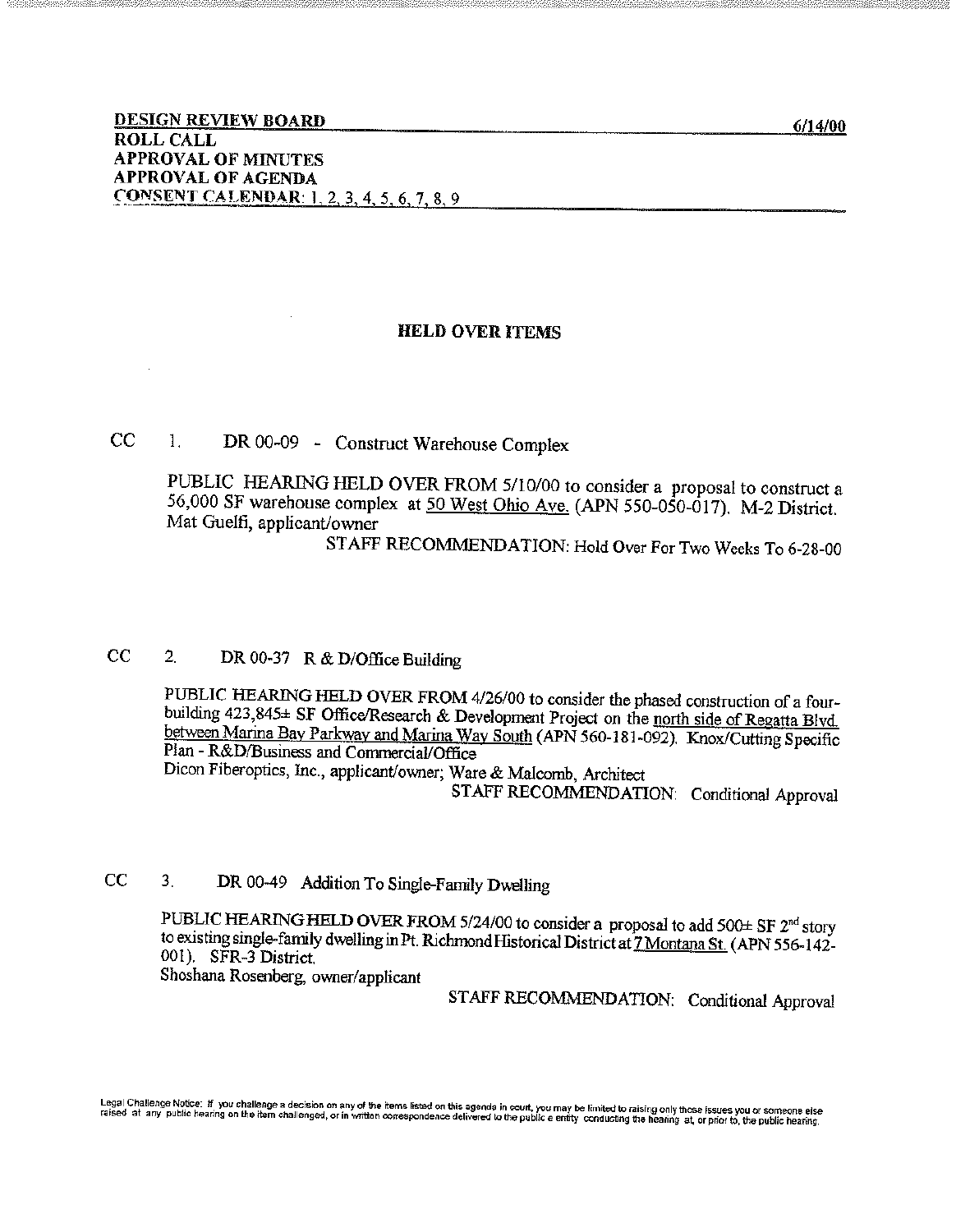# **NEW ITEMS**

#### $CC$ 4. DR 00-26 Construction Of Single-Family Dwelling

PUBLIC HEARING to consider a proposal to construct a single family dwelling at 242 South  $5<sup>th</sup>$  St. (APN 550-201-009). SFR-3 District.

Mario Naver, owner/applicant

STAFF RECOMMENDATION: Conditional Approval

 $CC$  $5<sub>1</sub>$ DR 00-40 Construction of Four Buildings

> PUBLIC HEARING to consider a proposal to construct four buildings totalling  $\pm 192,500$ including two R & D buildings ( $\pm 69,800$  SF) and two light industrial buildings ( $\pm 122,700$  SF)<br>on a  $\pm 13.5$  acre site at <u>860 Harbour Way South</u> (APN 560-260-005). R & D Business, KCSP.

> Catellus Development Corp., owner; Bay West Group, applicant STAFF RECOMMENDATION: Conditional Approval

 $CC$ DR 00-47 Bedroom Unit Addition To Duplex 6.

> PUBLIC HEARING to consider a proposal to add a one bedroom unit over a 3 car garage to an existing duplex at 5203 San Jose Ave. (APN 510-081-032). MFR-1 District. Mario Rossi, owner; Shermon Workmon, applicant STAFF RECOMMENDATION: Conditional Approval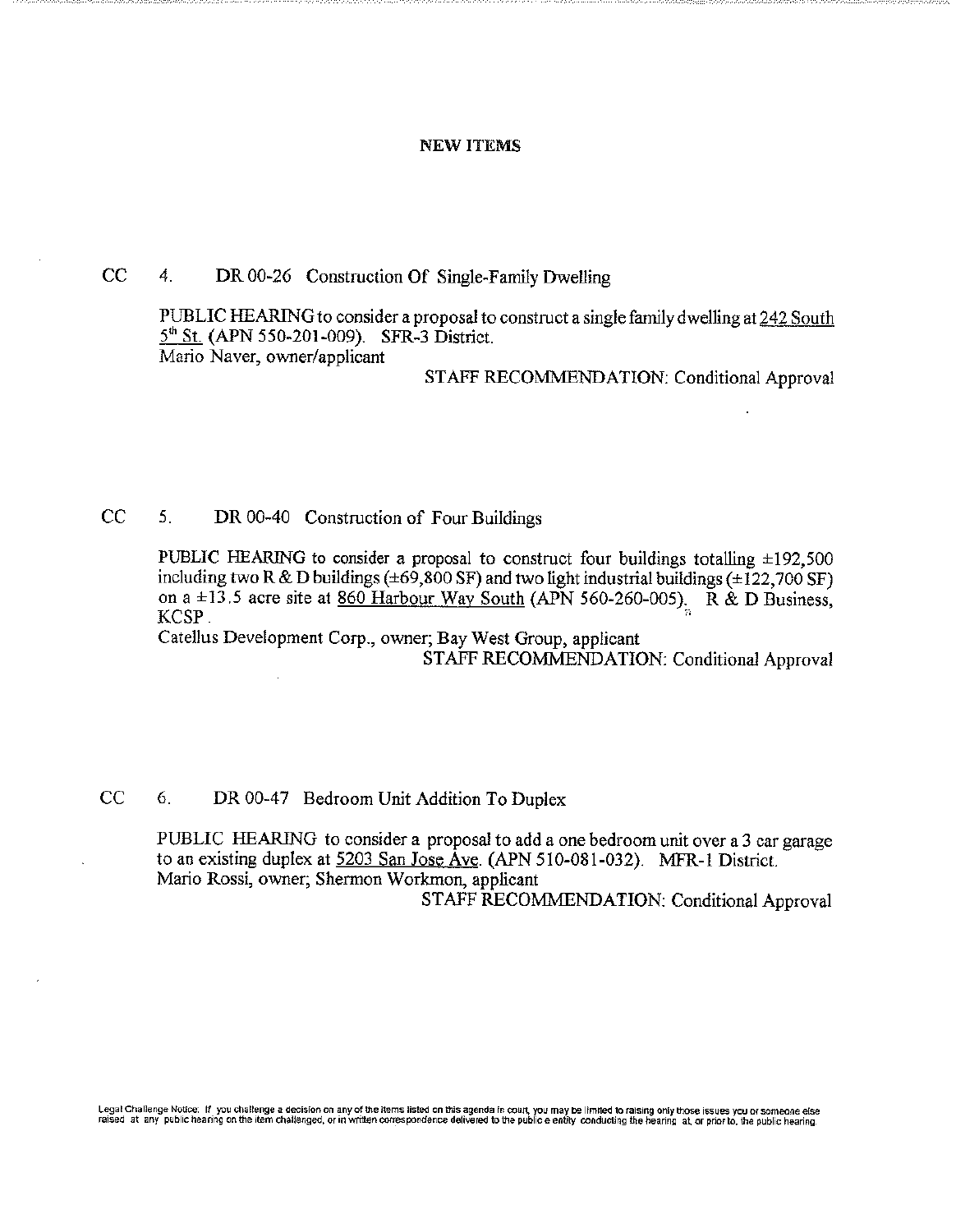$CC$  $7.$ DR 00-56 Addition of Second Floor And Detached Garage

PUBLIC HEARING to consider a proposal to add a second floor addition and detached garage at 656 18<sup>th</sup> St. (APN 514-280-003). MFR-1 District. Salvador Chavez, owner/applicant

STAFF RECOMMENDATION: Conditional Approval

 $CC$ 8. DR 00-57 Construct Two-story Single-Family Dwelling

> PUBLIC HEARING to consider a proposal to construct a two-story single family detached residence with carport at 3100 Esmond Ave. (APN 524-130-025-26). SFR-3 District. Hector Lopez, owner/applicant.

> > STAFF RECOMMENDATION: Conditional Approval

 $CC$  $9<sub>1</sub>$ DR 00-61 Addition To Single-Family Dwelling

> PUBLIC HEARING to consider a proposal to construct a 600 SF addition to an existing single family dwelling at 5716 Skyview Place (APN 433-502-008). SFR-1 District. Mr. & Mrs. Chi Man Ku, owners; James A. Havens, applicant STAFF RECOMMENDATION: Conditional Approval

#### **BOARD BUSINESS**

10. Reports of Officers, Board Members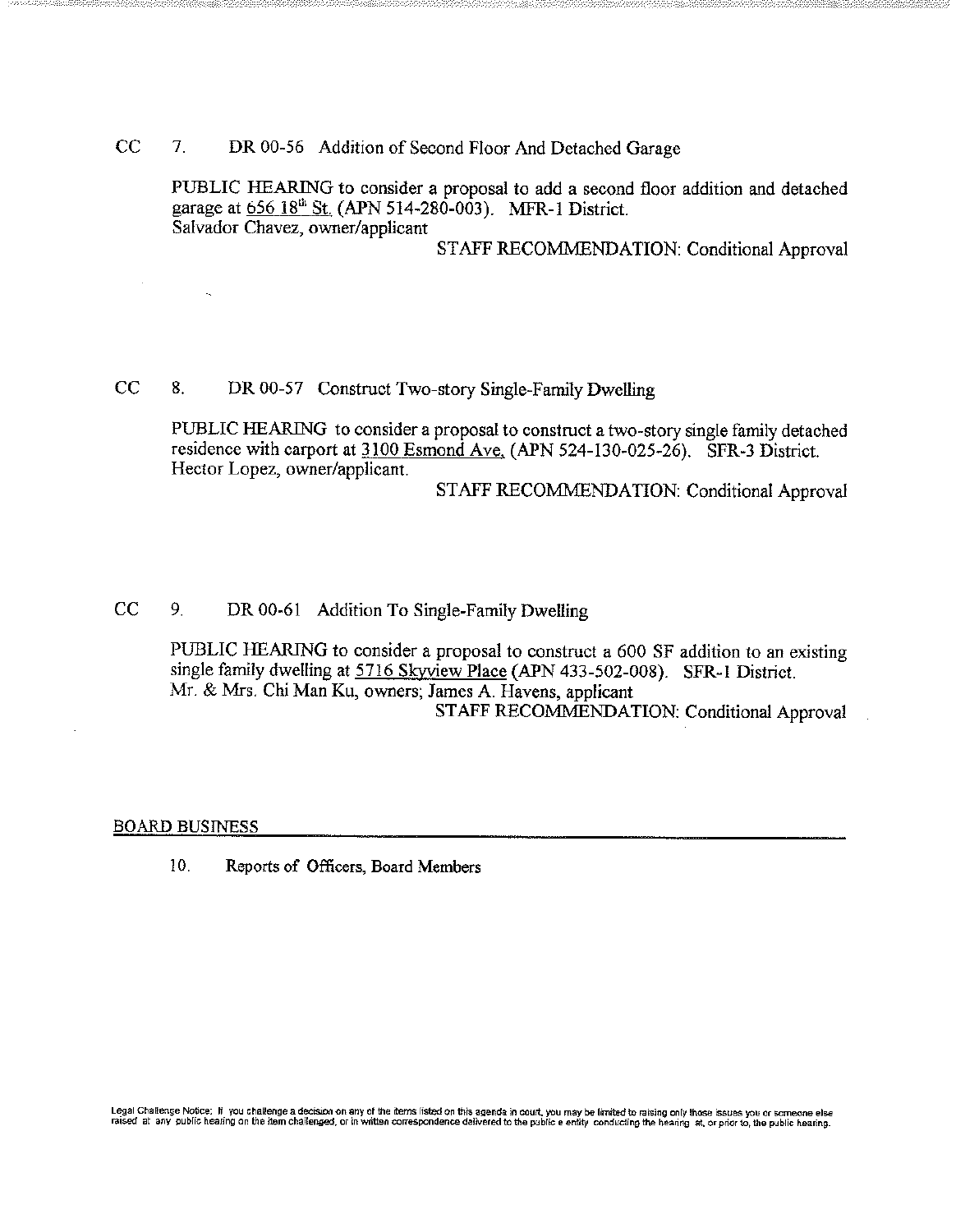### Public Forum - Brown Act

Anyone who wishes to address the Commission on a topic of interest that is not already on the agenda must inform the Planning Department staff in writing prior to the start of Planning Commission meeting. A three-minutes-per-speaker time limit shall apply.

\*Action on items indicated by RECOMMENDATION are not final but become DRB recommendations to be forwarded to the Planning Commission.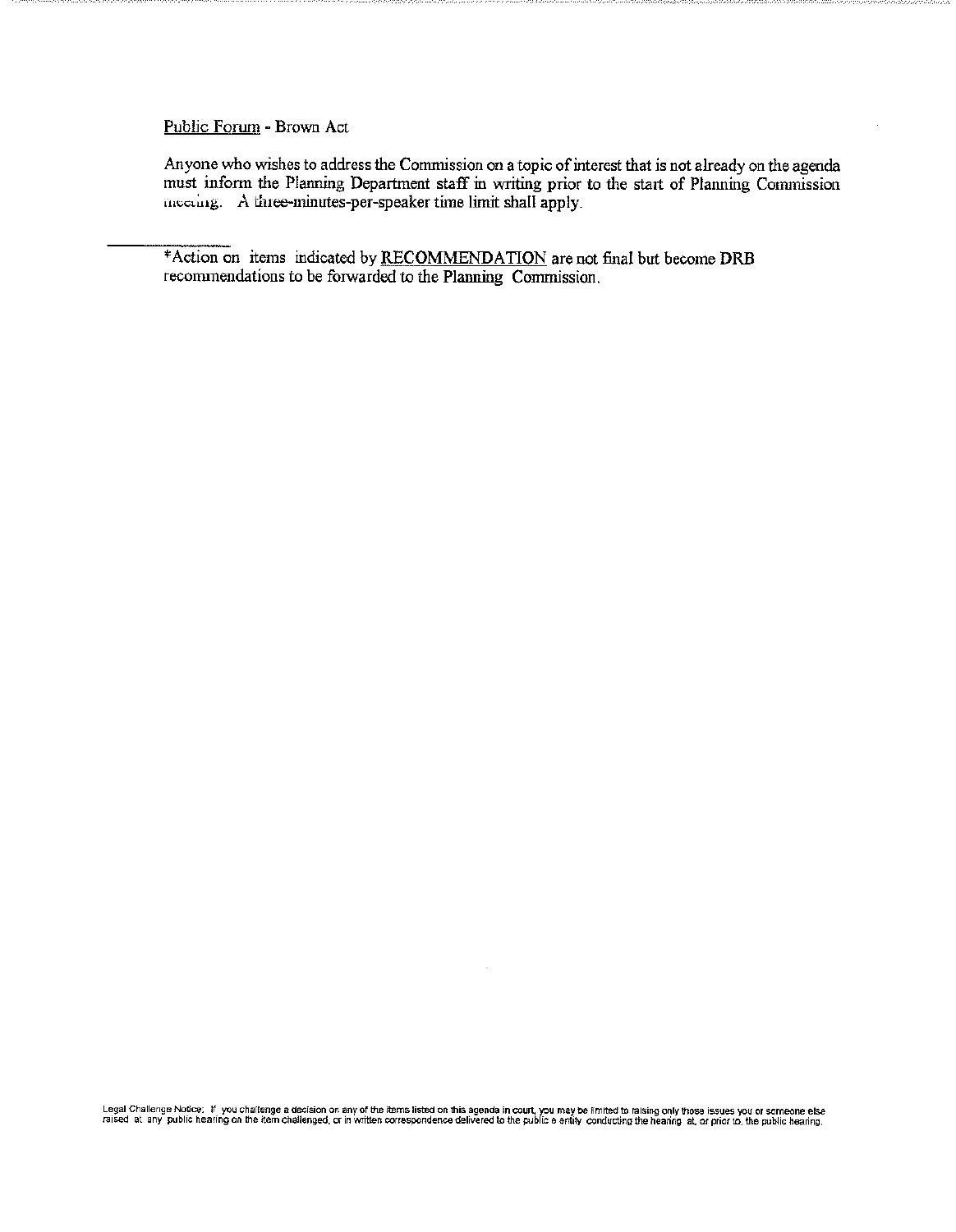6/28/00

### **HELD OVER ITEMS**

 $\mathbf{1}$ . DR 00-09 - Construct Warehouse Complex

PUBLIC HEARING HELD OVER FROM 5/10/00 to consider a proposal to construct a 56,000 SF warehouse complex at 50 West Ohio Ave. (APN 550-050-017). M-2 District. Mat Guelfi, applicant/owner

STAFF RECOMMENDATION: Conditional Approval

#### $2.$ DR 00-48 New Single-Family Dwelling

PUBLIC HEARING HELD OVER FROM 5/24/00 to consider a proposal for a new  $\pm 1,666$  SF single-family dwelling on a vacant lot at 345 Pacific Ave. (APN 558-193-002). Tiscornia Estates Specific Plan (TESP) area.

Ralf Morgan & Debra Clark, owner; Jonathan Livingston, applicant

STAFF RECOMMENDATION: Conditional Approval

#### **NEW ITEMS**

3. SV 00-8 - New Theatre Signage

PUBLIC HEARING to consider a sign variance to allow 4 theatre wall signs on a new Century Theatre building on a vacant lot at Klose Way adjacent to Hilltop Plaza (APN 405-290-064). C-3, Regional Commercial District. Burnham Pacific, owner; Century Theatres, applicant

STAFF RECOMMENDATION: Conditional Approval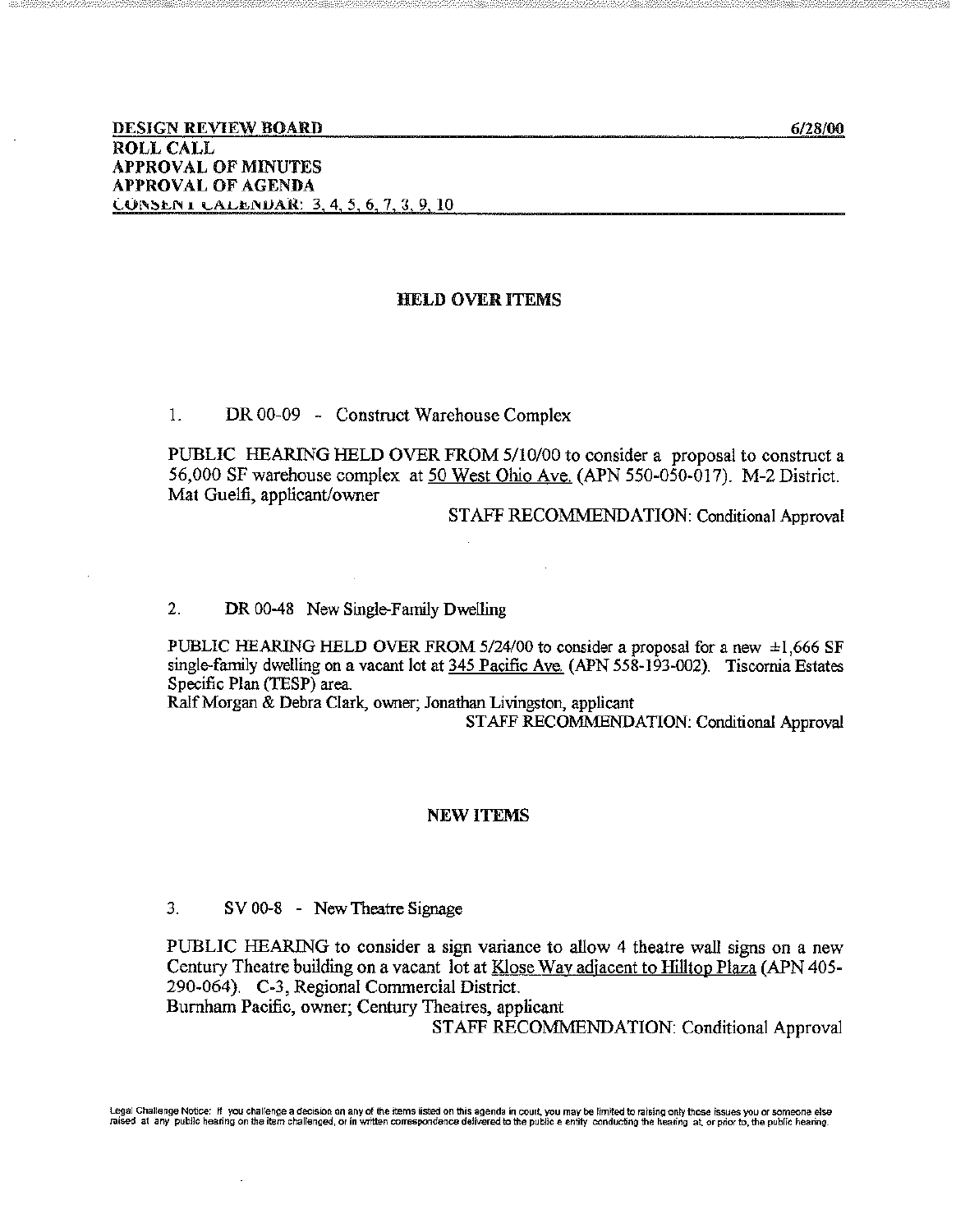4. DR 00-50 - New Single-Family Dwelling

PUBLIC HEARING to consider a proposal to construct a new  $\pm 4.075$  SF single-family dwelling in the El Sobrante area on a vacant lot on Knobcone Court (APN 435-300-011). SFR-1 District.

Marshall Goldberg, owner; Scott Wynn, applicant STAFF RECOMMENDATION: Conditional Approval

#### $5<sub>1</sub>$ DR 00-54 - Addition To Single Family Dwelling

PUBLIC HEARING to consider a proposal to construct a  $\pm 236$  SF room addition and foyer modifications to a single-family dwelling at 634 Kern St. (APN 519-080-015). SFR-3. Ron Salvemini, owner/applicant

## STAFF RECOMMENDATION: Conditional Approval

#### 6. DR 00-59 - Reconstruct Duplex And Garage

PUBLIC HEARING to reconstruct a duplex and garage at 681-683 So. 29<sup>th</sup> St. (APN 549-201-006). SFR-3 District. Jorge Mancheno, owner; Sal Cardinalli, applicant **STAFF RECOMMENDATION: Conditional Approval** 

#### $7<sub>1</sub>$ DR 00-62 - New Single-Family Dwelling

PUBLIC HEARING to consider a proposal to construct a new  $\pm$  1,700 SF single-family dwelling at 1564 Santa Clara Ave. (APN 508-251-008). SFR-3 District. Edward Biggs, owner/applicant STAFF RECOMMENDATION: Hold Over For Six Weeks To 8/9/00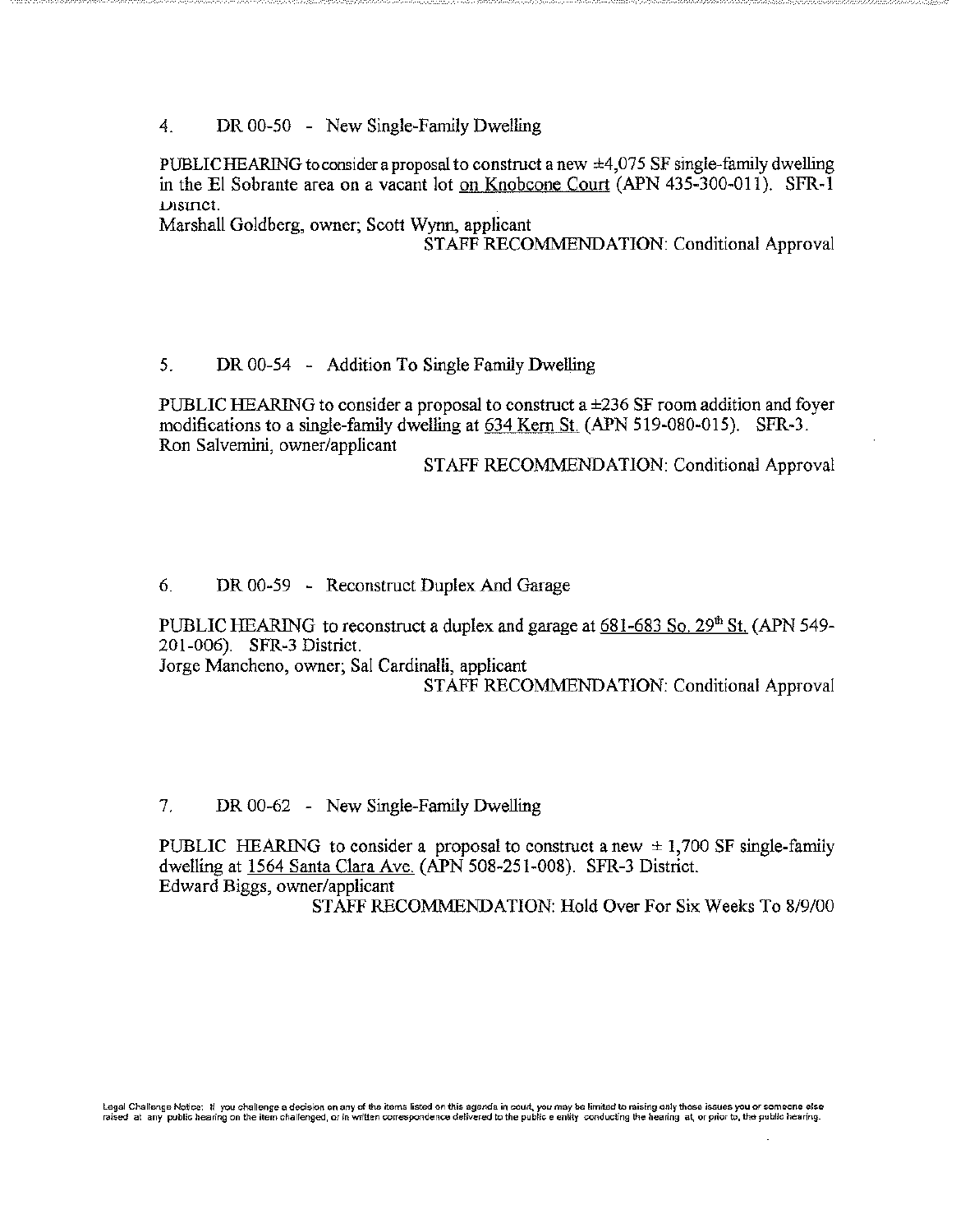8. DR 00-63 - Site Additions And Improvements: P.A.L. Building

PUBLIC HEARING to consider a proposal to construct a gymnasium, a parking lot, and interior improvements to an existing building for a multi-purpose youth center at 150  $22<sup>nd</sup>$  St. & 2200 Macdonald Ave. (APN 514-020-001 thru -015 & 514-033-007). C-2 District. Richmond Police Activities League (PAL), owner; Shermon Workmon, architect & applicant STAFF RECOMMENDATION: Conditional Approval

#### 9. DR 00-65 - Patio Enclosure

PUBLIC HEARING to consider a proposal to construct a  $\pm 300$  SF patio enclosure at 5291 Carriage Dr. (APN 432-141-007). SFR-2 District. Rodrigo Cayabyab, owner; Jeff Bestrom, applicant STAFF RECOMMENDATION: Conditional Approval

#### $10.$ DR 00-66 - Parking Lot Improvement Plan

PUBLIC HEARING to consider a proposal to construct a parking lot Paving Improvement Plan for the Safeway Bottling Plant at 1921 San Joaquin St. (APN 507-251-004). Commerical Office and Medium Density Residential, Knox-Cutting Specific Plan. Ed Olivero, owner/applicant.

STAFF RECOMMENDATION: Conditional Approval

### **BOARD BUSINESS**

 $11.$ Reports of Officers, Board Members

Public Forum - Brown Act

Anyone who wishes to address the Commission on a topic of interest that is not already on the agenda must inform the Planning Department staff in writing prior to the start of Planning Commission meeting. A three-minutes-per-speaker time limit shall apply.

\*Action on items indicated by RECOMMENDATION are not final but become DRB recommendations to be forwarded to the Planning Commission.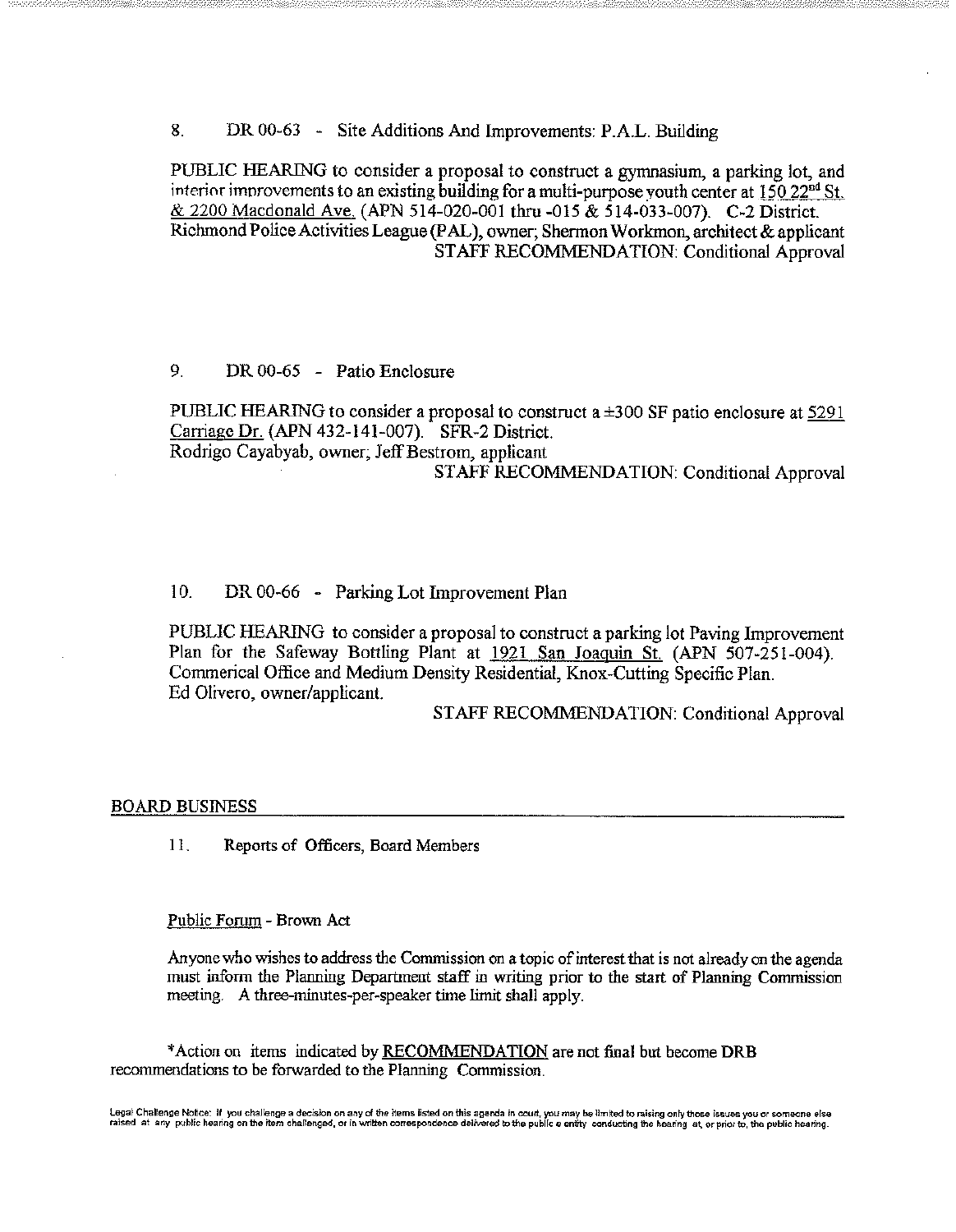#### **PRESENTATION**

 $\mathbf{1}$ . PRESENTATION - Citywide Entry Gateway Designs

PRESENTATION by Vallier & Associates and the City of Richmond Redevelopment Agency on development of a system of citywide entry gateway designs to improve visibility and connections to and within the vicinity.

#### **NEW ITEMS**

 $2.$ DR 99-47R - Construction of Retail Center

PUBLIC HEARING to consider a proposal to construct a  $\pm 3.6$  acre retail center at the northwest corner of Meeker Ave, and Marina Bay Parkway (APN 560-150-010). Commercial/Office District, Knox-Cutting Specific Plan Harbor Gate Partners, owner/applicant

STAFF RECOMMENDATION: Conditional Approval

 $3<sub>1</sub>$ DR 99-63 - Dwelling Addition

PUBLIC HEARING to consider a proposal to add a garage and a partial second story to a singlefamily dwelling at 5715 Bayview Avenue (APN 509-130-019). MFR-1 District. Maryam & Hamid Moshfeghi, owners/applicants

STAFF RECOMMENDATION: Hold Over to 8/9//00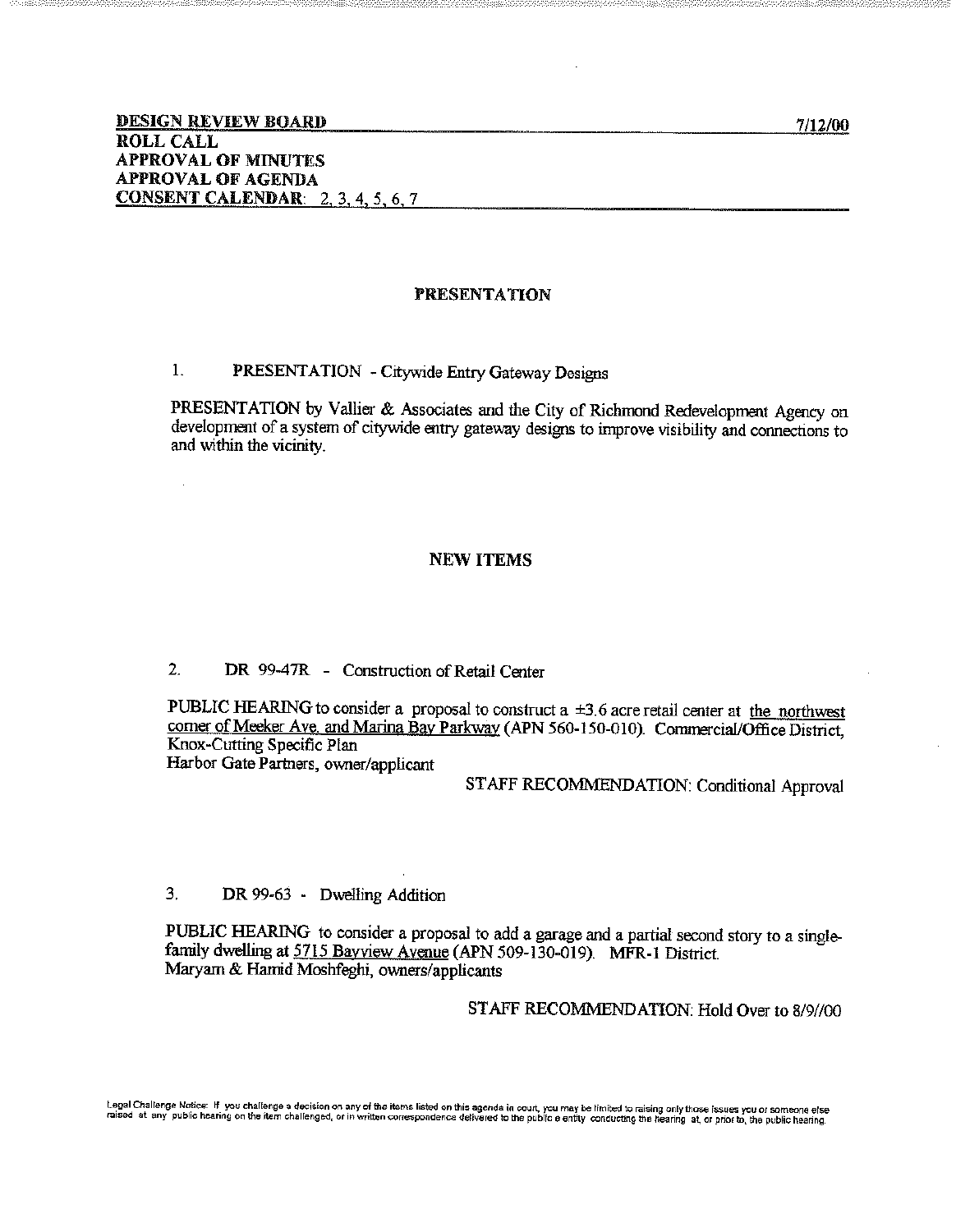$\overline{4}$ . DR 00-69 - New Addition

PUBLIC HEARING to consider a proposal to add a room below existing garage at 615 Cypress Pt. Rd (APN 558-030-016 & 558-030-017). SFR-3 District. Erica Goode, owner; Bob Foresher, applicant

STAFF RECOMMENDATION: Conditional Approval

5. DR 00-71 - Legalize Deck Addition

PUBLIC HEARING to consider a proposal to legalize the construction of a 220 S.F. deck addition at  $3617$  Black Feather Dr.  $(431-381-008)$ . SFR-3 District. Linda Lewis-Drago, owner/applicant

STAFF RECOMMENDATION: Approval

6. DR 00-73 - New Construction And Remodeling of Existing Building

PUBLIC HEARING to consider a proposal to construct a new shop building, a truck wash building and remodel existing office at 3251 Jacuzzi St. (APN 510-070-003). Commercial/Office, KCSP. Fadelli Properties, owner; Clausen Engineering, applicant

STAFF RECOMMENDATION: Conditional Approval

 $7<sub>1</sub>$ DR 00-74 - New Addition And Expansion of Single Family Dwelling

PUBLIC HEARING to consider a proposal to construct a second story ±681 SF to an existing singlefamily dwelling to add a bedroom, bath, study, and expand the kitchen and laundry room at 111 Western Dr. (APN 558-020-008). SFR-2 District. Jeannne Moe, owner/applicant

STAFF RECOMMENDATION: Conditional Approval

#### **BOARD BUSINESS**

 $8<sub>1</sub>$ Reports of Officers, Board Members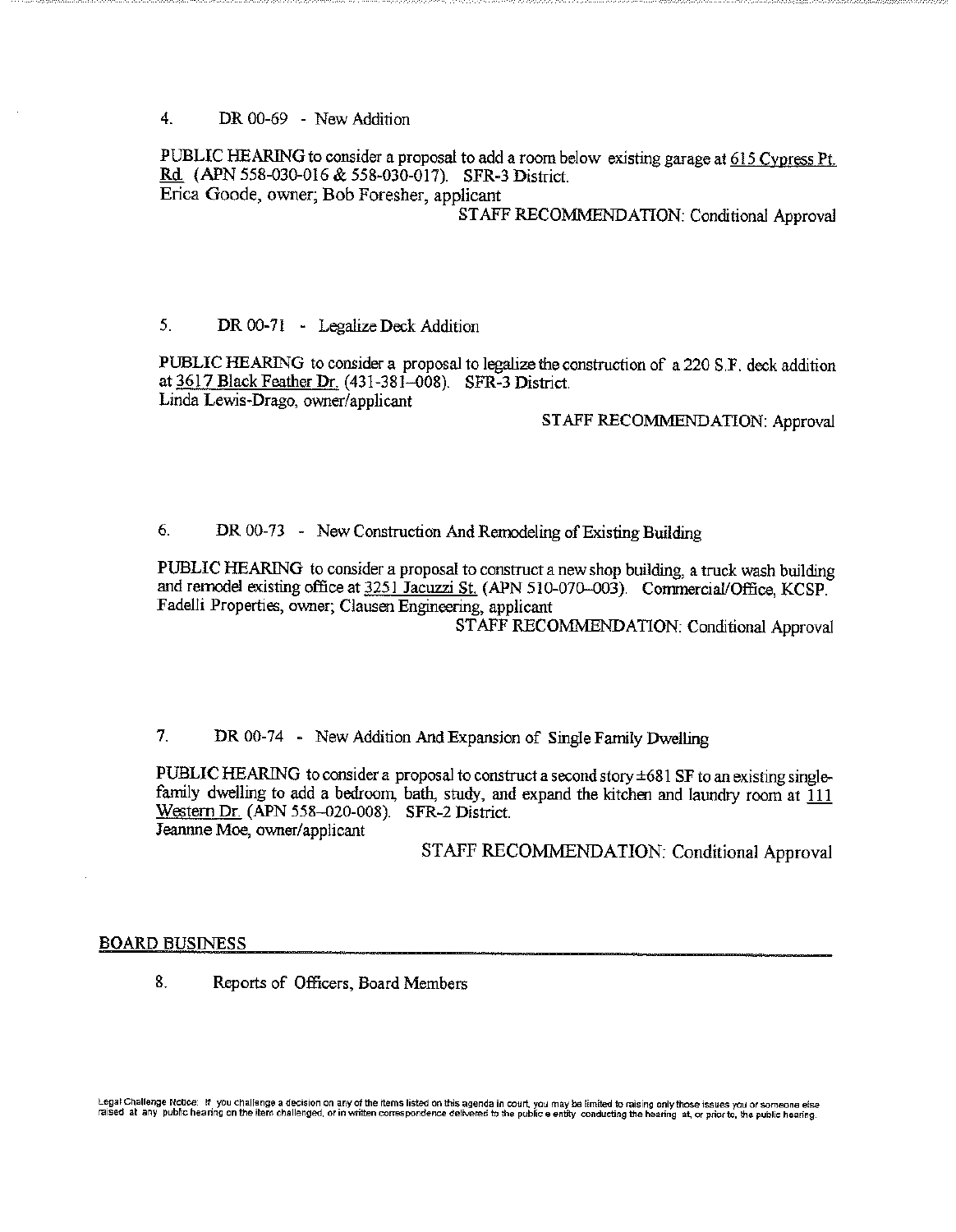# Public Forum - Brown Act

Anyone who wishes to address the Commission on a topic of interest that is not already on the agenda must inform the Planning Department staff in writing prior to the start of Planning Commission meeting. A three-minutes-per-speaker time limit shall apply.

\*Action on items indicated by RECOMMENDATION are not final but become DRB recommendations to be forwarded to the Planning Commission.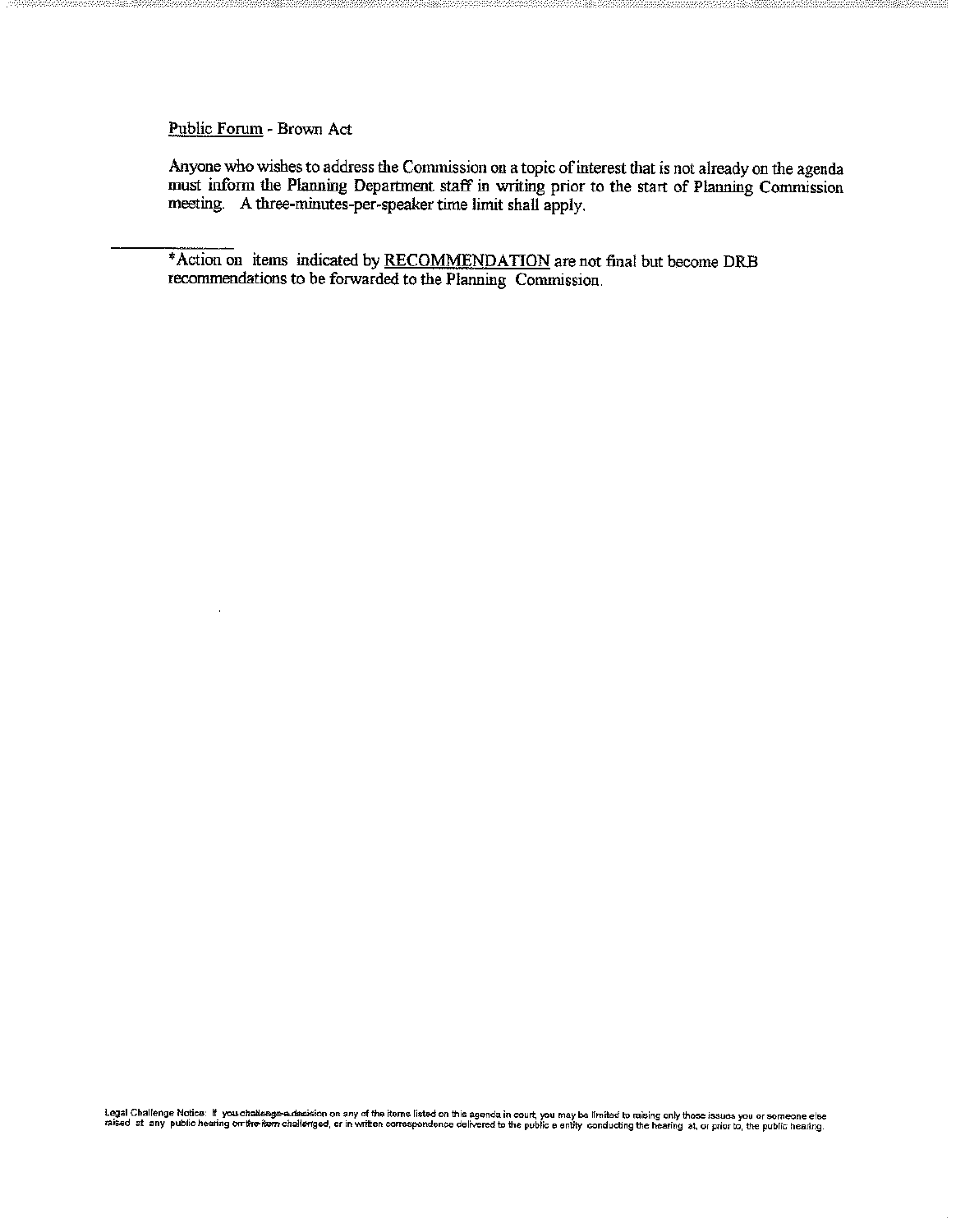#### **PRESENTATION**

1. **PRESENTATION** - Trails for Richmond Action Committee (TRAC)

PRESENTATION by the Trails for Richmond Action Committee (TRAC) on the status of accomplishments for the completion of Bay Trail segments for Richmond's portions of the San Francisco Bay Trail Network..

## **HELD OVER ITEMS**

2. DR 00-59 - Reconstruct Duplex And Garage

PUBLIC HEARING HELD OVER FROM 6/28/00 to reconstruct a duplex and garage at 681-683 So.  $29^{th}$  St. (APN 549-201-006). SFR-3 District. Jorge Mancheno, owner; Sal Cardinalli, applicant STAFF RECOMMENDATION: Conditional Approval

3. DR 00-63 - Site Additions And Improvements: P.A.L. Building

PUBLIC HEARING HELD OVER FROM 6/28/00 to consider a proposal to construct a gymnasium, a parking lot, and interior improvements to an existing building for a multipurpose youth center at  $150 22<sup>nd</sup>$  St. & 2200 Macdonald Ave. (APN  $\overline{5}14$ -020-001 thru -015 & 514-033-007). C-2 District.

Richmond Police Activities League (PAL), owner; Shermon Workmon, architect & applicant STAFF RECOMMENDATION: Conditional Approval

### **NEW ITEMS**

Legal Challenge Notice: If you challenge a decision on any of the items listed on this agenda in court, you may be limited to raising only those issues you or someone else<br>raised at any public hearing on the item challenge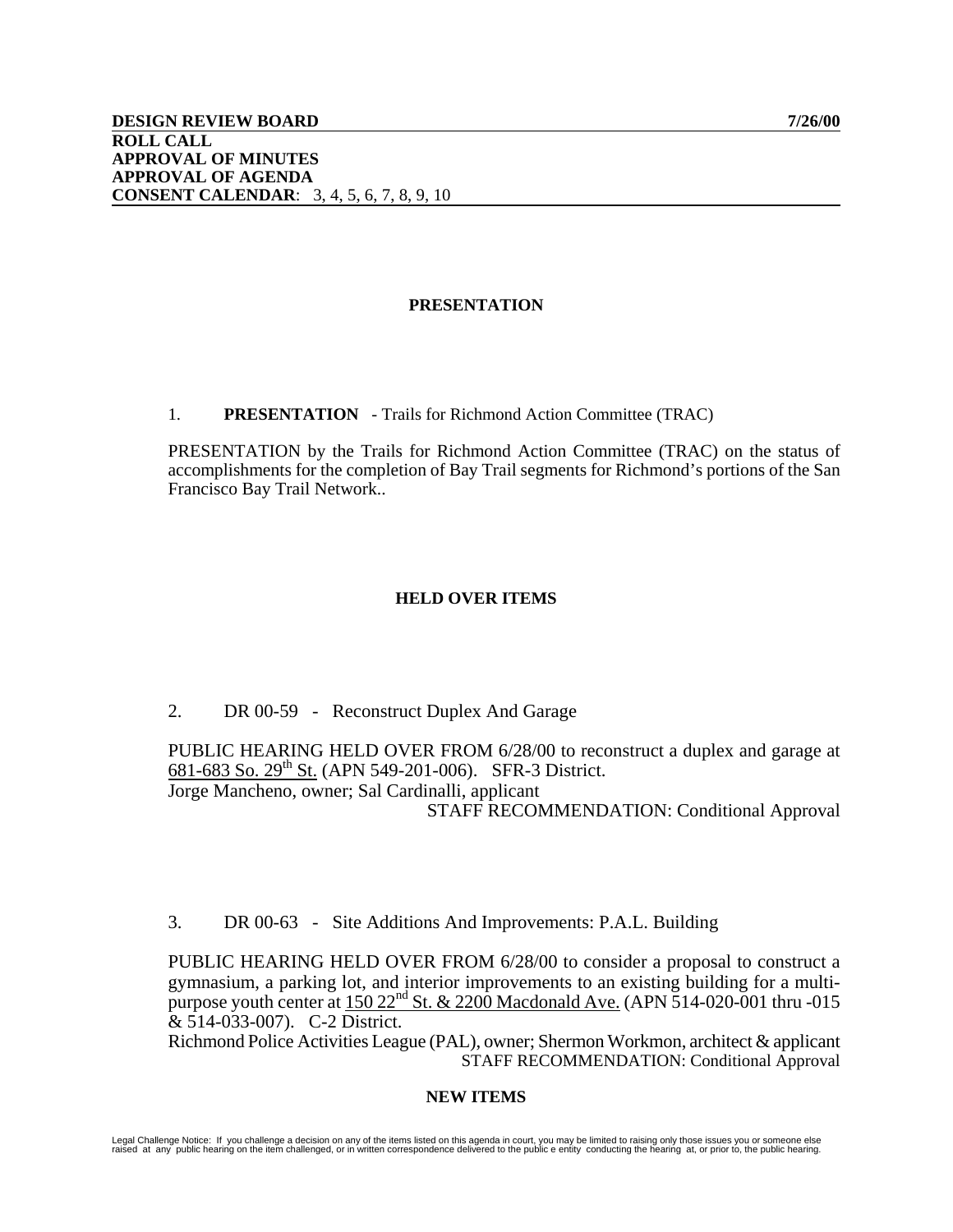# 4. DR 00-41 - Construct Cement Terminal

PUBLIC HEARING to consider a proposal to construct a cement terminal with two 75' tall, 14,000 SF storage domes at 402 Wright Ave. (APN 560-380-008). M-4 District. Gary Levin,owner; Cemex USA, applicant

STAFF RECOMMENDATION: Conditional Approval

5. DR 00-60 - Construction of Retail Building & Parking Improvements

PUBLIC HEARING to consider construction of  $a \pm 8,661$  SF in-fill mixed use office/retail building with parking lot improvements at 121-123 Park Place (APN 558-122-012,-013,- 014). C-1 Neighborhood Retail District Baltic Development Association, owner/applicant

STAFF RECOMMENDATION: Conditional Approval

# 6. DR 00-67 - A Side Yard Deck

PUBLIC HEARING to consider a new side yard deck with a variance to encroach into the side yard and front fence height variance in the front yard at 385 Western Ave. (APN 558- 182-007). SFR-2 District.

Christopher & Anne Cochrane, owner/applicant

STAFF RECOMMENDATION: Recommend Planning Commission Approval

7. DR 00-70 - Construction of New Single-Family Dwelling

PUBLIC HEARING to consider a proposal to construct a new  $\pm$  1,708 SF single-family residence with attached garage at 5125 Burlingame Ave. (APN 508-200-018). MFR-1 District.

Luis Lervantes, owner/applicant

STAFF RECOMMENDATION: Conditional Approval

# 8. DR 00-77 - Construction of New Single-Family Dwelling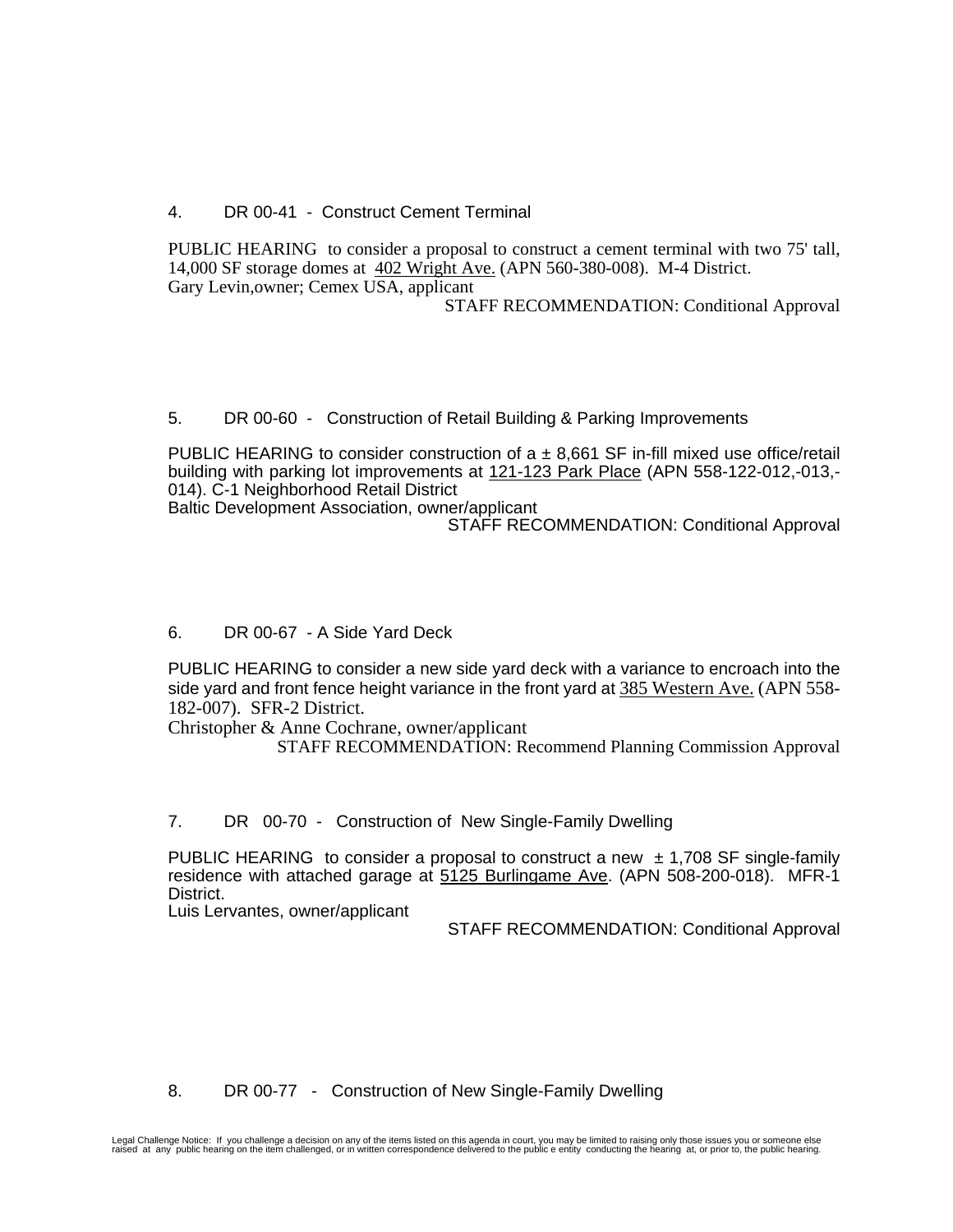PUBLIC HEARING to construct new 4,300 SF single-family dwelling at 5860 Knobcone **Court** 

(APN 435-300-015). SFR-2 District.

Tirlochan Singh Goucha, owner; Indy Chada-IBC Engineering

STAFF RECOMMENDATION: Conditional Approval

# 9. DR 00-80 - Addition To Single-Family Dwelling

PUBLIC HEARING to consider a proposal to add 500 SF to an existing 1300 SF singlefamily house at 853 Ocean Ave. (APN 558-233-008). SFR-2 District. John Holman, owner; Jay Betts, applicant

STAFF RECOMMENDATION: Staff Recommendation

# 10. DR 00-86 - Addition To Restaurant

PUBLIC HEARING to consider a ±665 SF addition ( kitchen, foyer and service decks) to the Baltic Restaurant at 135, 137, & 139 Park Place (APN 558-122-028, -029, -030). C-1 Neighborhood Commercial.

Baltic Development Associates, owner/applicant

STAFF RECOMMENDATION: Conditional Approval

# BOARD BUSINESS

l

11. Reports of Officers, Board Members

# Public Forum - Brown Act

Anyone who wishes to address the Commission on a topic of interest that is not already on the agenda must inform the Planning Department staff in writing prior to the start of Planning Commission meeting. A three-minutes-per-speaker time limit shall apply.

<sup>\*</sup>Action on items indicated by RECOMMENDATION are not final but become DRB recommendations to be forwarded to the Planning Commission.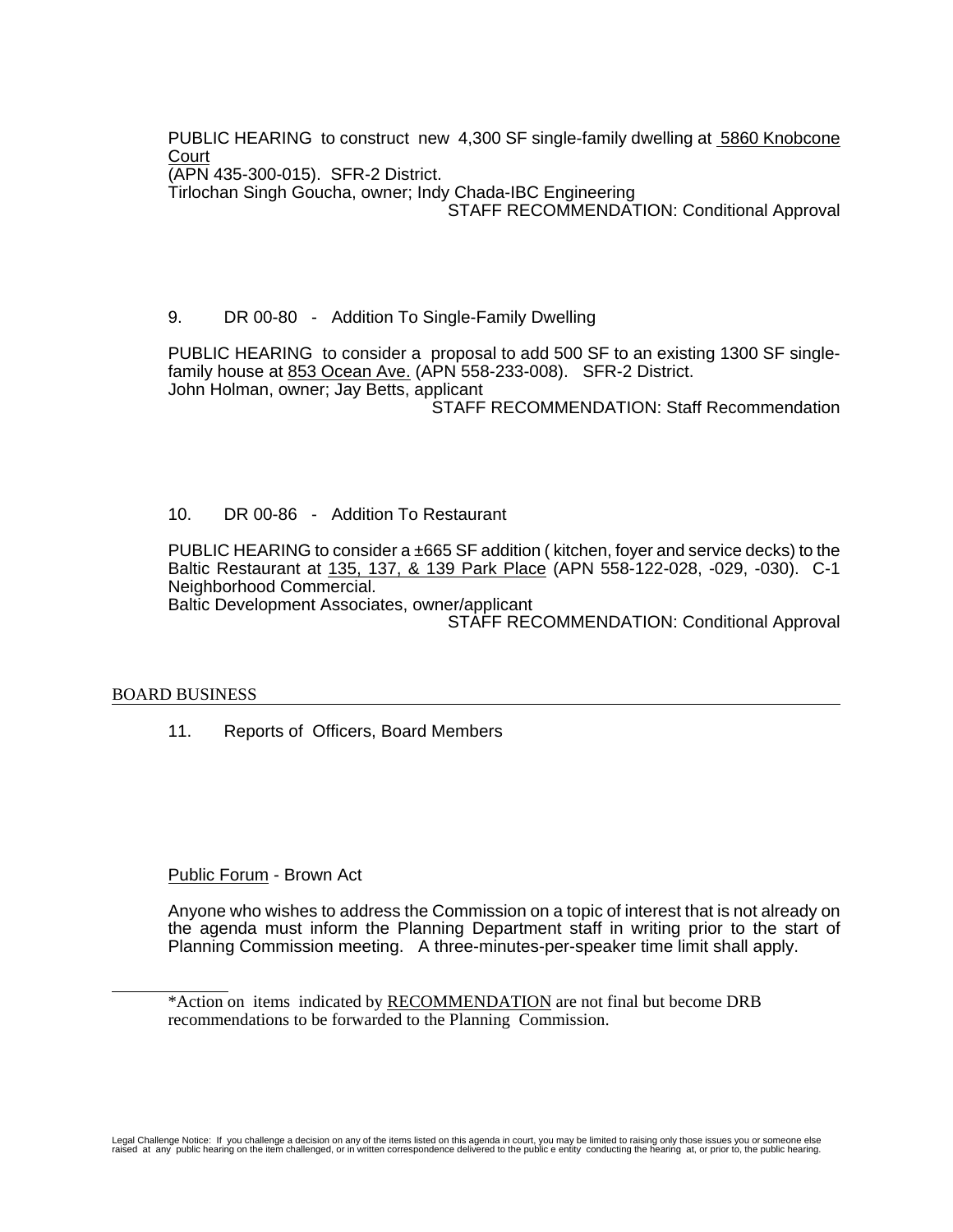#### **HELD OVER ITEMS**

1. DR 00-62 - New Single-Family Dwelling

PUBLIC HEARING HELD OVER FROM 6/28/00 to consider a proposal to construct a new ± 1,700 SF single-family dwelling at 1564 Santa Clara Ave. (APN 508-251-008). SFR-3 District. Edward Biggs, owner/applicant

STAFF RECOMMENDATION: Hold Over 1 Month To 9/13/00

2. DR 99-63 - Dwelling Addition

PUBLIC HEARING HELD OVER FROM 7/12/00 to consider a proposal to add a garage and a partial second story to a single-family dwelling at 5715 Bayview Avenue (APN 509-130- 019). MFR-1 District. Maryam & Hamid Moshfeghi, owners/applicants

STAFF RECOMMENDATION: Conditional Approval

# **NEW ITEMS**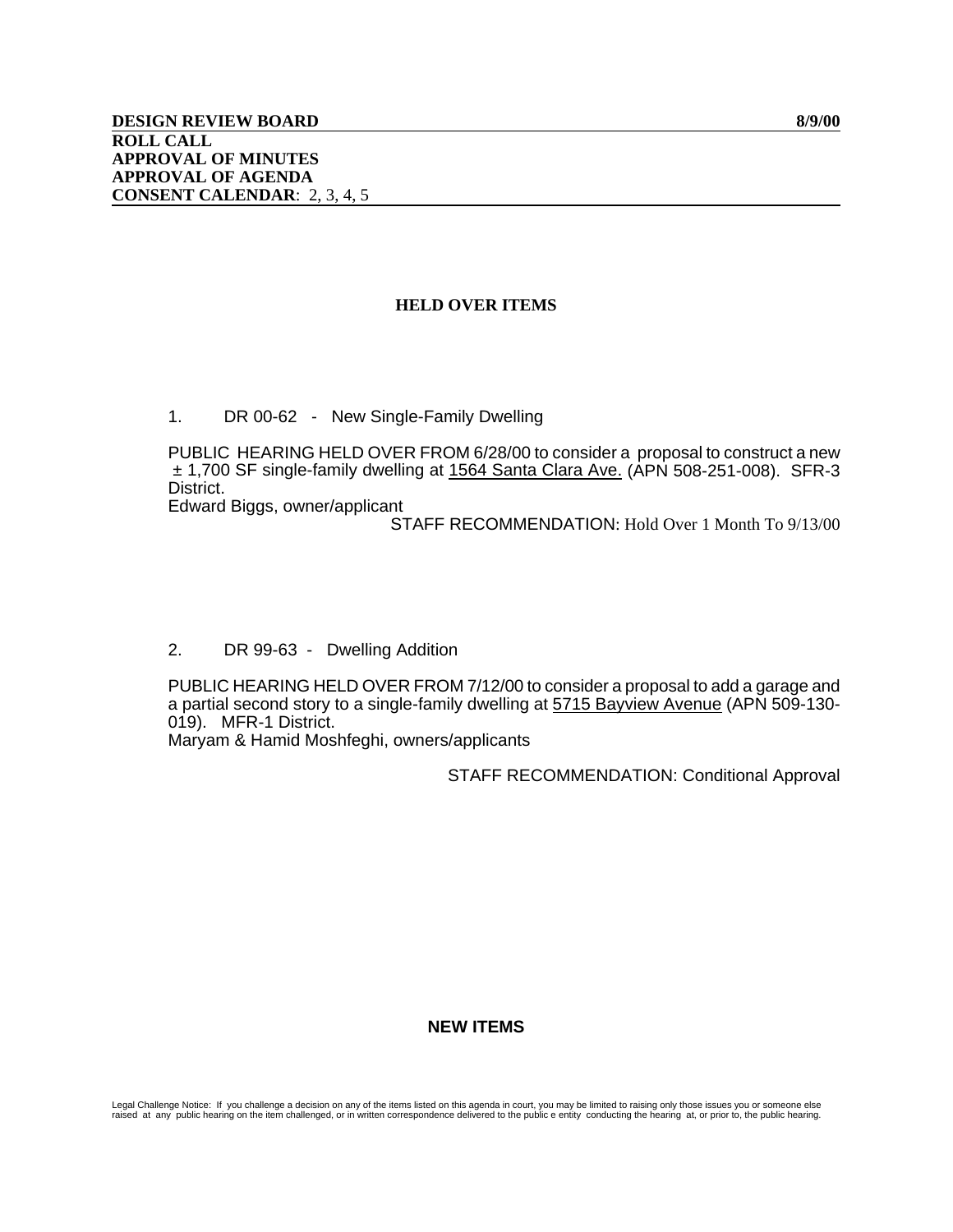### CC 3. DR 00–64 - Upgrade And Expand Treatment System

PUBLIC HEARING to consider a proposal to upgrade and expand industry's waste water treatment system at 980 Hensley St. (APN 561-341-016). M-3 District. BNFS, owner/applicant

STAFF RECOMMENDATION: Conditional Approval

## CC 4. DR 00-79 - Porch Enclosure

PUBLIC HEARING to consider a proposal to enclose an existing open porch at 1311 Merced St. (APN 508-090-004). SFR-3 District. Christopher & Josephine Robyn, owners/applicants STAFF RECOMMENDATION: Conditional Approval

## CC 5. DR 00-83 - Construct Industrial Building

PUBLIC HEARING to consider a proposal to construct a 15,000± SF industrial building on east side of Goodrick Ave. north of Parr Blvd. (APN 408-082-025). M-3 District. Rob Butler, owner/applicant

STAFF RECOMMENDATION: Conditional Approval

CC 6. DR 00-87 - Construct Open Patio Cover

PUBLIC HEARING to consider a proposal to construct 16' x 21' open patio cover at 3025 May Rd. (APN 431-172-010). SFR-3 District. John Freeman, owner; Century Patio, applicant

STAFF RECOMMENDATION: Approval

BOARD BUSINESS

7. Reports of Officers, Board Members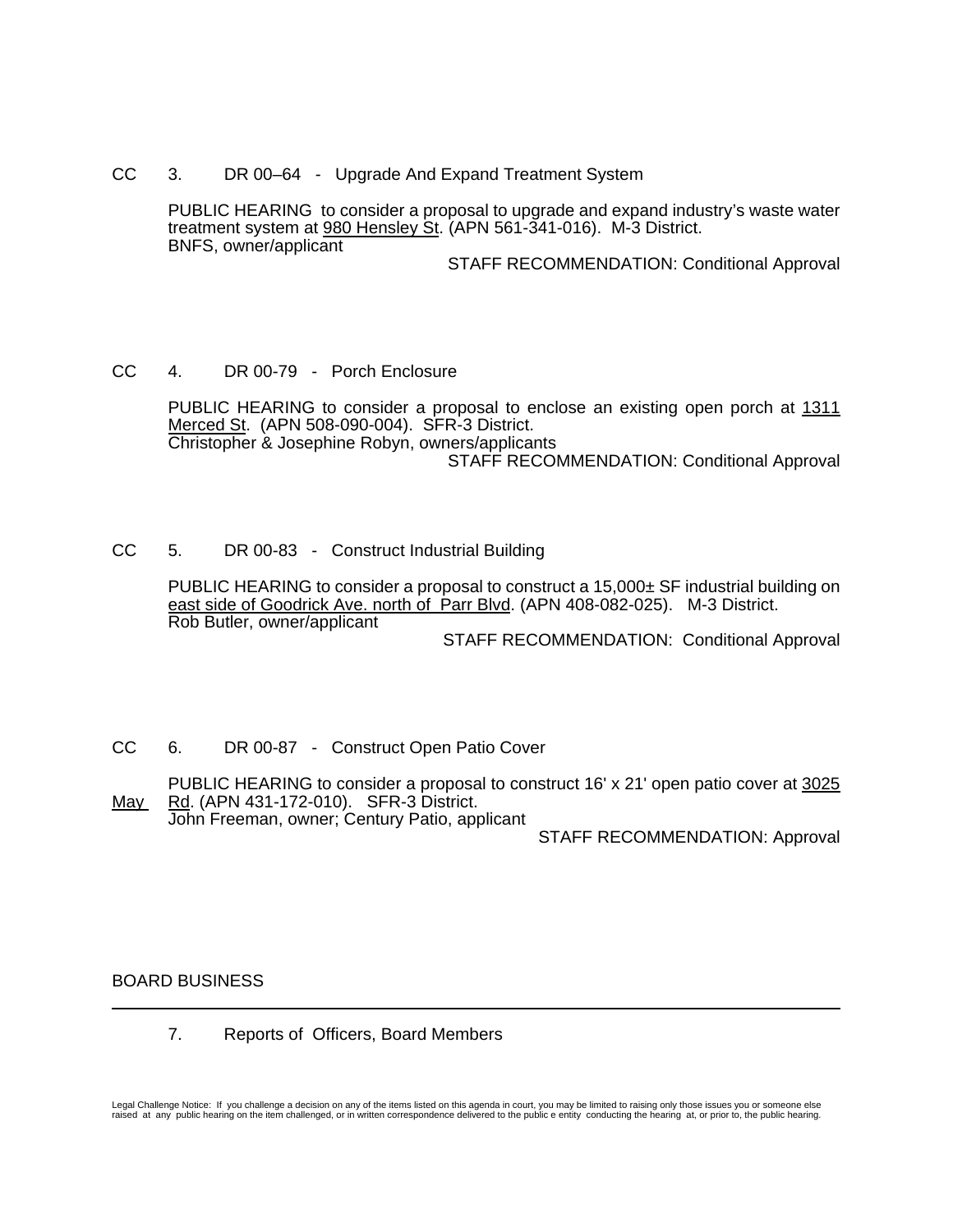8. Election of Officers

## Public Forum - Brown Act

l

Anyone who wishes to address the Commission on a topic of interest that is not already on the agenda must inform the Planning Department staff in writing prior to the start of Planning Commission meeting. A three-minutes-per-speaker time limit shall apply.

\*Action on items indicated by RECOMMENDATION are not final but become DRB recommendations to be forwarded to the Planning Commission.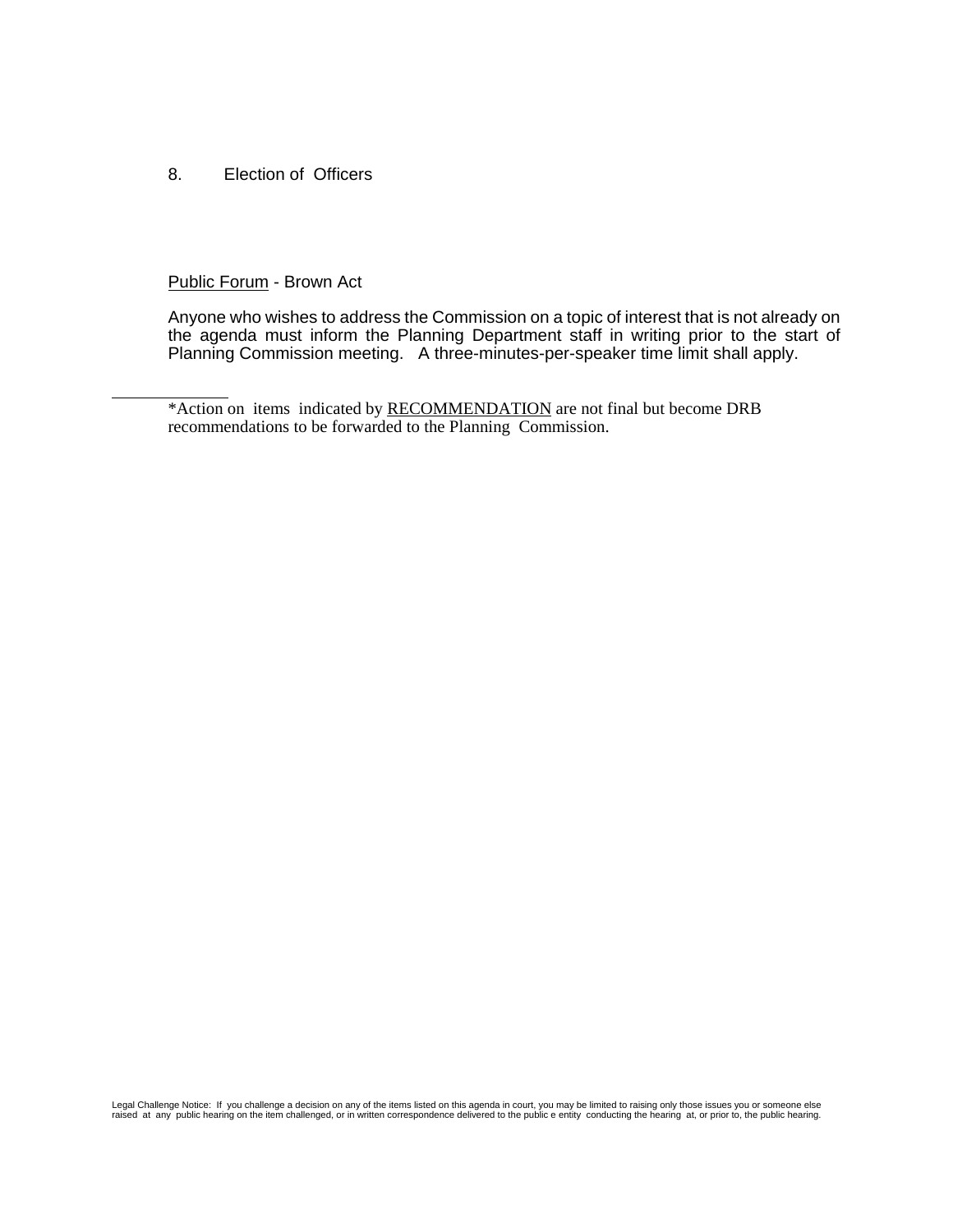# **PRESENTATIONS**

1. DR 00-23

PRESENTATION of a proposed four building light industrial warehouse project on vacant land east of the Richmond Parkway at the junction of Giant Rd. and Collins Ave. (APN 408- 060-014, -016). M-2 Light Industrial District. Pleasant Creek Industries, owner; Panattoni Construction, Inc., applicant

## 2. DR 00-82

PRESENTATION of a pre-application for a mixed use development between Barrett Ave., Macdonald Ave., Marina Way, and  $19^{th}$  St. (APNs 514-140-012, 018 & 027; 514-151-005; 514-072-017). CB - Central Business District. Richmond Redevelopment Agency, owner; Olson Co., applicant

# **NEW ITEMS**

3. DR 99-4 Construction of Industrial Building

PUBLIC HEARING to consider a proposal to construct an industrial building at  $217$  So.  $1<sup>st</sup>$ St. (APN 550-073-002). M-2 District. Larry Ofiaro, owner/applicant

STAFF RECOMMNDATION: Conditionally Approve

4. DR 00-29 Expansion of Industrial Facility

PUBLIC HEARING to consider a proposal to expand existing industrial facility at 1040 Canal

Legal Challenge Notice: If you challenge a decision on any of the items listed on this agenda in court, you may be limited to raising only those issues you or someone else<br>raised at any public hearing on the item challenge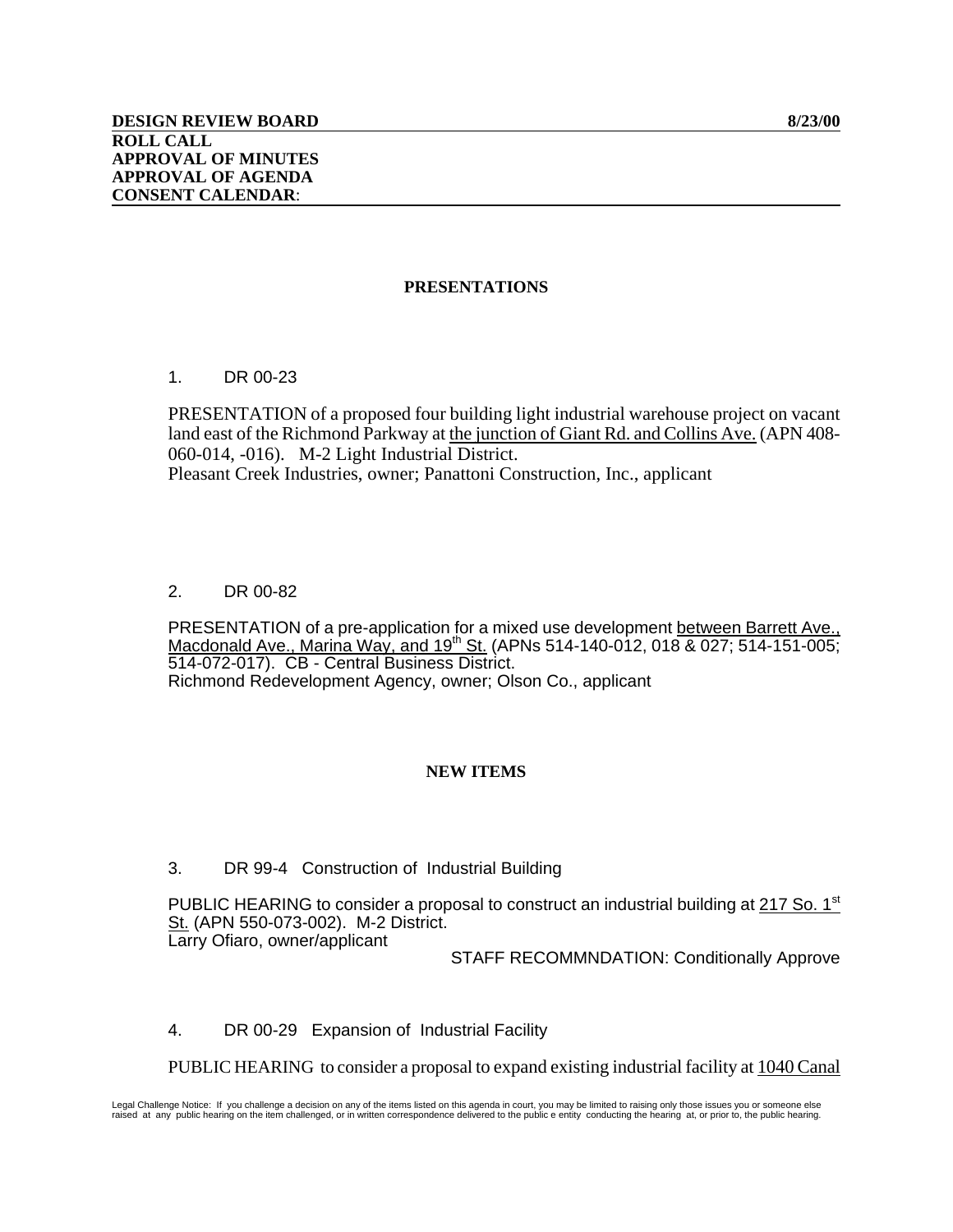# Blvd. (APN 560-310-030). M-4 District. National Gypsum Co., owner/applicant STAFF RECOMMENDATION: Conditionally Approve

# 5. DR 00-53 Construction of Train Station

PUBLIC HEARING to consider a proposal to construct a train station with offices at the existing railroad station on Nevin Ave. west of the Richmond BART Station (APN 540-061- 008, -010). CB - Central Business District. Richmond Redevelopment Agency, owner/applicant STAFF RECOMMENDATION: Conditionally Approve

# 6. DR 00-88 Patio Enclosure

PUBLIC HEARING to consider a proposal to construct a new ±442 SF patio enclosure in the rear of an existing single-family residence at 3406 Eric Court (APN 431-282-028). SFR-3 District.

Doug & Jennette Gay, owners; Century Patios, applicant

STAFF RECOMMENDATION: Conditionally Approve

# 7. DR 00-89 Addition To Single-Family Dwelling

PUBLIC HEARING to consider a proposal to construct a 367 SF addition to existing dwelling at 3504 Rheem Ave. (APN 526-090-007). SFR-3 District. Vijay Kumar, owner/applicant

STAFF RECOMMENDATION: Conditionally Approve

### 8. DR 00-90 Addition To Single-Family Dwelling

PUBLIC HEARING to consider a proposal to construct a two bedroom ±449 SF addition to an existing single-family dwelling at 2350 McBryde Ave. (APN 528-090-003). SFR-3 District Hari Narayan, owner/applicant

 STAFF RECOMMENDATION: Conditionally Approve 9. DR 00-92 Addition To Single-Family Dwelling

PUBLIC HEARING to consider a proposal to construct an addition to a single-family dwelling at 407 Carlston Ave. (APN 519-260-013). SFR-3 District. Miroslav Sajan, owner/applicant

STAFF RECOMMENDATION: Approve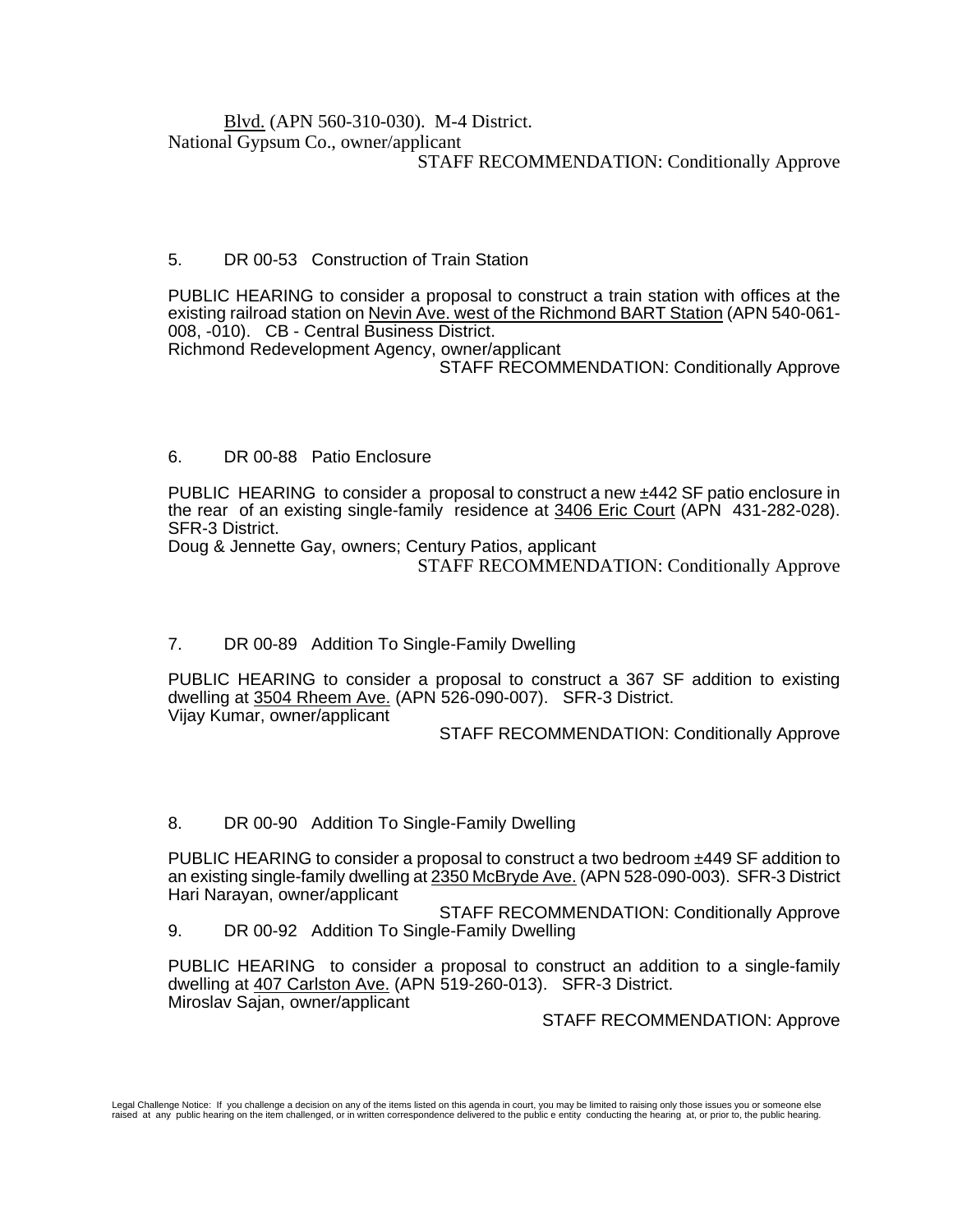10. DR 00-93 Construction of Storage Shed

PUBLIC HEARING to consider a proposal to construct a  $\pm$ 295 SF storage shed in the rear yard of an existing single-family residence at 3406 Clearfield Ave. (APN 431-221-006). SFR-3 District.

Diane Chow, owner; Lawrence Construction, applicant

STAFF RECOMMENDATION: Conditionally Approve

# 11. DR 00-96 Store Front Alteration/Restoration

PUBLIC HEARING to consider a proposal to construct a store front alteration/restoration in the Pt. Richmond Historic District at 117 West Richmond Ave. (APN 558-101–023). C-1 Neighborhood Commercial District. Kristen Gates, owner/applicant

STAFF RECOMMENDATION: Approval

# 12. DR 00-97 Installation of Miscellaneous Accessory Structures

PUBLIC HEARING to consider a proposal to install miscellaneous accessory structures at a utility company's corporation yard at 3999 Lakeside Dr. (APN 4005-371-005). M-2 District.

East Bay Municipal Utility District, owner/applicant

STAFF RECOMMENDATION: Conditionally Approve

### BOARD BUSINESS

13. Reports of Officers, Board Members

# Public Forum - Brown Act

Anyone who wishes to address the Commission on a topic of interest that is not already on the agenda must inform the Planning Department staff in writing prior to the start of Planning Commission meeting. A three-minutes-per-speaker time limit shall apply.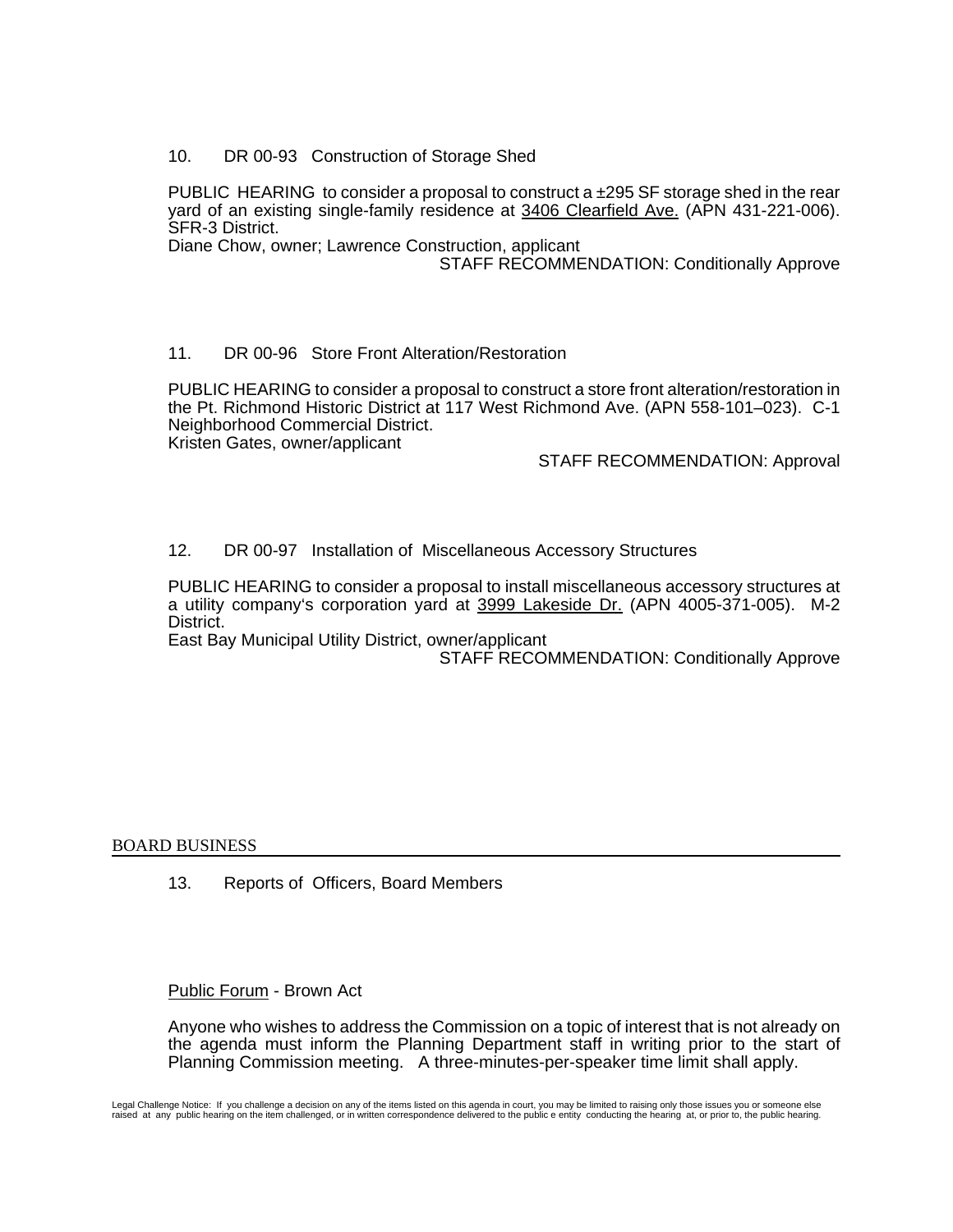\*Action on items indicated by **RECOMMENDATION** are not final but become DRB recommendations to be forwarded to the Planning Commission.

l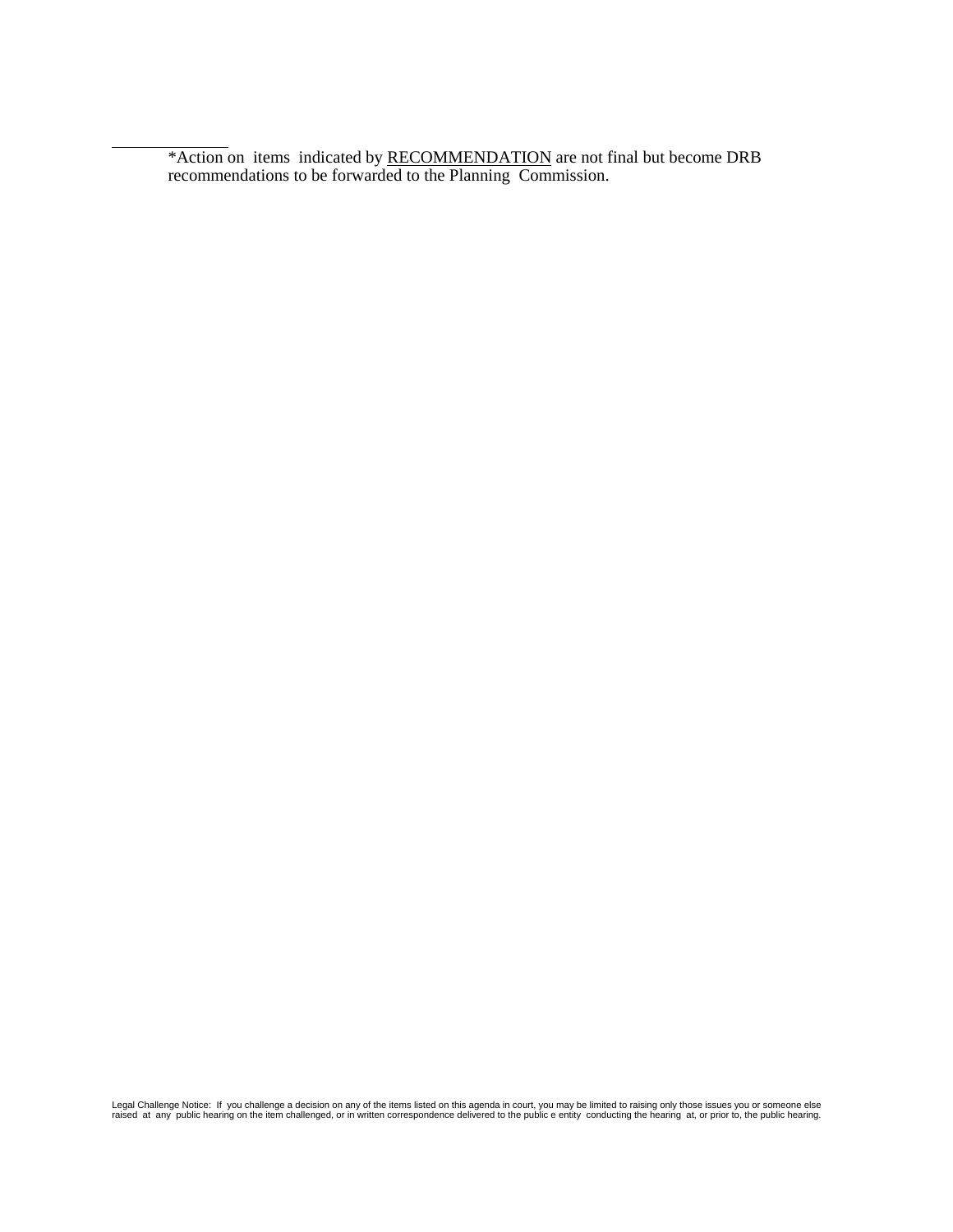### **HELD OVER ITEMS**

#### 1. DR 00-62 - New Single-Family Dwelling

PUBLIC HEARING HELD OVER FROM 8/9/00 to consider a proposal to construct a new  $\pm 1,700$ SF single-family dwelling at 1564 Santa Clara Ave. (APN 508-251-008). SFR-3 District. Edward Biggs, owner/applicant

STAFF RECOMMENDATION: Conditional Approval

### 2. DR 00-83 - Construct Industrial Building

PUBLIC HEARING HELD OVER FROM 8/9/00 to consider a proposal to construct a 15,000± SF industrial building on east side of Goodrick Ave. north of Parr Blvd. (APN 408- 082-025). M-3 District. Rob Butler, owner/applicant

STAFF RECOMMENDATION: Hold To October 11, 2000

# **NEW ITEMS**

CC 3. DR 00-27 To Install Four Above Ground Fuel Tanks And Equipment

PUBLIC HEARING to consider a proposal to install four above ground 2,000 gallon fuel tanks and fuel dispensing equipment at  $\frac{992}{92}$  Hensley St. (APN 561-319-015). M-1 District. Chevron, owner; B.C. Stocking, applicant STAFF RECOMMENDATION: Conditional Approval

## CC 4. DR 00-76 New Addition To S F Dwelling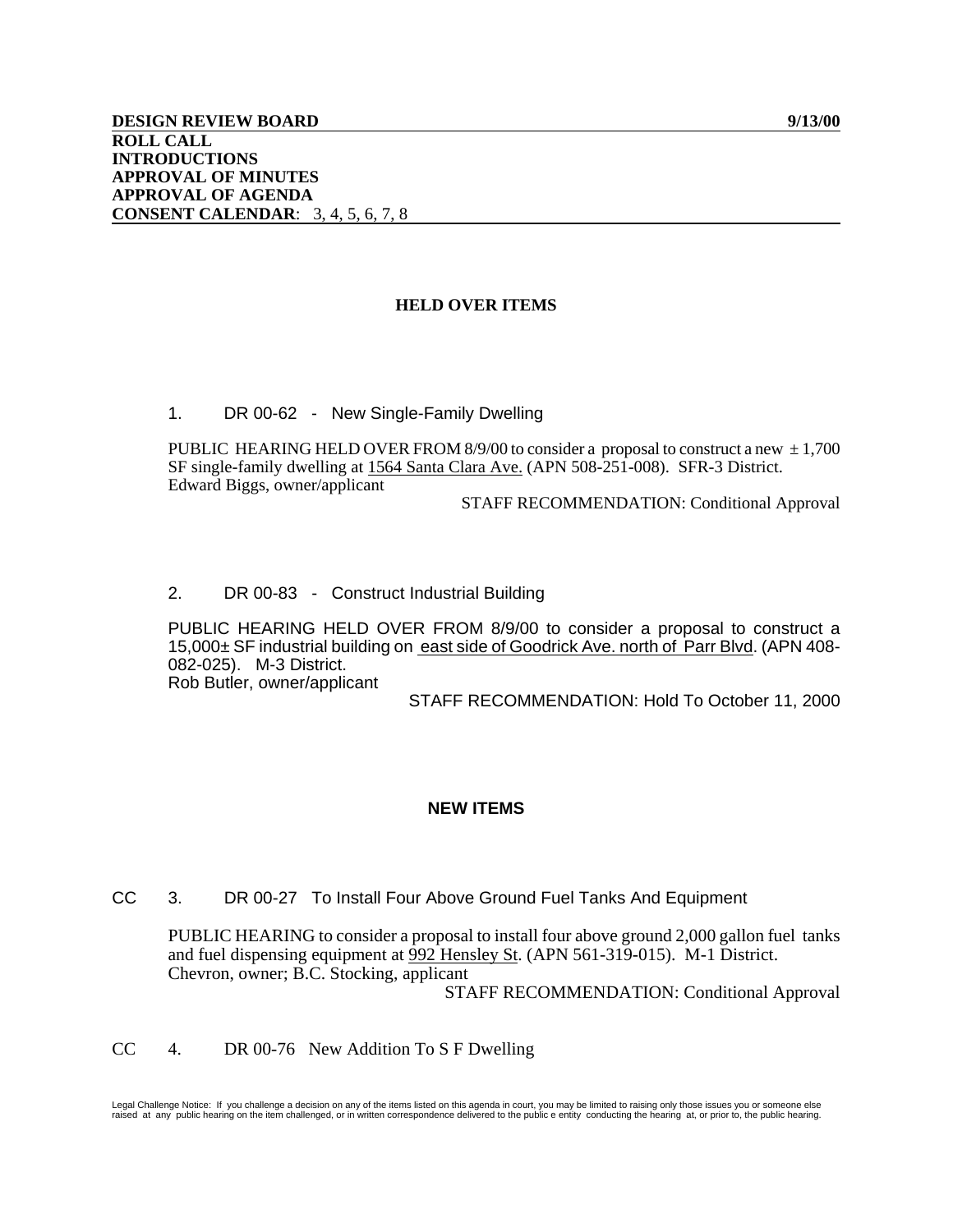PUBLIC HEARING to consider an addition at a new  $\pm 292$  SF single car garage to an existing single-family dwelling at  $740$  South  $24<sup>th</sup>$  St. (APN 528-260-027). SFR-3 District. Jean Clark, owner; Hutton Construction, applicant STAFF RECOMMENDATION: Conditional Approval

CC 5. DR 00-81 To Construct A Second Dwelling Unit

PUBLIC HEARING to consider a proposal to construct a  $\pm 592$  SF second dwelling unit at 11629 Rheem Ave. (APN 530-080-006). SFR-3 District. Victor Castaneda, owner/applicant

STAFF RECOMMENDATION: Conditional Approval

CC 6. DR 00-95 To Reconstruct Existing Garage

PUBLIC HEARING to consider a proposal to reconstruct an existing  $\pm 3346$  SF residential garage at 214 - 218 Washington Ave. (APN 558-164-008). MFR-1 District. C. & L. Newton, owner/applicant STAFF RECOMMENDATION: Conditional Approval

CC 7. DR 00-98 New Construction Of S F Dwelling

PUBLIC HEARING to consider a proposal to construct a 1150 SF house with an attached 440 SF garage at 141 1<sup>st</sup> St. (APN 534-342-007). SFR-3 District. Jorge Mancheno, owner; Sal Cardinalli, applicant STAFF RECOMMENDATION: Conditional Approval

CC 8. DR 00-101 New Construction Of Light Industrial Building

PUBLIC HEARING to consider a proposal to construct a  $\pm 4,550$  SF Light Industrial building with related off-street parking and landscaping at 150 South  $2<sup>nd</sup>$  St. (APN 550-130-010). Light Industry, KCSP District. Kenneth Hauser, owner; Gutierrez Associates, applicant

STAFF RECOMMENDATION: Conditional Approval

### BOARD BUSINESS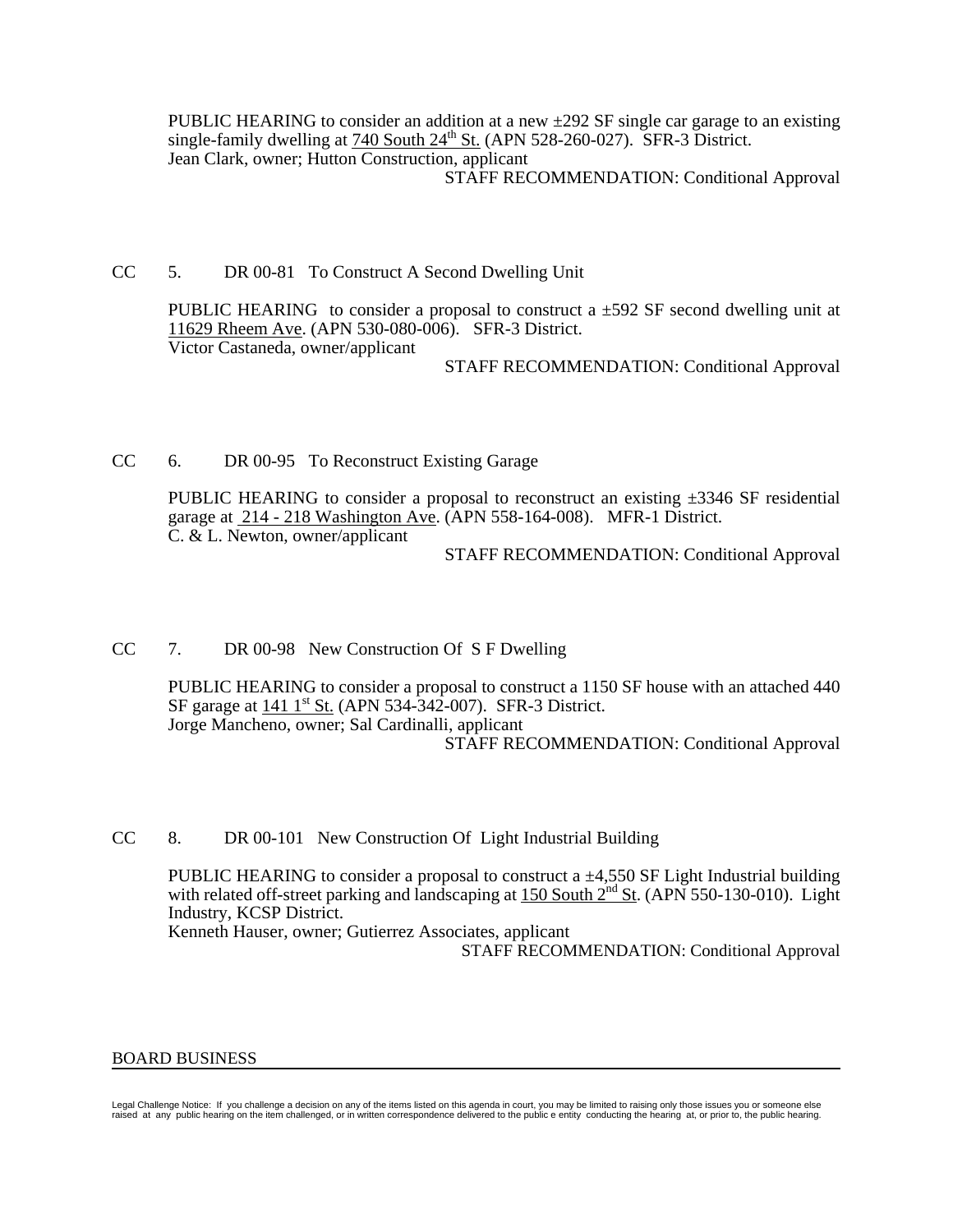9. Reports of Officers, Board Members

Public Forum - Brown Act

l

Anyone who wishes to address the Commission on a topic of interest that is not already on the agenda must inform the Planning Department staff in writing prior to the start of Planning Commission meeting. A three-minutes-per-speaker time limit shall apply.

\*Action on items indicated by **RECOMMENDATION** are not final but become DRB recommendations to be forwarded to the Planning Commission.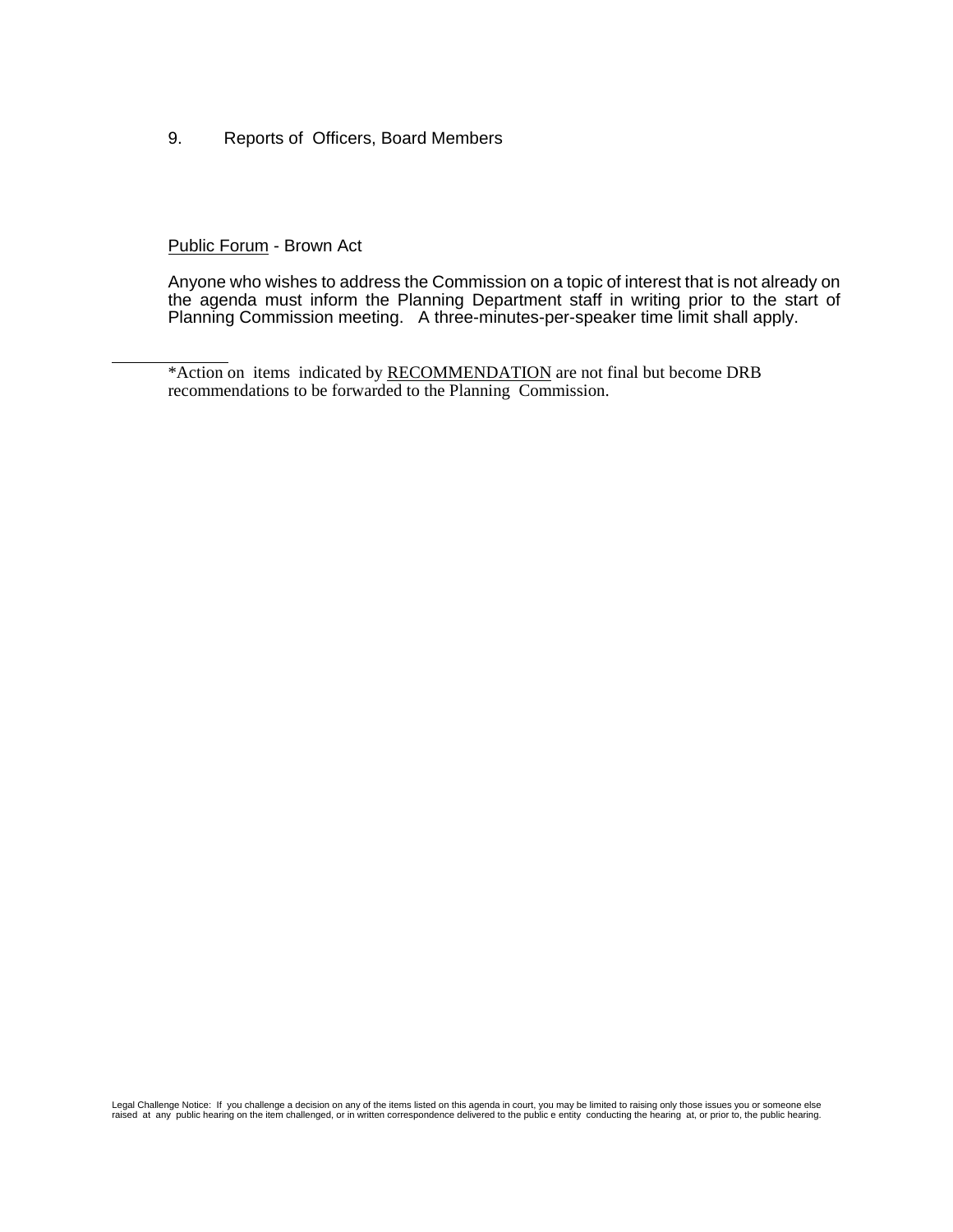# **HELD OVER ITEM**

1. DR 99-4 Construction of Industrial Building

PUBLIC HEARING HELD OVER FROM 8/23/00 to consider a proposal to construct an industrial building at 217 So.  $1<sup>st</sup>$  St. (APN 550-073-002). M-2 District; Light Industry, **KCSP** Larry Ofiaro, owner/applicant

**NEW ITEMS**

2. DR 00-63 - Site Additions And Improvements: P.A.L. Building

PUBLIC HEARING to consider a proposal to construct a gymnasium, a parking lot, and interior improvements to an existing building for a multi-purpose youth center at  $150 22<sup>nd</sup>$  St. & 2200 Macdonald Ave. (APN 514-020-001 thru -015 & 514-033-007). C-2 District. Richmond Police Activities League (PAL), owner; Shermon Workmon, architect & applicant

3. DR 00-75 - Proposal For Street Landscape, Fence & Lighting Improvements

PUBLIC HEARING to consider a proposal for street landscape, fence, and lighting improvements at Cutting Blvd. between S.  $49<sup>th</sup>$  St. and I-80 (in right-of-way). SFR-3 & C-2 & MFR-1 Districts, & Residential Low Density & Commercial/Office Land Use (Knox-Cutting Specific Plan) City of Richmond, owner; Marcia Vallier, applicant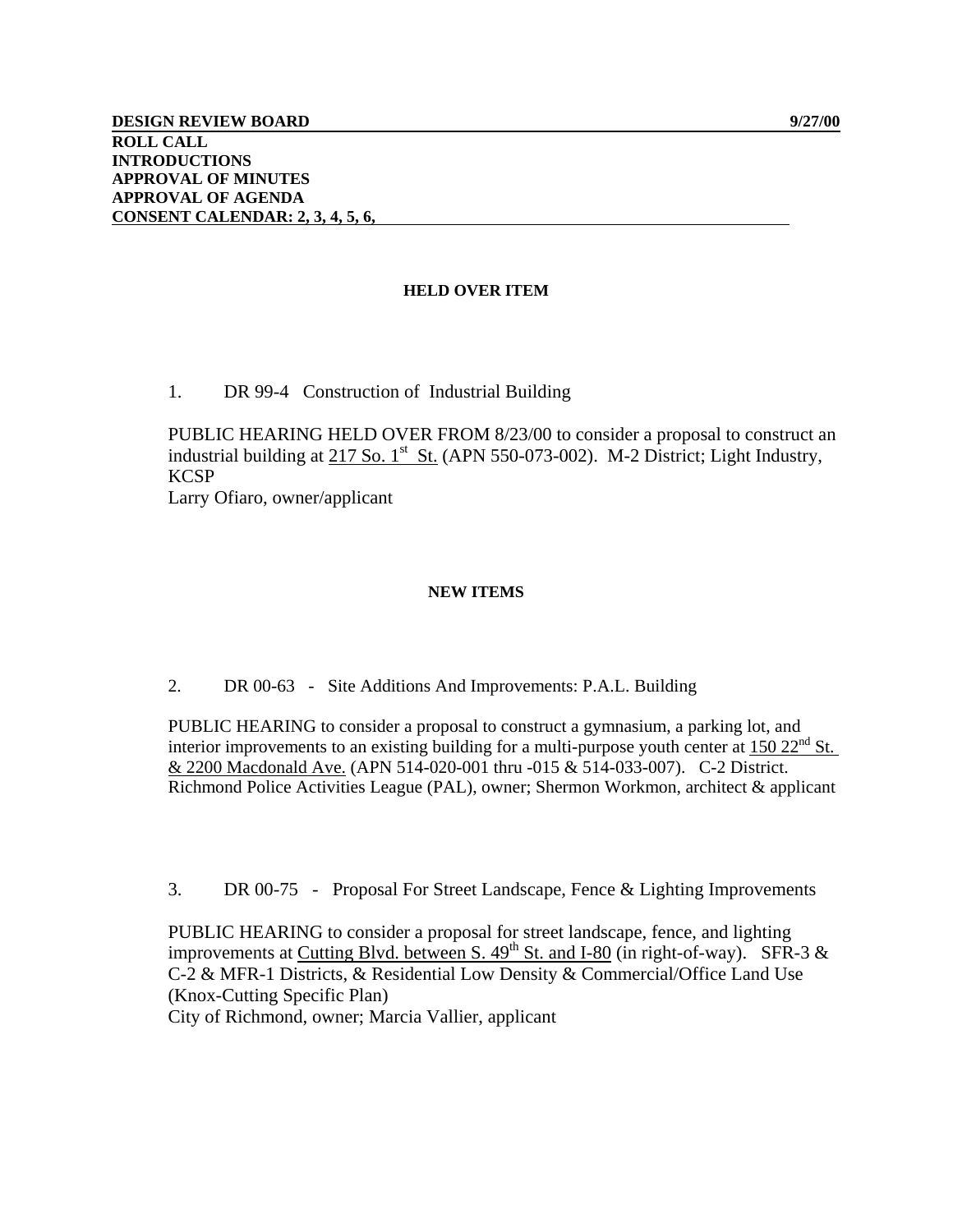4. DR 00-100 - Addition To Single Family Dwelling

PUBLIC HEARING to consider a proposal to construct an addition of a bedroom, bathroom, and laundry room ( $\pm$ 250 SF) to an existing single-family resident at 660 40<sup>th</sup> St. (APN 514-070-016). SFR-3 District. Luis Gonzalez, owner; Benjamin C. Felix, applicant

5. DR 00-102 - Addition To Single Family Dwelling

PUBLIC HEARING to consider a proposal to construct a  $\pm 200$  SF addition to existing dwelling at  $616\,29^{th}$  St. (APN 518-230-015). SFR-3 District. Adelia Lines, owner/applicant

6. DR 00-104 - Modular Building For Use As Teen Center

PUBLIC HEARING to construct a  $\pm 1,440$  SF modular building for use as a teen center at 3580 San Pablo Dam Rd. (APN 420-140-032). C-2 District. St. Calllistus Church, owner; Alexei Lukban, applicant

# BOARD BUSINESS

 $\overline{a}$ 

7. Reports of Officers, Board Members

Public Forum - Brown Act

Anyone who wishes to address the Commission on a topic of interest that is not already on the agenda must inform the Planning Department staff in writing prior to the start of Planning Commission meeting. A three-minutes-per-speaker time limit shall apply.

<sup>\*</sup>Action on items indicated by RECOMMENDATION are not final but become DRB recommendations to be forwarded to the Planning Commission.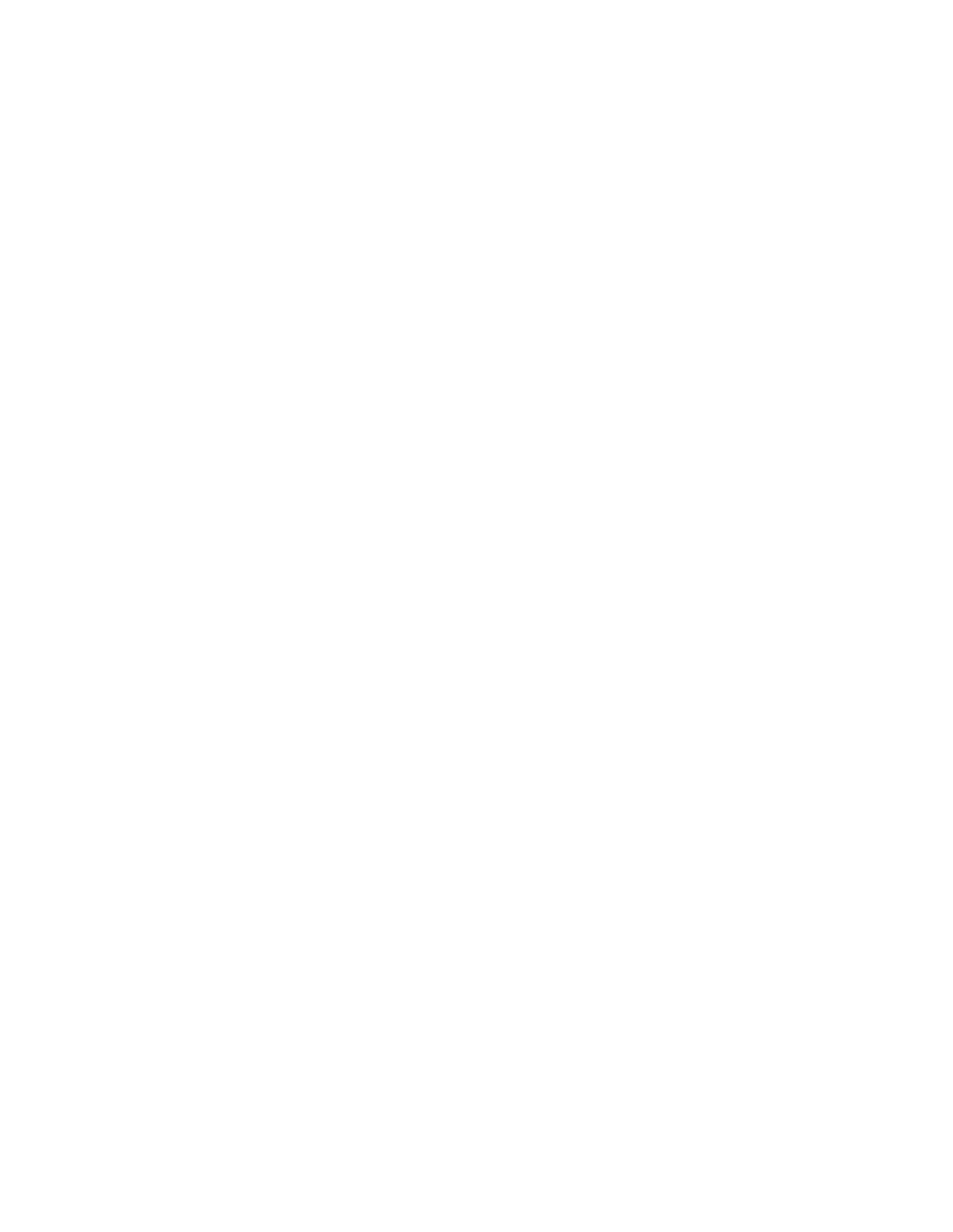10/11/00

## **HELD OVER ITEMS**

 $\mathbf{1}$ . DR 00-83 - Construct Industrial Building

PUBLIC HEARING HELD OVER FROM 9/13/00 to consider a proposal to construct a 15,000+ SF industrial building on east side of Goodrick Ave. north of Parr Blvd. (APN 408-082-025). M-3 District. Rob Butler, owner/applicant

**STAFF RECOMMENDATION:** 

 $2.$ DR 00-98 New Construction Of Single Family Dwelling

PUBLIC HEARING HELD OVER FROM 9/13/00 to consider a proposal to construct a 1150 SF house with an attached 440 SF garage at 141 1st St. (APN 534-342-007). SFR-3 District. Jorge Mancheno, owner, Sal Cardinalli, applicant

**STAFF RECOMMENDATION:** 

### **NEW ITEMS**

DR 00-85 New Addition To Single-Family Dwelling 3.

PUBLIC HEARING to consider a proposal to add two bedrooms and a sound studio to an existing single-family detached dwelling at 4001 Jenkins Way (APN 408-044-004). SFR-3 District

Spring Friedlander, owner/applicant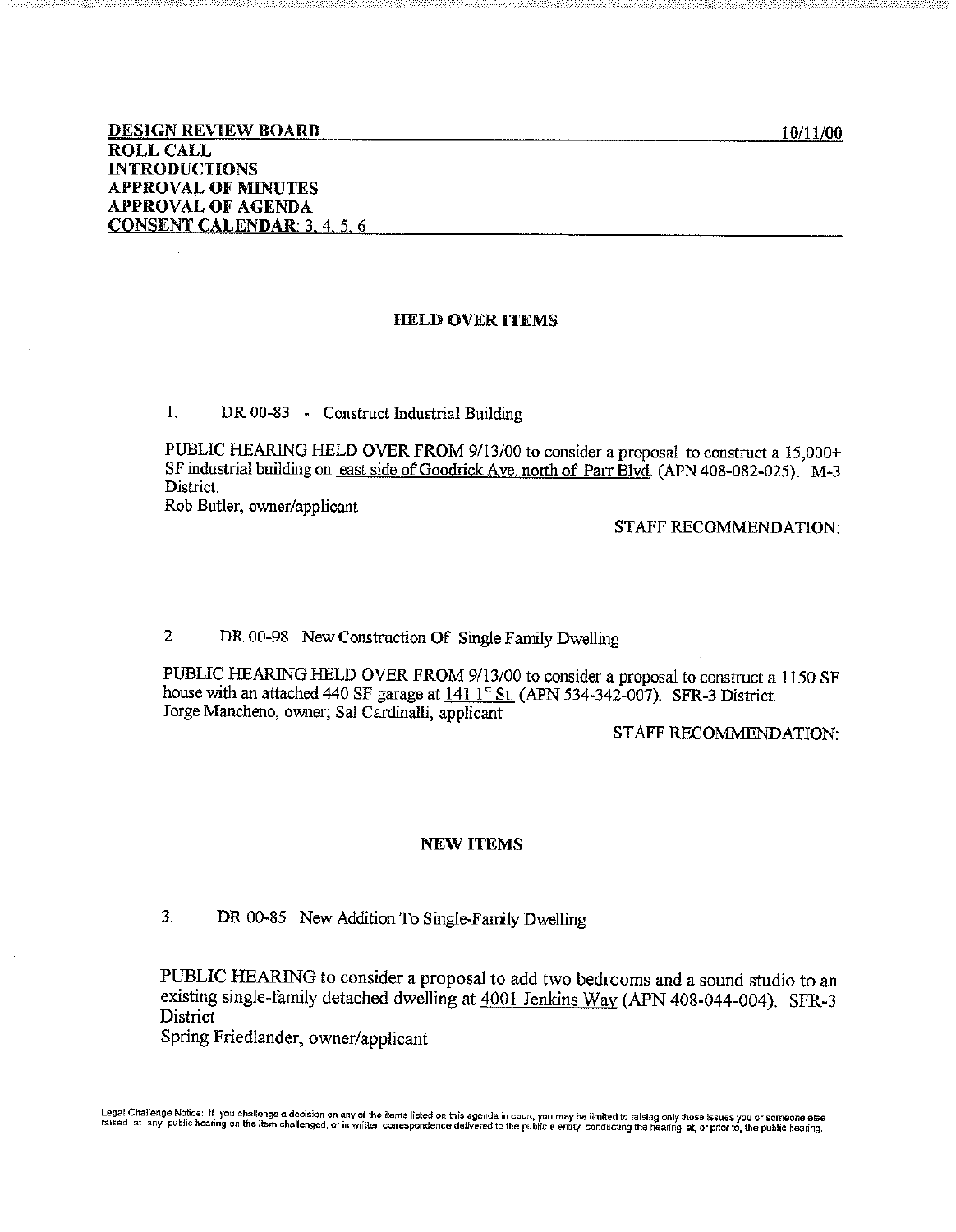DR 00-106 New Addition To Single-Family Dwelling  $\overline{4}$ 

PUBLIC HEARING to consider a proposal to construct a 200 SF addition to a single-family dwelling at 1929 Lincoln Ave. (APN 530-310-012). SFR-3 District. Jorge & Roja Alejandre, owner; Ricardo Magana

5. DR 00-108 New Addition To Single-Family Dwelling

PUBLIC HEARING to consider a proposal to construct a  $\pm$ 576 SF addition to existing dwelling at  $1516 \t25<sup>th</sup>$  St. (APN 527-082-013). SFR-3 District. Teresita Aragon, owner/applicant

#### 6. DR 00-109 Patio Enclosure To Single-Family Dwelling

PUBLIC HEARING to consider a proposal to install a  $\pm 230$  SF patio enclosure on a deck at an existing single-family dwelling at 5311 Sierra Ave. (APN 519-050-016). SFR-3. Charles Magnuson, owner/applicant

#### $7<sub>1</sub>$ Presentation

PRESENTATION/STUDY SESSION: to consider architectural design elements associated with the Richmond Transit Village project in Richmond between Macdonald Avenue, Marina Way, Barrett Avenue, and 19th Street (APN 540-061-008, -010). CB District, City Center Specific Plan.

City of Richmond, owner/applicant.

### **BOARD BUSINESS**

8. Reports of Officers, Board Members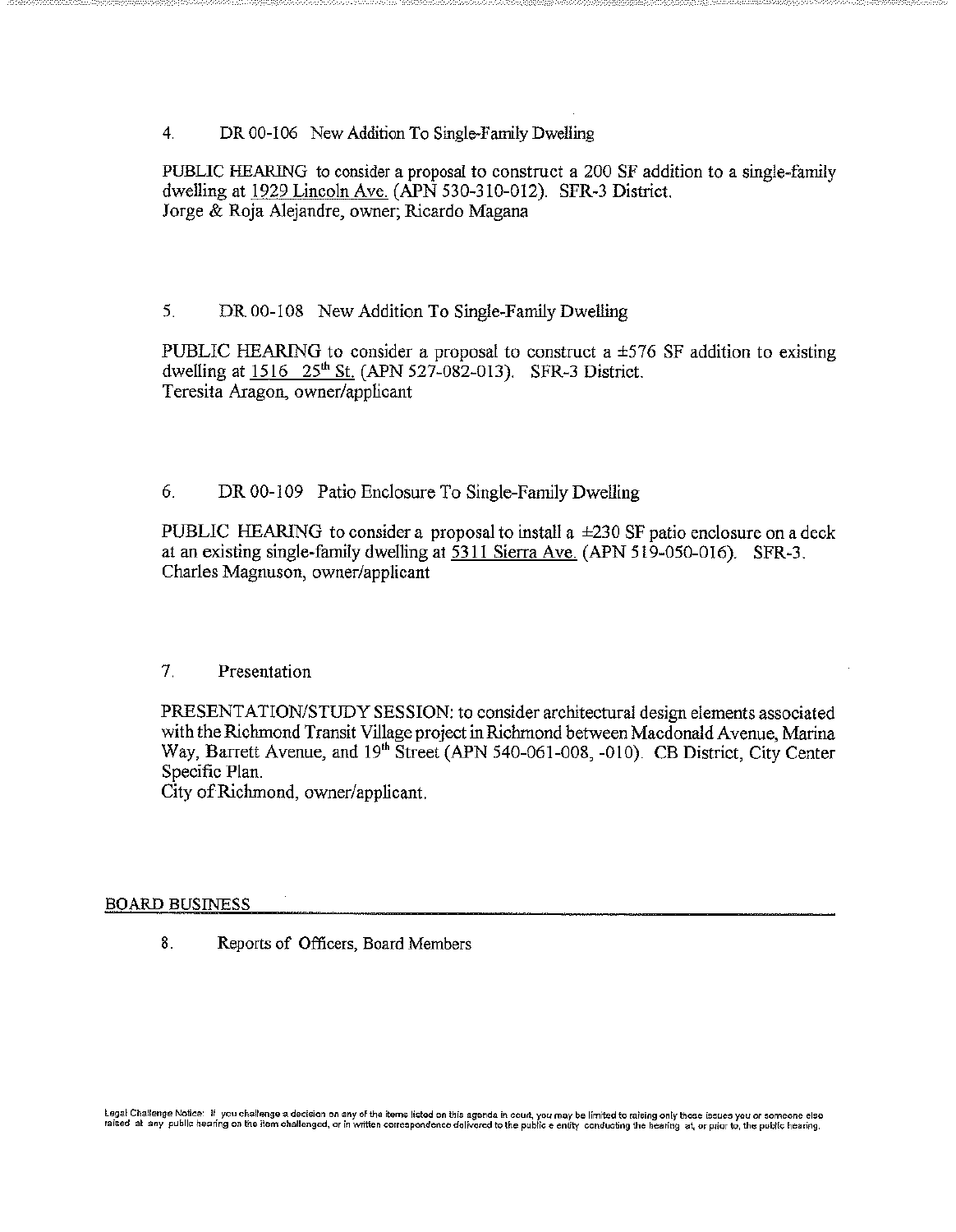Public Forum - Brown Act

Anyone who wishes to address the Commission on a topic of interest that is not already on the agenda must inform the Planning Department staff in writing prior to the start of Planning Commission meeting. A three-minutes-per-speaker time limit shall apply.

\*Action on items indicated by RECOMMENDATION are not final but become DRB recommendations to be forwarded to the Planning Commission.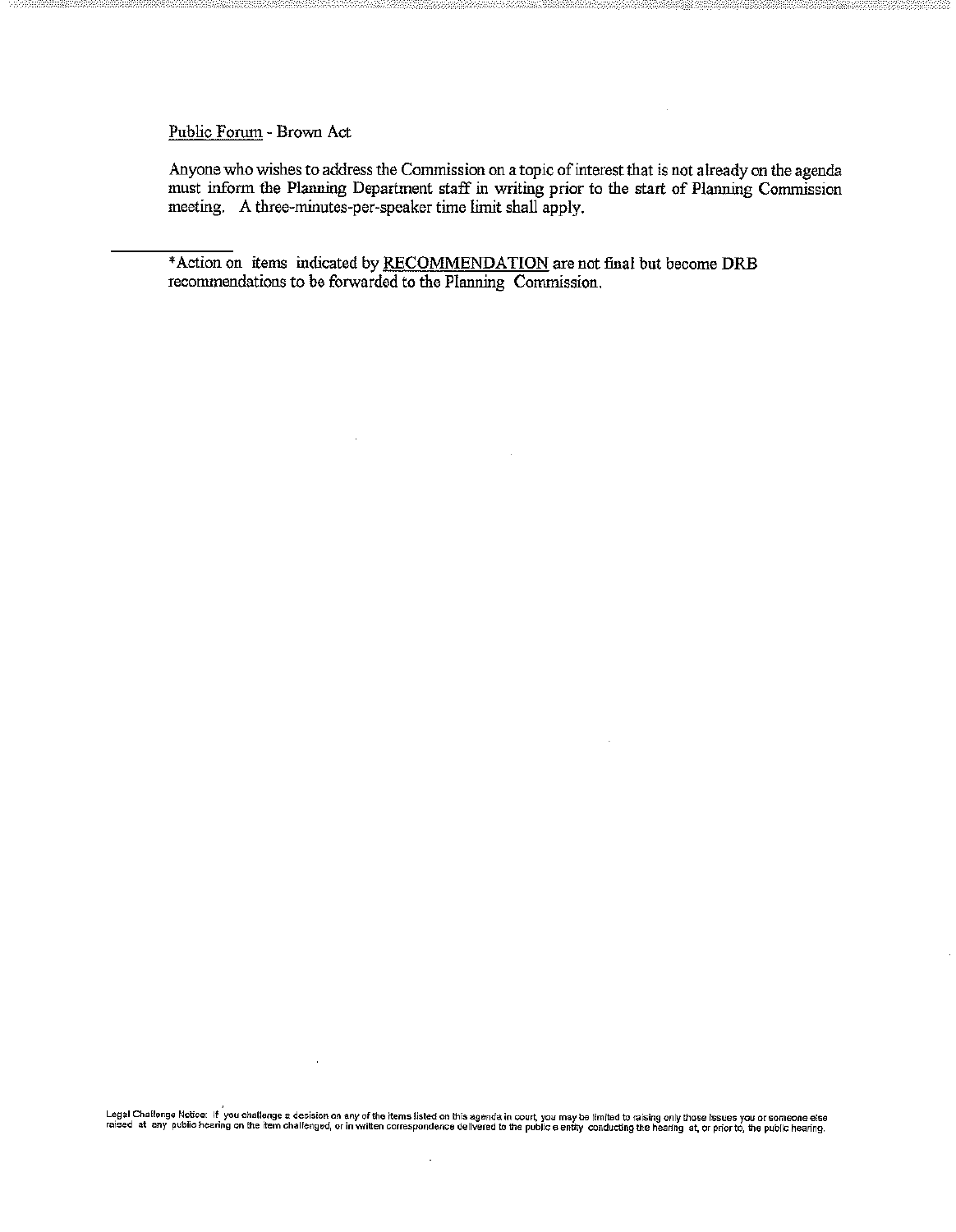# **NEW ITEMS**

 $\mathbf{1}$ . DR 00-28 Construction of Warehouse Building/Distribution Center

PUBLIC HEARING to consider construction of a  $\pm 69,888$  SF warehouse building/distribution center at 850 Morton Ave. (APN 408-060-012). M-2 Light Industrial District. Jeffrey J. Fenton, owner; Roger J. Wilson, applicant

#### $2.$ DR 00-68 Construction of Apartment Complex

PUBLIC HEARING to consider construction of a 48-unit apartment complex on  $\pm 2.15$  acres a vacant lot on Via Verde at Mozart Dr. (APN 414-330-002). MFR-1 District. Brad Durga, owner/applicant

 $3<sub>1</sub>$ DR 00-111 & V 00-11 Construction of Industrial Building

PUBLIC HEARING to consider a proposal to construct a 21,000± SF industrial building with a substandard front-yard setback at 400 W. Ohio Ave. (APN 550-050-017). M-2 District. Roberto Contreras, owner/applicant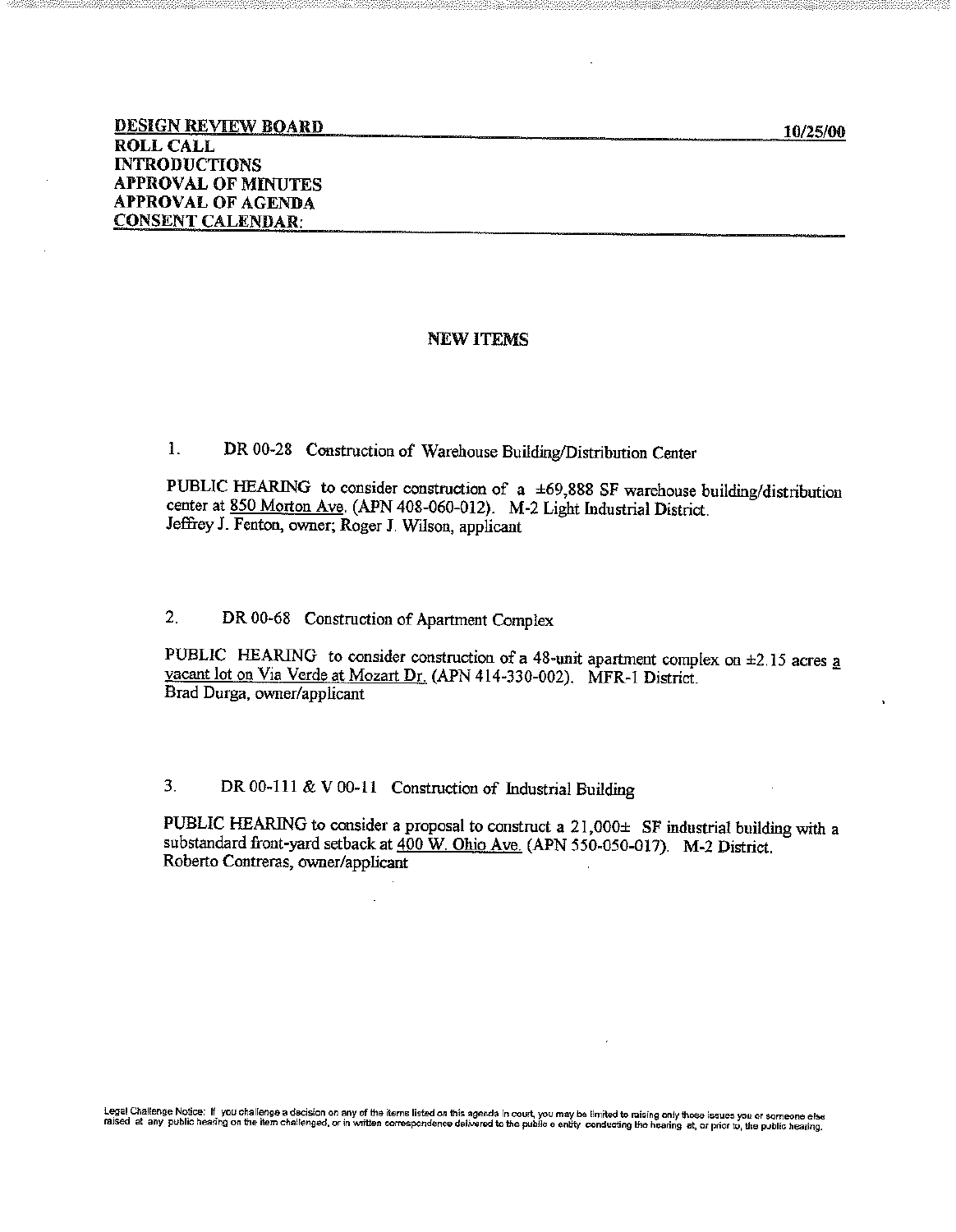$\ddot{4}$ . DR 00-112 Addition to Single-Family Dwelling

PUBLIC HEARING to consider a proposal to construct a  $\pm 485$  SF 2 bedroom, 1 bath addition to an existing single-family detached dwelling at 911 Lucas Ave. (APN 534-032-014). SFR-3 District. Joaquin & Ana Ayala, owner/applicant

 $5<sub>1</sub>$ DR 00-113 Addition To Single-Family Dwelling

PUBLIC HEARING to consider a proposal to construct  $a \pm 374$  SF addition to an existing dwelling at 3030 Wiswall Dr. (APN 414-222-013). SFR-3 District. Winston & Esther Hinds, owner; Joe Sorrano, applicant

### **BOARD BUSINESS**

 $3<sub>1</sub>$ Reports of Officers, Board Members

Public Forum - Brown Act

Anyone who wishes to address the Commission on a topic of interest that is not already on the agenda must inform the Planning Department staff in writing prior to the start of Planning Commission meeting. A three-minutes-per-speaker time limit shall apply.

\*Action on items indicated by RECOMMENDATION are not final but become DRB recommendations to be forwarded to the Planning Commission.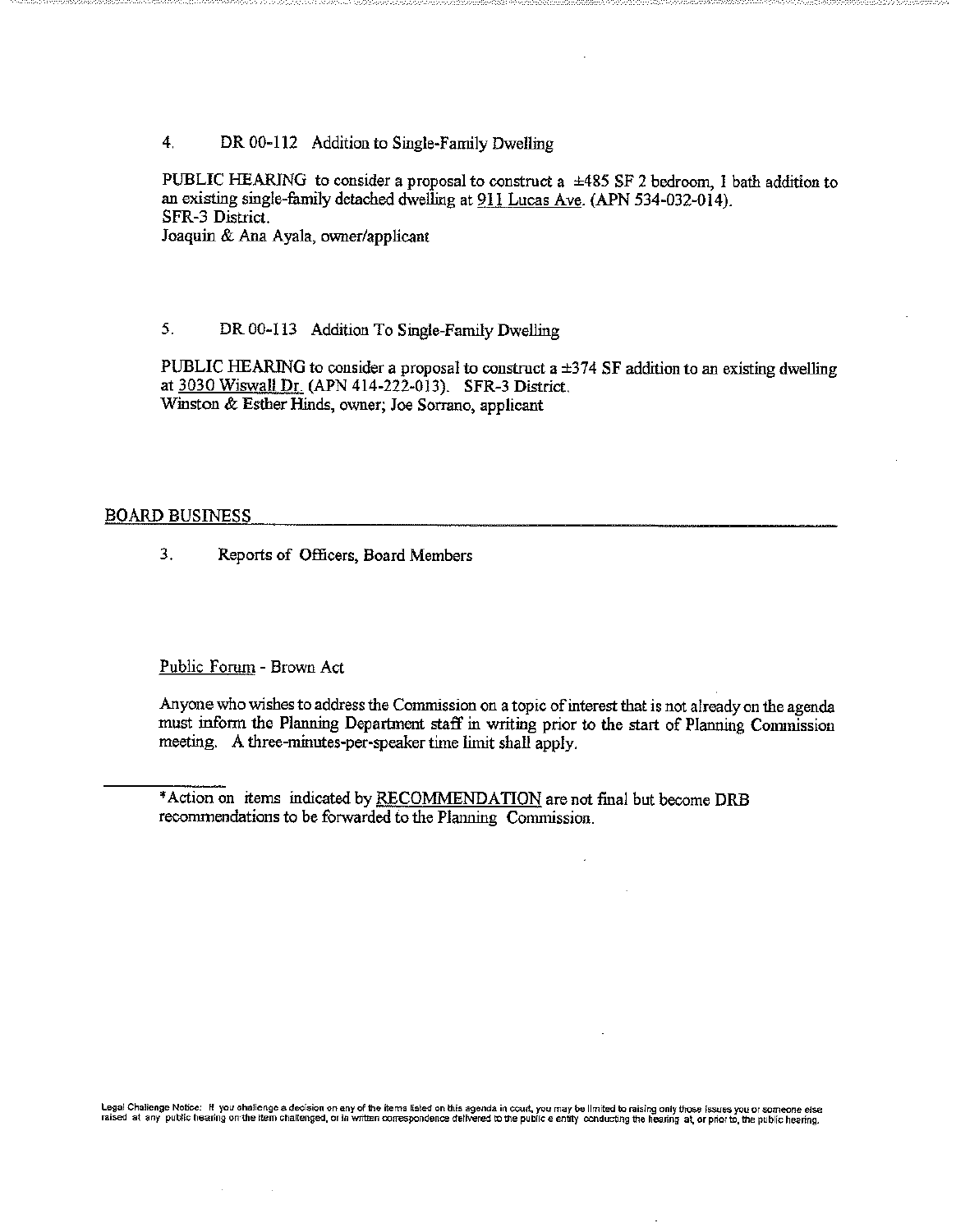# **HELD OVER ITEMS**

 $\mathbf{1}$ . DR 00-85 New Addition To Single-Family Dwelling

PUBLIC HEARING HELD OVER FROM 10/11/00 to consider a proposal to add two bedrooms and a sound studio to an existing single-family detached dwelling at 4001 Jenkins Way (APN 408-044-004). SFR-3 District Spring Friedlander, owner/applicant

#### $\overline{2}$ . DR 00-98 New Construction Of Single Family Dwelling

PUBLIC HEARING HELD OVER FROM 10/11/00 to consider a proposal to construct a 1150 SF house with an attached 440 SF garage at 141 I<sup>st</sup> St. (APN 534-342-007). SFR-3 District. Jorge Mancheno, owner; Sal Cardinalli, applicant

### **NEW ITEMS**

#### $3.$ DR 00-110 Construction of Single-Family Home

PUBLIC HEARING to consider a proposal to construct a new single-family dwelling at 642-644 5<sup>th</sup> St. (APN 534-201-027). SFR-3 District. Charles Boney, owner/applicant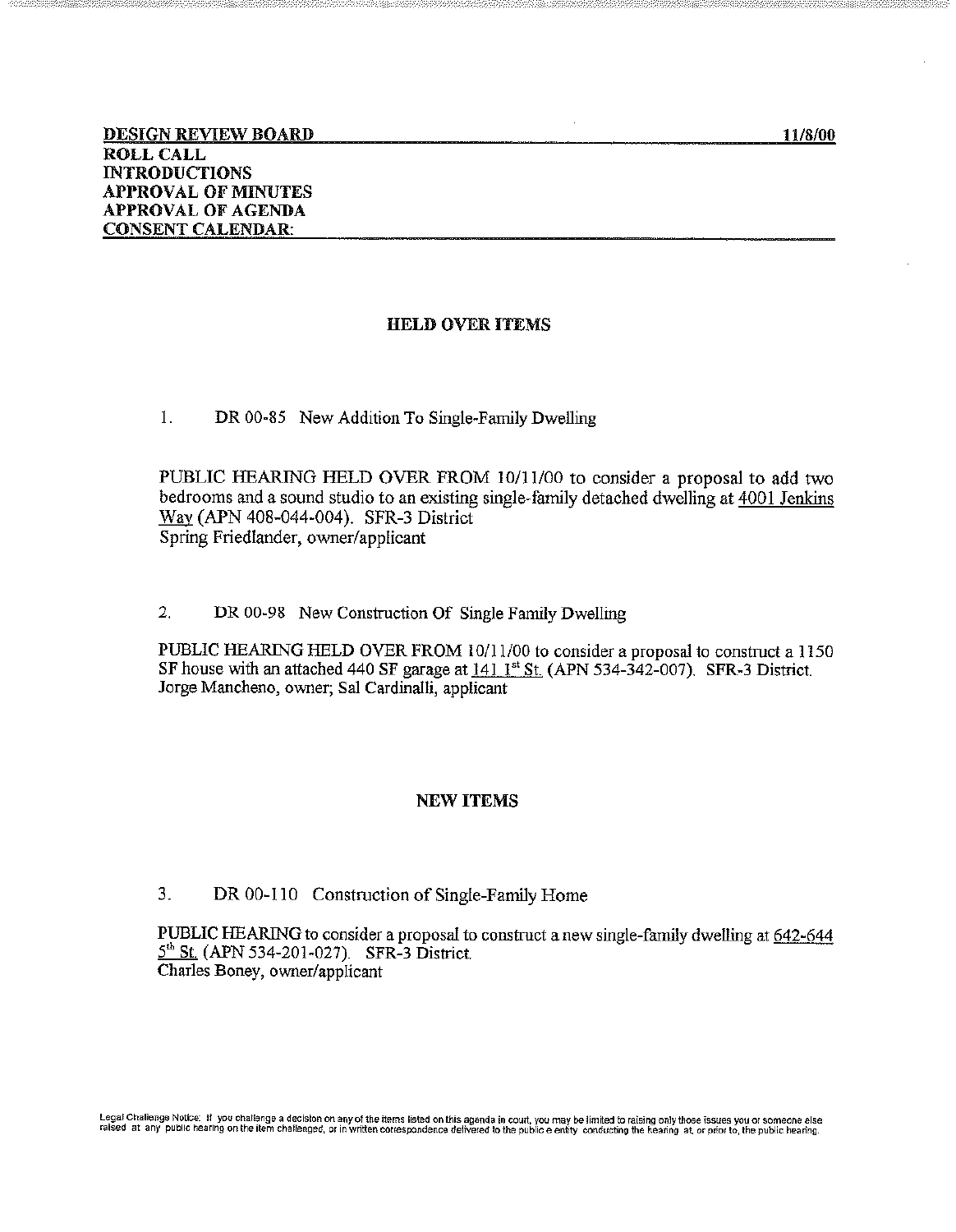$\overline{4}$ . DR 00-117 Addition to Single-Family Dwelling

PUBLIC HEARING to consider a proposal to construct a  $\pm 435$  SF one bedroom, one bath addition to an existing single-family dwelling at 4322 Center St. (APN 513-101-008). SFR-3 District.

Phillip Calderon, owner; Stan Ginn, applicant

#### 5. DR 00-119 Addition to Single-Family Dwelling

PUBLIC HEARING to consider a proposal to construct a ±989 SF addition to a single-family dwelling at 5716 Highland Ave. (APN 508-402-003). SFR-3 District. My Chan Kim Phuong, owner/applicant

#### 6. DR 00-121 Addition to Single-Family Dwelling

PUBLIC HEARING to consider a proposal to construct a  $\pm 220$  SF bedroom to existing single family dwelling at 1918 Visalia Ave. (APN 530-310-008). SFR-3 District. Sabino G. Muro, owner/applicant

#### 7. DR 00-122 Addition to Single-Family Dwelling

PUBLIC HEARING to consider a proposal to construct an addition to an existing single-family dwelling at 5020 McBryde Ave. (APN 523-022-003). MFR-1 District. Thanh Ha, owner/applicant

### **BOARD BUSINESS**

8. Reports of Officers, Board Members

### Public Forum - Brown Act

Anyone who wishes to address the Commission on a topic of interest that is not already on the agenda must inform the Planning Department staff in writing prior to the start of Planning Commission meeting. A three-minutes-per-speaker time limit shall apply.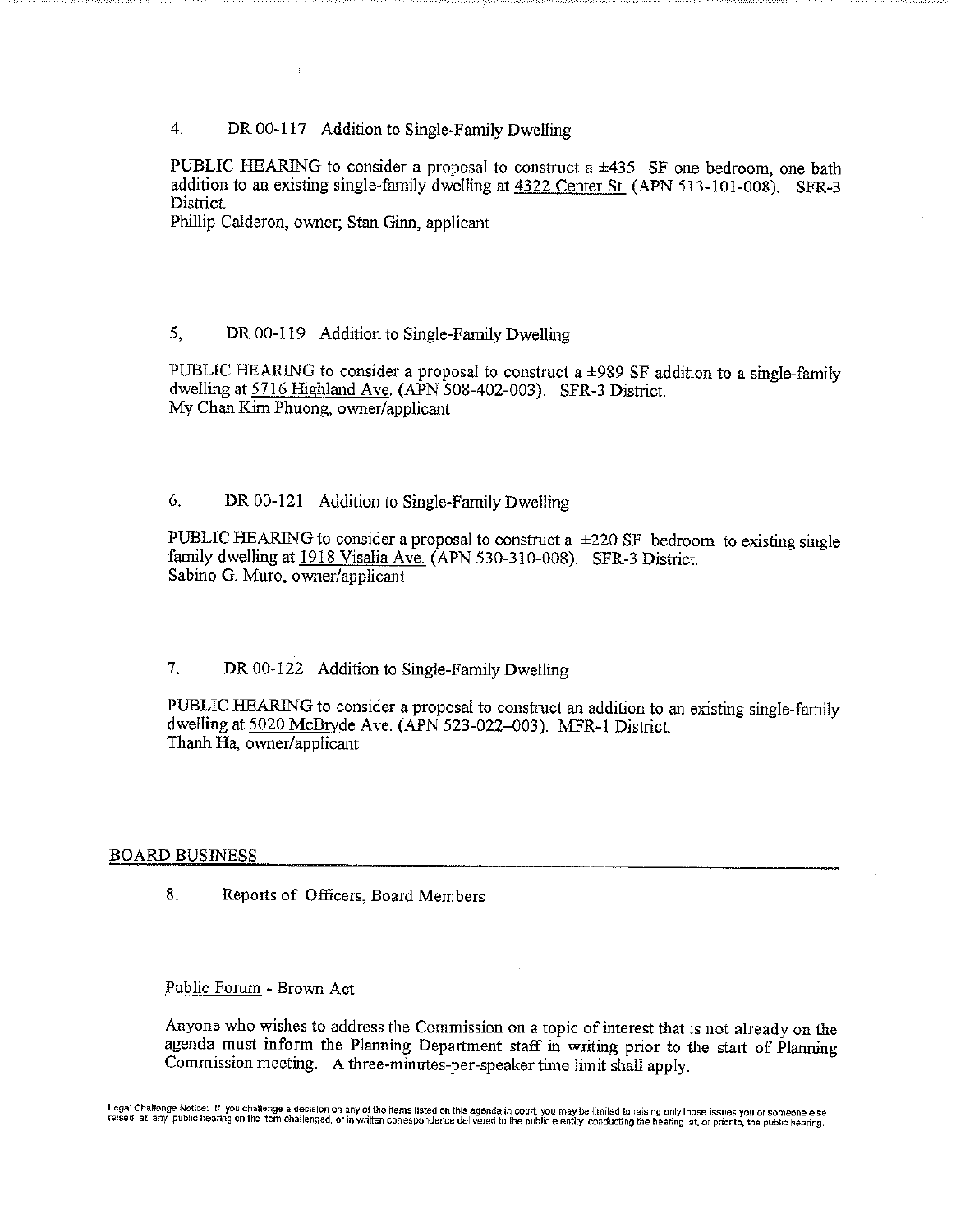\*Items recommended for denial will not be on the Consent Calendar.

 $\bar{J}$ 

 $\bar{z}$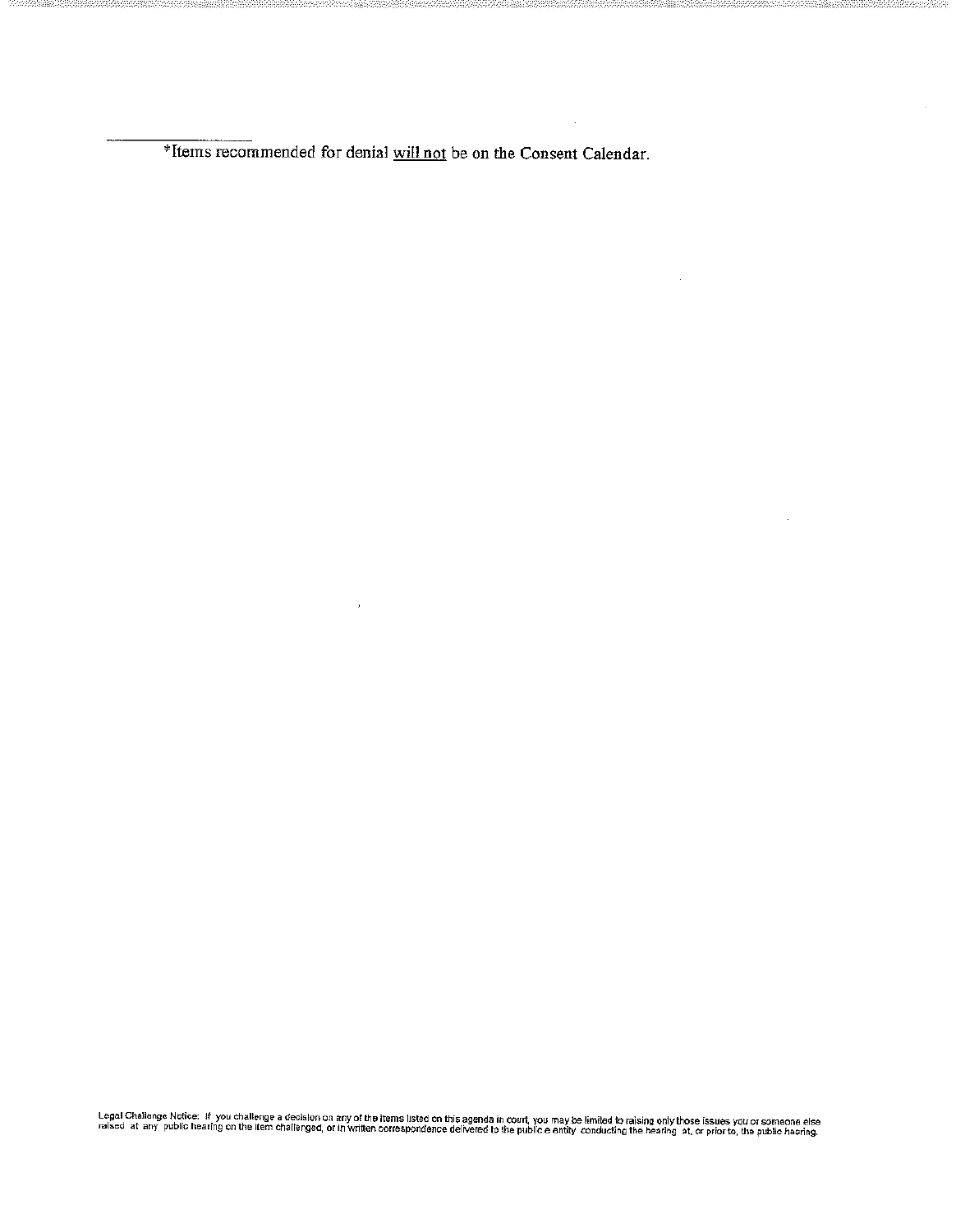#### **HELD OVER ITEM**

 $1<sub>1</sub>$ DR 00-28 Construction of Warehouse Building/Distribution Center

PUBLIC HEARING HELD OVER FROM 10/25/00 to consider construction of a ±69,888 SF warehouse building/distribution center at 850 Morton Aye, (APN 408-060-012). M-2 Light Industrial District.

Jeffrey J. Fenton, owner; Roger J. Wilson, applicant

# **NEW ITEMS**

 $2.$ DR 00-105 & V 00-01 To Alter Roof, Add Dormers Stairs And A Deck

PUBLIC HEARING to consider a proposal to alter add dormers, stairs and a deck to existing duplex and detached garage in a Historic District at 519 Golden Gate Ave. (APN 558-253-010). SFR-2 District.

Billy Bob Karl, owner; Jeri Holan, applicant

#### $3.$ DR 00-114 To Replace Single Family Dwelling

PUBLIC HEARING to consider a proposal to replace a  $\pm 660$  SF single family dwelling with a 1,980 SF single family dwelling at 436 Sanford Ave. (APN 561-211-002). SFR-3 District. Griselda Ledesma, owner/applicant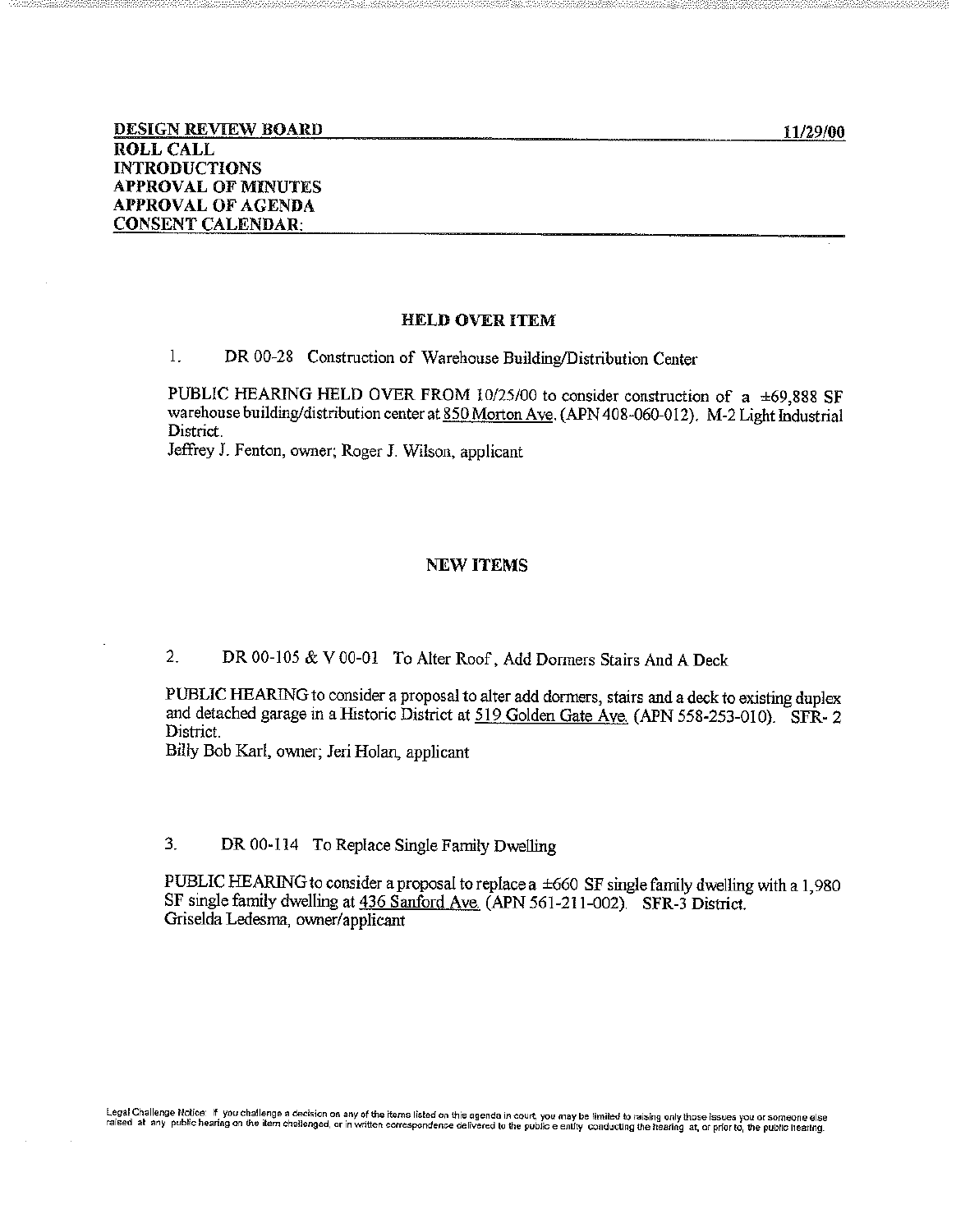#### $\overline{4}$ . DR 00-123 To Construct Single Family Dwelling

PUBLIC HEARING to consider a proposal to construct a new ±1400 SF single family dwelling at the northeast corner of 9<sup>th</sup> and Ripley Ave. (APN 534-181-012). MFR-1 District. SFR-3 District. Salvader Chavez, owner/applicant

#### 5. DR 00-125 To Construct Addition To Single Family Dwelling

PUBLIC HEARING to consider a proposal to construct an addition to a  $\pm 187$  SF existing single family dwelling at  $669.41^{\text{st}}$  St. (APN 518-070-007). SFR-3 District. Daniel L. Vigil, owner; David Rodriguez, applicant

#### 6. DR 00-126 To Construct A Two Story Addition

PUBLIC HEARING to consider a proposal to construct a two story addition of  $\pm 500$  SF including a replacement of an existing flat roof with a pitched roof over the existing  $1<sup>st</sup>$  floor and the new  $2<sup>nd</sup>$ story at 4308 Jenkins Way (APN 408-012-003). SFR-3 District. Janet Johnson, owner/applicant

#### $7.$ DR 00-127 To Construct A Laundromat Facility

PUBLIC HEARING to consider a proposal to construct a  $\pm$ 2975 SF laundromat facility at 1100 23rd St. (APN 527-180-016). C-2 District. Paul Lee, owner; Stan Ginn, applicant

#### 8. DR 00-130 & CU 00-41 To Add Detached Secondary Dwelling Unit

PUBLIC HEARING to consider a proposal to add a 640 SF detached secondary dwelling unit with an attached garage to a lot with a single family dwelling at 778 Western Dr. (APN 558-21-009-010). SFR-3 District.

Laura Jean Eakle, owner; Theodora Robinson, applicant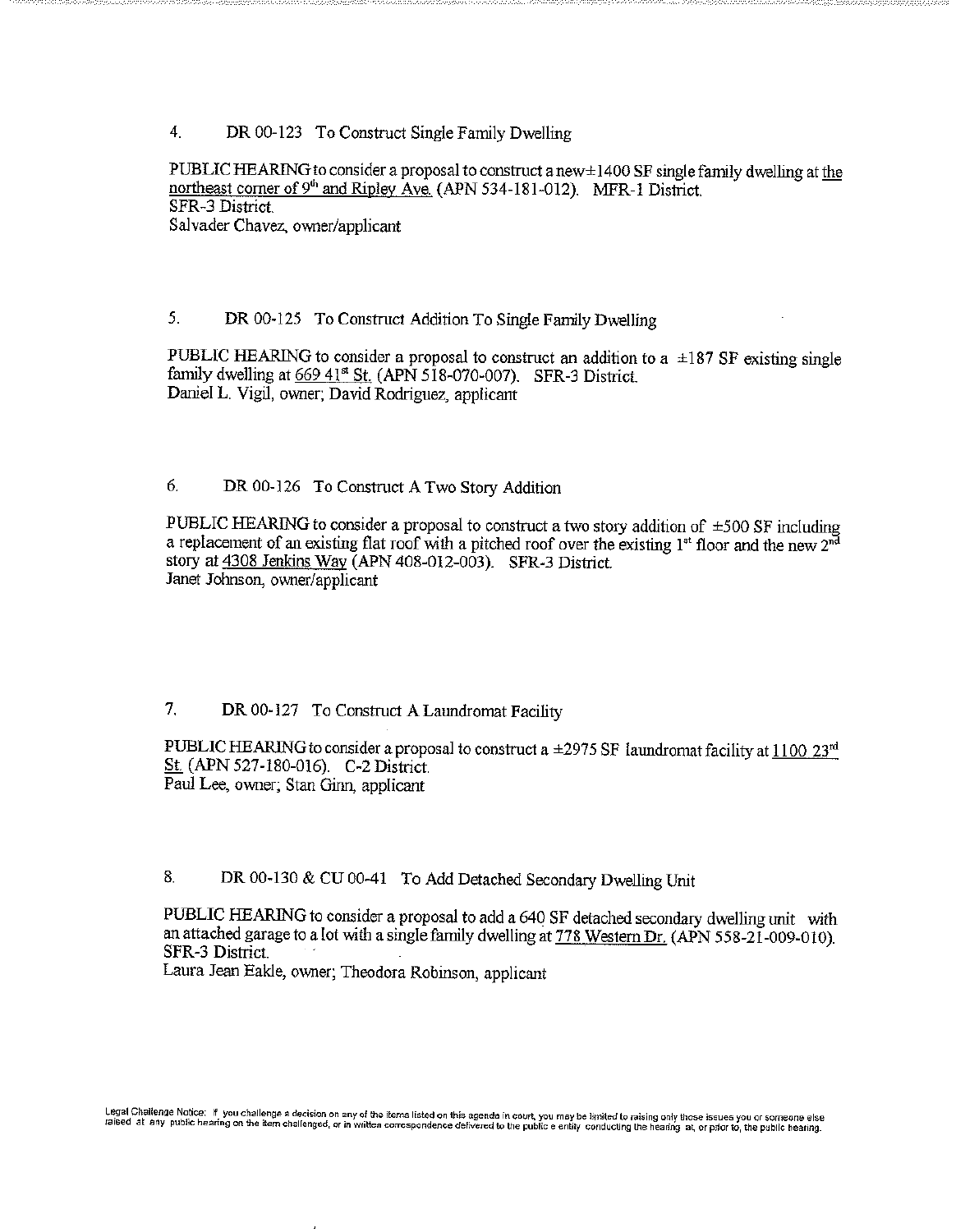9. ZA 00-31 Sign Application Review

PUBLIC HEARING to consider a sign review application by DiCon to place a ±40 SF Monument Identification Sign at it's new campus main entry and a Master Sign Program at 1600 Regatta Blvd. (APN 560-181-092). R & D/Business, Knox-Cutting Specific Plan. DiCon Fiber Optics, owner; Ware & Malcomb, applicant

 $\mathcal{L}$ 

#### **BOARD BUSINESS**

 $10.$ Reports of Officers, Board Members

#### Public Forum - Brown Act

Anyone who wishes to address the Commission on a topic of interest that is not already on the agenda must inform the Planning Department staff in writing prior to the start of Planning Commission meeting. A three-minutes-per-speaker time limit shall apply.

\*Action on items indicated by RECOMMENDATION are not final but become DRB recommendations to be forwarded to the Planning Commission.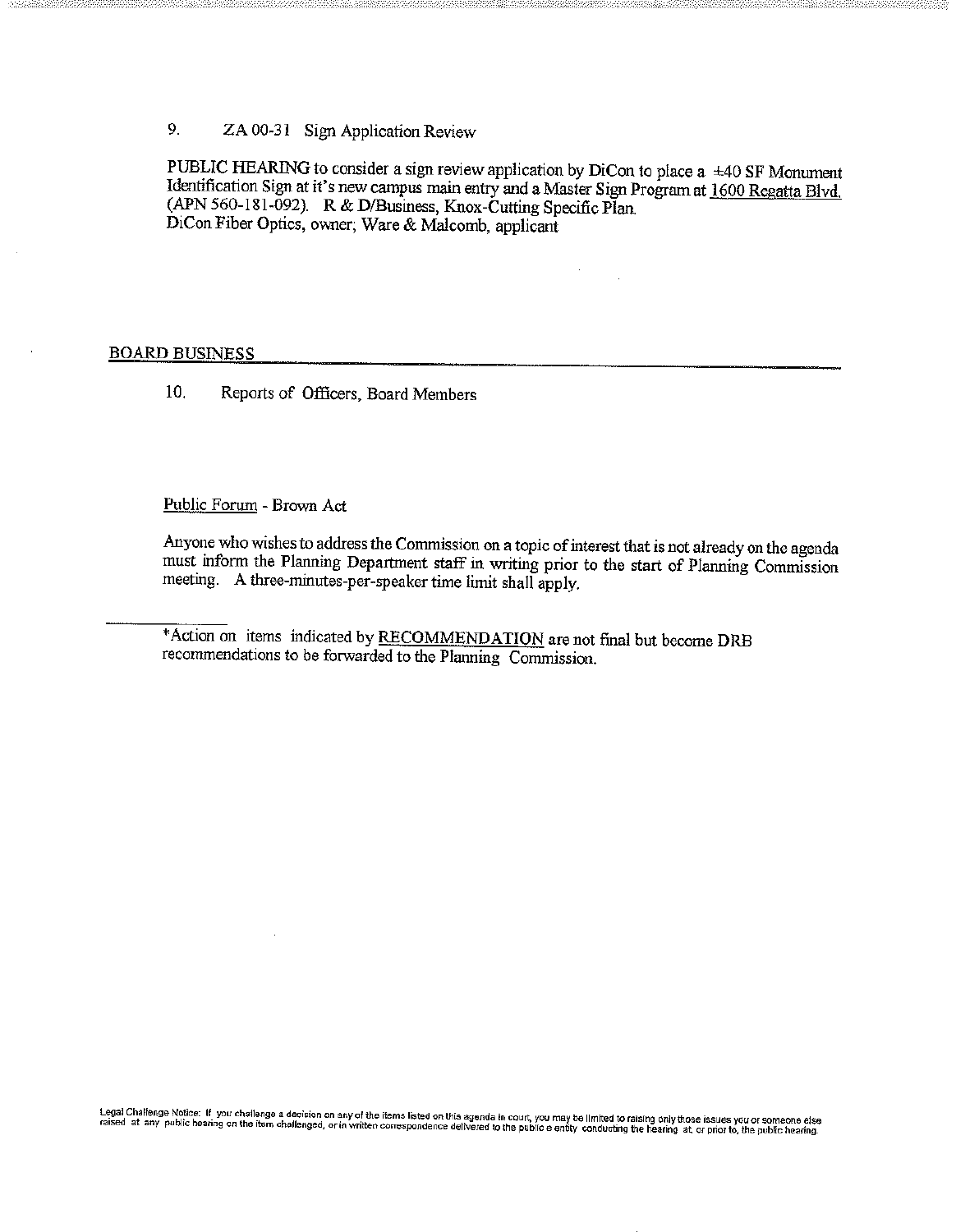## **HELD OVER ITEMS**

#### DR 00-110 Construction of Single-Family Home 1.

PUBLIC HEARING HELD OVER FROM 11/8/00 to consider a proposal to construct a new single-family dwelling at 642-644 5<sup>th</sup> St. (APN 534-201-027). SFR-3 District. Charles Boney, owner/applicant

#### $2.$ DR 00-119 Addition to Single-Family Dwelling

PUBLIC HEARING HELD OVER FROM 11/8/00 to consider a proposal to construct a ±989 SF addition to a single-family dwelling at 5716 Highland Ave. (APN 508-402-003). SFR-3 District. My Chan Kim Phuong, owner/applicant

#### **NEW ITEMS**

#### DR 00-107 Proposal To Legalize Bedroom/Storage Room Addition 3.

PUBLIC HEARING to consider a proposal to legalize a  $\pm 280$  SF bedroom/storage room addition to a single family dwelling at 766.38<sup>th</sup> St. (APN 524-240-017). SFR-3 District. Jaime Garcia, owner/applicant

#### 4. DR 00-115 Proposal To Construct Duplex

PUBLIC HEARING to consider a proposal to construct a new duplex at 440 - 442 Tewksbury Aye. (APN 558-330-007). MFR-1 District. Richard & James Vontickner, owner; Jay Betts, applicant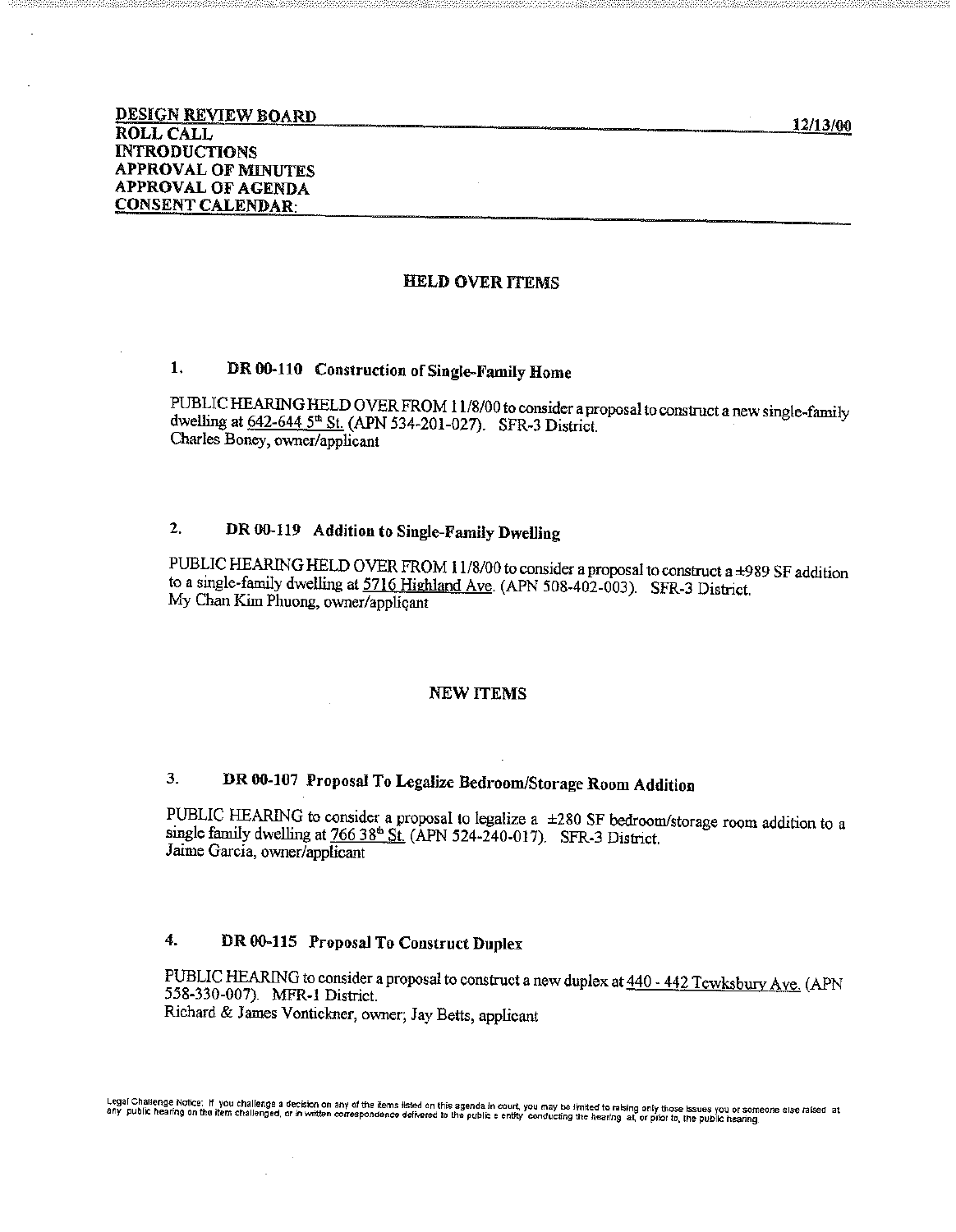#### 5. DR 00-131 Proposal To Construct Parking Lot

PUBLIC HEARING to consider a proposal to construct a new surface parking lot with 112 spaces for use by AT&T Cable Services offices in the 2900 block of Technology Ct. (APN 405-371-033). M-1 District. Ernest Lompa, owner; Maurice Levitch, applicant

#### 6. DR 00-132 Proposal To Legalize An Addition To Single Family Dwelling

PUBLIC HEARING to consider a proposal to legalize a  $\pm 320$  SF single family addition to the rear of a single family dwelling at 3511 Garvin Ave. (APN 524-170-015). SFR-3 District. Juan Villarreal, owner; Marus Construction, applicant

#### 7. DR 00-134 Proposal To Construct Single Family Dwelling

PUBLIC HEARING to consider a proposal to construct a new ±1200 SF single family dwelling at 903 Pennsylvania Ave. (APN 534-063-015). SFR-3 District. Mr. & Mrs. Idez Fonso Ong, owner/applicant

#### 8. DR 00-135 Proposal To Construct Addition To Single Family Dwelling

PUBLIC HEARING to consider a proposal to construct a  $\pm 800$  SF addition to an existing single family dwelling at 3431 Andrade Ave. (APN 526-070-014). SFR-3 District. Fortunato Perez Santiago, owner/applicant

#### 9. DR 00-137 Proposal To Construct Addition To Single Family Dwelling

PUBLIC HEARING to consider a proposal to construct an addition of ±389 SF to the second story of a single family dwelling which includes a new master bedroom, bath, and closet at 610 29<sup>th</sup> St. (APN 518-230-013). SFR-3 District.

Eddy & Devi Oey, owner/applicant

**BOARD BUSINESS** 

10. **Reports of Officers, Board Members**